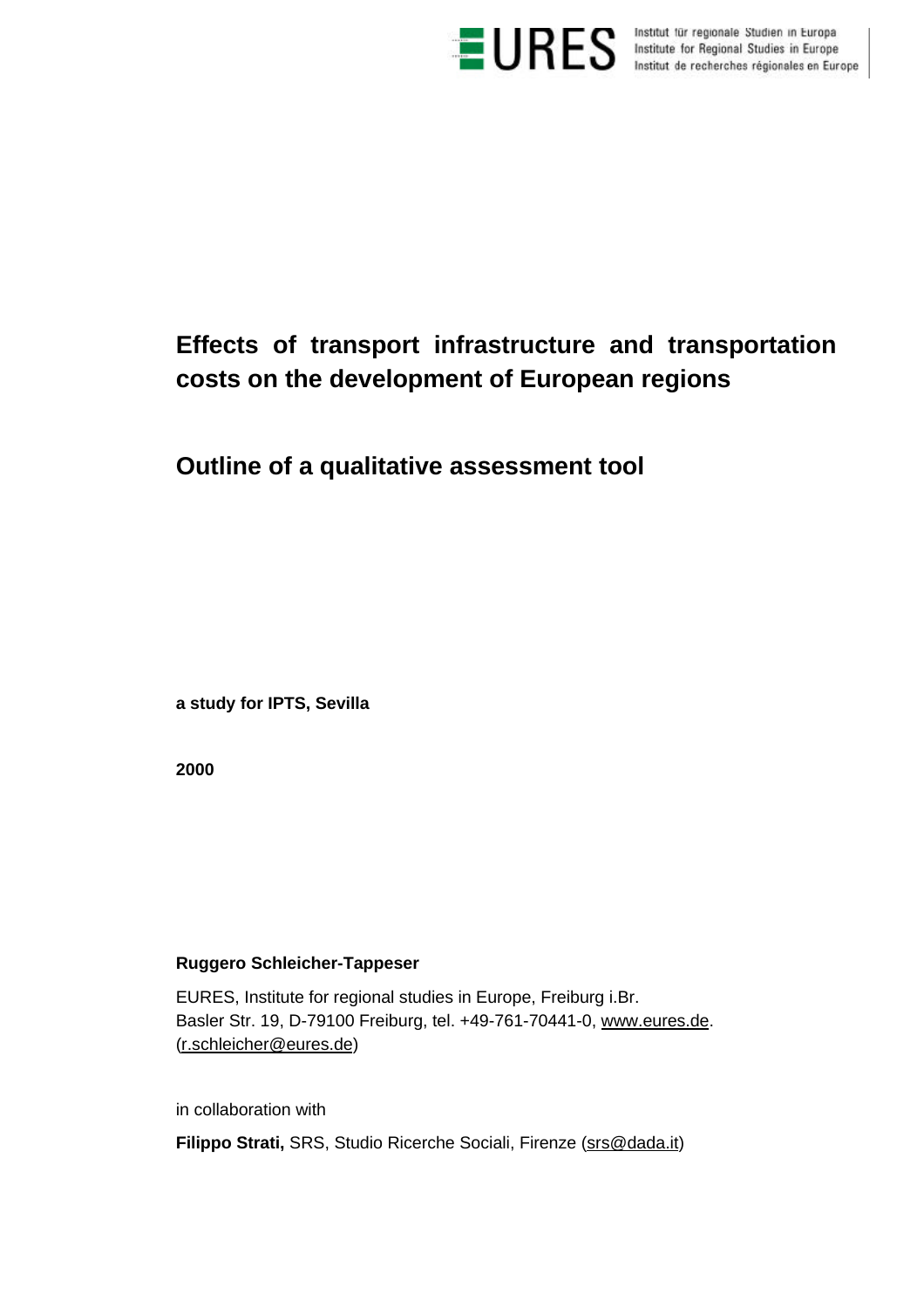# **CONTENTS**

| 2                                                                         |  |
|---------------------------------------------------------------------------|--|
| 3                                                                         |  |
|                                                                           |  |
| 3.2 Structural change will considerably influence the transport system  9 |  |
|                                                                           |  |
| 4                                                                         |  |
|                                                                           |  |
|                                                                           |  |
| 5                                                                         |  |
|                                                                           |  |
|                                                                           |  |
|                                                                           |  |
|                                                                           |  |
| 5.5 The Output: IRD, the Impact on Regional Development 15                |  |
|                                                                           |  |
| 6                                                                         |  |
|                                                                           |  |
|                                                                           |  |
| 7                                                                         |  |
|                                                                           |  |
|                                                                           |  |
|                                                                           |  |
| 8                                                                         |  |
| 9                                                                         |  |
| 10                                                                        |  |
|                                                                           |  |
| 10.2                                                                      |  |
| Standard data concerning the Transport System TS  23<br>10.2.1            |  |
| Standard data concerning the Regional System RS 26<br>10.2.2              |  |
| 10.3                                                                      |  |
| 10.4                                                                      |  |
| 10.5                                                                      |  |
| 11                                                                        |  |
|                                                                           |  |
|                                                                           |  |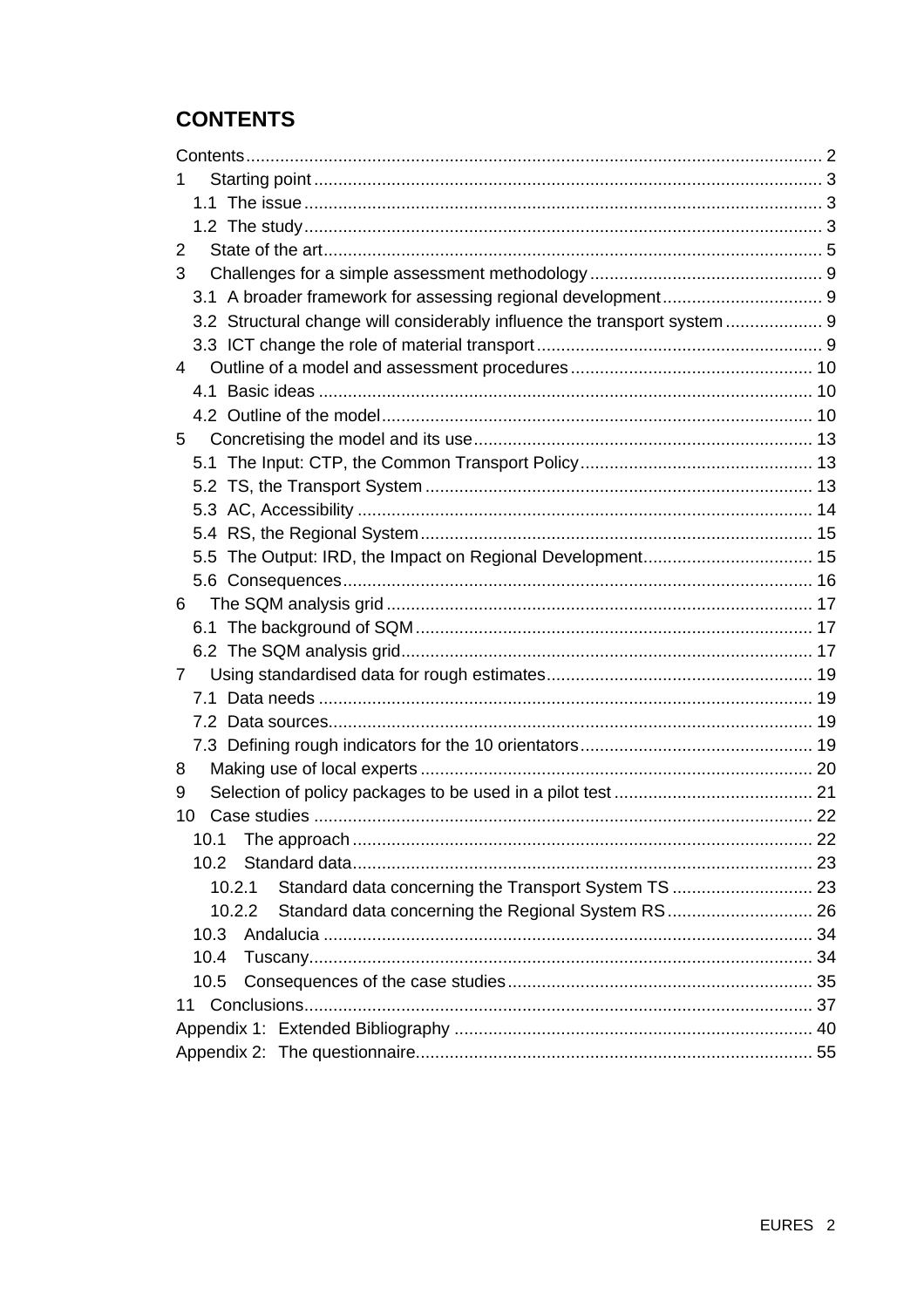# **1 Starting point**

## **1.1 The issue**

Limited financial resources, environmental problems, technological developments and persisting differences in the development between different European regions require a reconsideration of priorities in European transport policy. Doubts are growing whether maximising infrastructure and minimising costs is in all cases the best that can be done for (economic) development.

The rather simple conventional hypotheses – which are used as justification for multibillion European investments in transport infrastructure – can be shortly summarised as follows:

- Better infrastructure brings economic development
- Lower transport costs foster economic development
- Higher transport costs increase disadvantages for peripheral regions
- Improving inter-regional links is most important for peripheral European regions

Practical examples and theoretical considerations have raised increasing doubts whether this is always the case. In a number of cases better accessibility in terms of time and costs had even adverse effects on local development. Critics mainly raise three points of concern:

- 1. The objectives of growth and cohesion may not always be attained by these approaches
	- $\rightarrow$  a differentiated approach to specific regional conditions is necessary
- 2. Other objectives may suffer from these policies
	- $\rightarrow$  a broader assessment framework is required
- 3. Structural changes may call for other priorities
	- $\rightarrow$  a differentiated analysis of change impacts is unavoidable

In this situation more differentiated assessment methodologies seem to be necessary for looking at the specific regional impacts of transport policy strategies. However, until now available research on these issues is very limited. Better and cheaper links can work in both directions: they can lead to challenge and enrichment of a region if it is strong and attractive enough to compete, sudden improvement of links however can also lead to a depletion if the area is weak and complementary strategies are missing.

## **1.2 The study**

The basic idea of this preliminary study undertaken on behalf of IPTS, was to develop a broad framework for a rough assessment of the medium term impact of changes in accessibility patterns on the development at local and regional levels. The general objectives of the study were: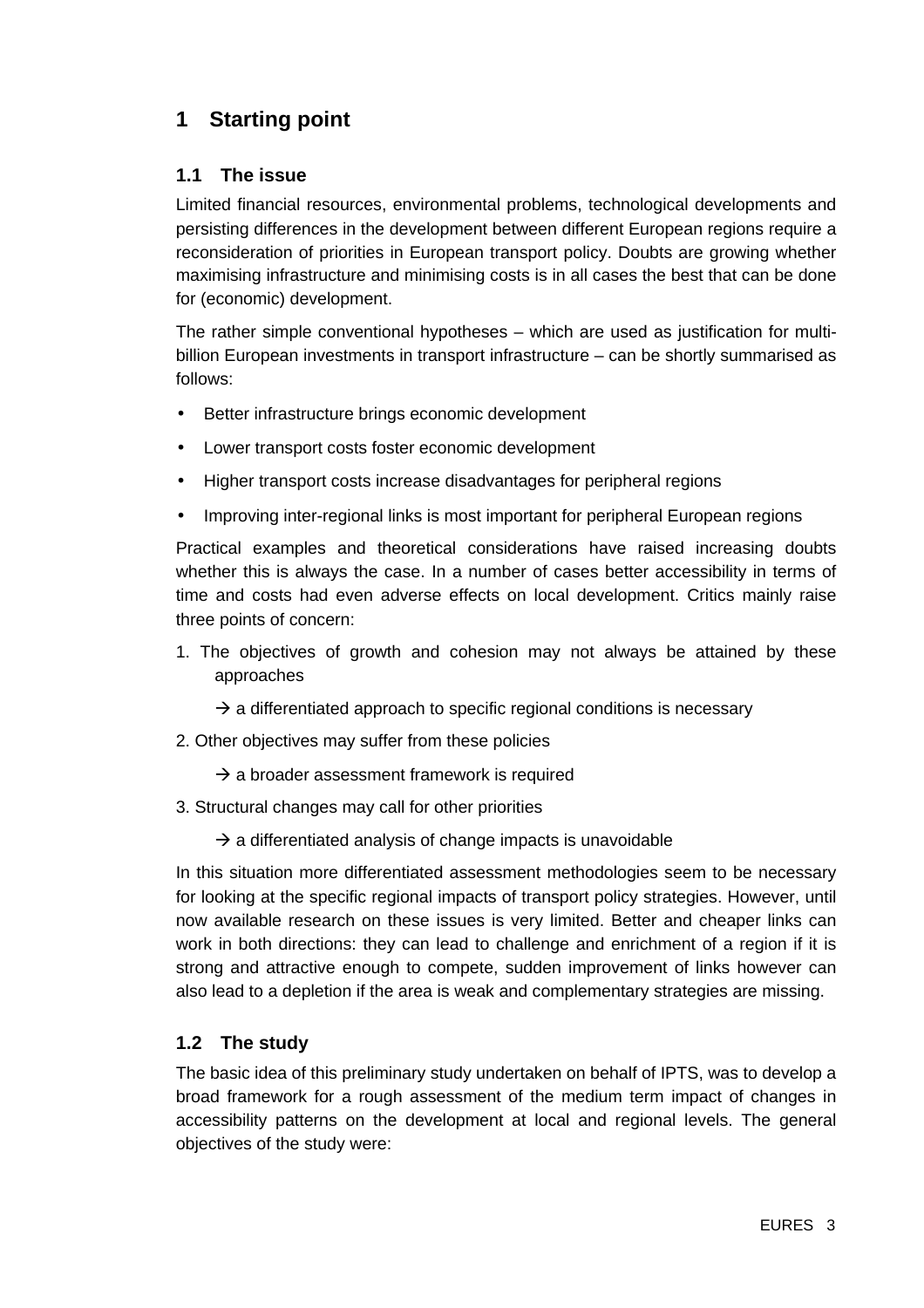- to understand the importance of different aspects of transport for regional development in different kinds of regions on the background of considerable changes in economic structure, European and global markets, society, and technology.
- to develop a framework for a preliminary assessment of the impact of European Transport Policy measures, mainly Infrastructure investment and internalisation of external costs on the relative development of different kinds of regions and on the cohesion of the EU.
- to test the framework and to deepen the understanding of the relationship between transport policy and regional development in two case studies
- to gain an overview on the probable impact of a considerable raise of transport costs and of changes in infrastructure policy on the development in different kinds of European Regions

Relevant contributions could be given to the first three objectives. However, given the complexity of the issue and the difficulty of access to relevant data, in the frame of this preliminary study it was not yet possible to make a generic assessment of CTP impacts on different kinds of regions. The basic approach of the methodology developed here seems to be valid and useful. However, given the lack of important data in a standardised form, it is necessary to gather additional information e.g. by questionnaires to regional experts in order to be able to make more precise statements than very general guesses. Further research and testing will be needed to overcome remaining difficulties of the methodology, to make it more operational and to provide standardised data sets as a starting point for quick rough appraisals.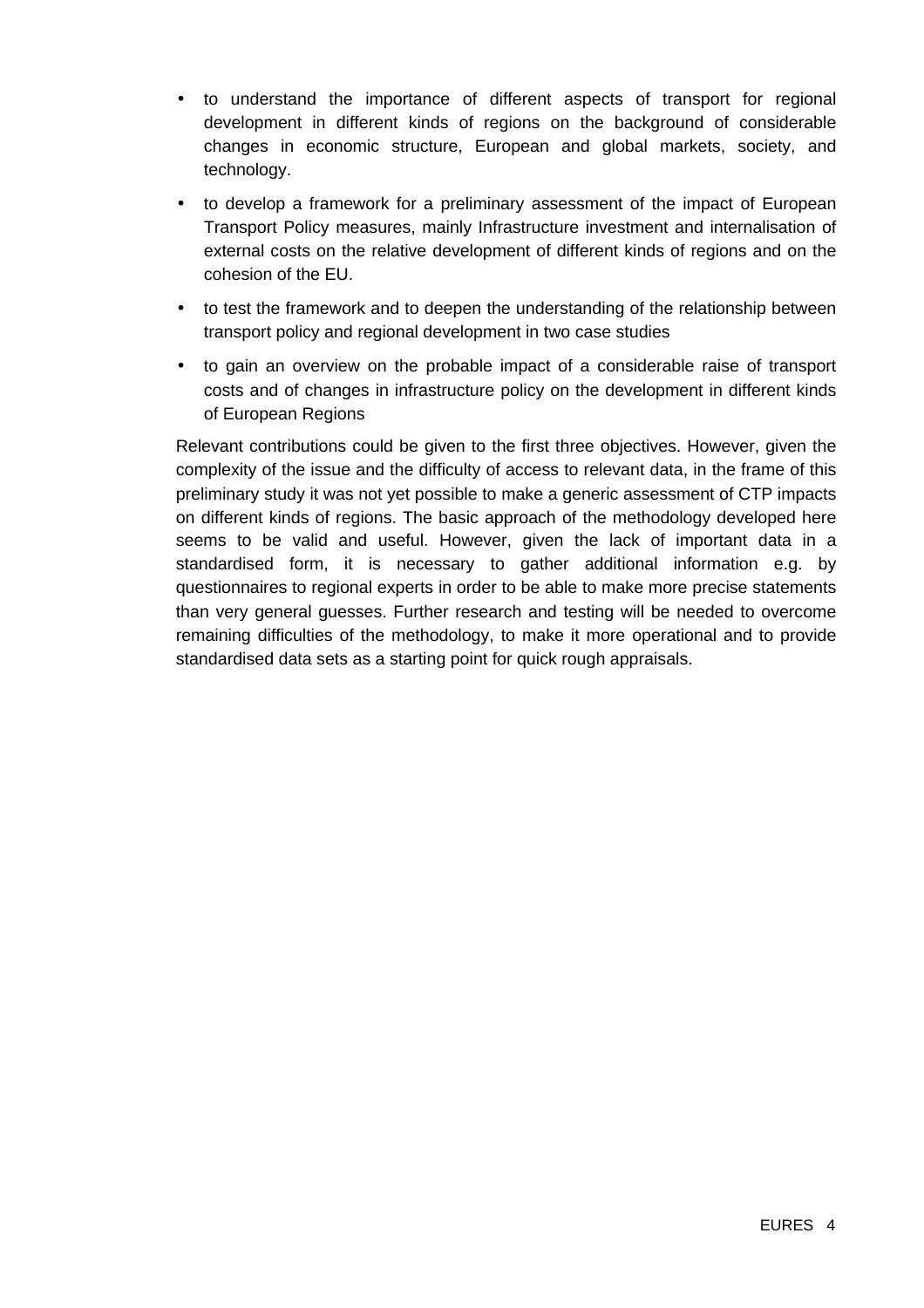## **2 State of the art**

Especially since the early nineties a scientific debate has developed questioning the simple hypothesis that an improvement of transport infrastructures generally improves economic development.

Two important European documents published in 1999 reflect these sceptical arguments up to a certain degree:

- the European Spatial Development Perspective (ESDP) which has been elaborated by the member governments and not by the Commission who has no competencies in spatial planning – emphasises on one hand the importance of ensuring a good accessibility all over Europe. In this context the concept points out that well developed links between the larger well connected centres and their hinterland are most important in order to ensure a balanced spatial development, and that while building up the Trans European Networks complementary measures are necessary to strengthen these secondary links. On the other hand, the concept emphasises that an improvement of accessibility by itself does not yet lead to economic development in peripheral or until now less accessible areas. In order to ensure that improved accessibility of less competitive areas does not only bring advantages to the stronger centres, integrated strategies are deemed to be necessary. Moreover, the concept emphasises the growing importance of a good telecommunication infrastructure and of access to information and know-how.
- The " Sixth Periodic Report on the Social and Economic Situation and Development of Regions in the European Union" (1999) states that between regions in Europe there are still considerable differences in transport infrastructure. However, it also points out that good infrastructure is important but neither a guarantee nor a precondition for economic development. Ireland is quoted as an interesting example. Differences in telecommunication infrastructure are less important than in transport infrastructure and tend to diminish more quickly.

Especially in the context of the planning and the ex-ante evaluation of the Trans European Networks since 1995, more and more arguments have emerged against the widely believed simple assumption that more infrastructure brings more development. Different theoretical perspectives as well as empirical results show that the relationship between infrastructure and development is rather complex (useful overviews over the critical arguments are given by Hey et al. 1996 and Vickerman 1999). Generally, scientists today tend to admit that general statements about the relationship between transport and economic development are not possible today (e.g. SACTRA 1999, Plassard 1995). Case studies in specific circumstances seem to possible, but an accepted evaluation methodology is missing.

The most important arguments challenging conventional hypotheses are the following:

• The envisaged TEN network increases the differences in accessibility. This is especially valid for HST (Spiekerman/Wegener 1994, 1998, Vickerman 1997, Lutter 1993)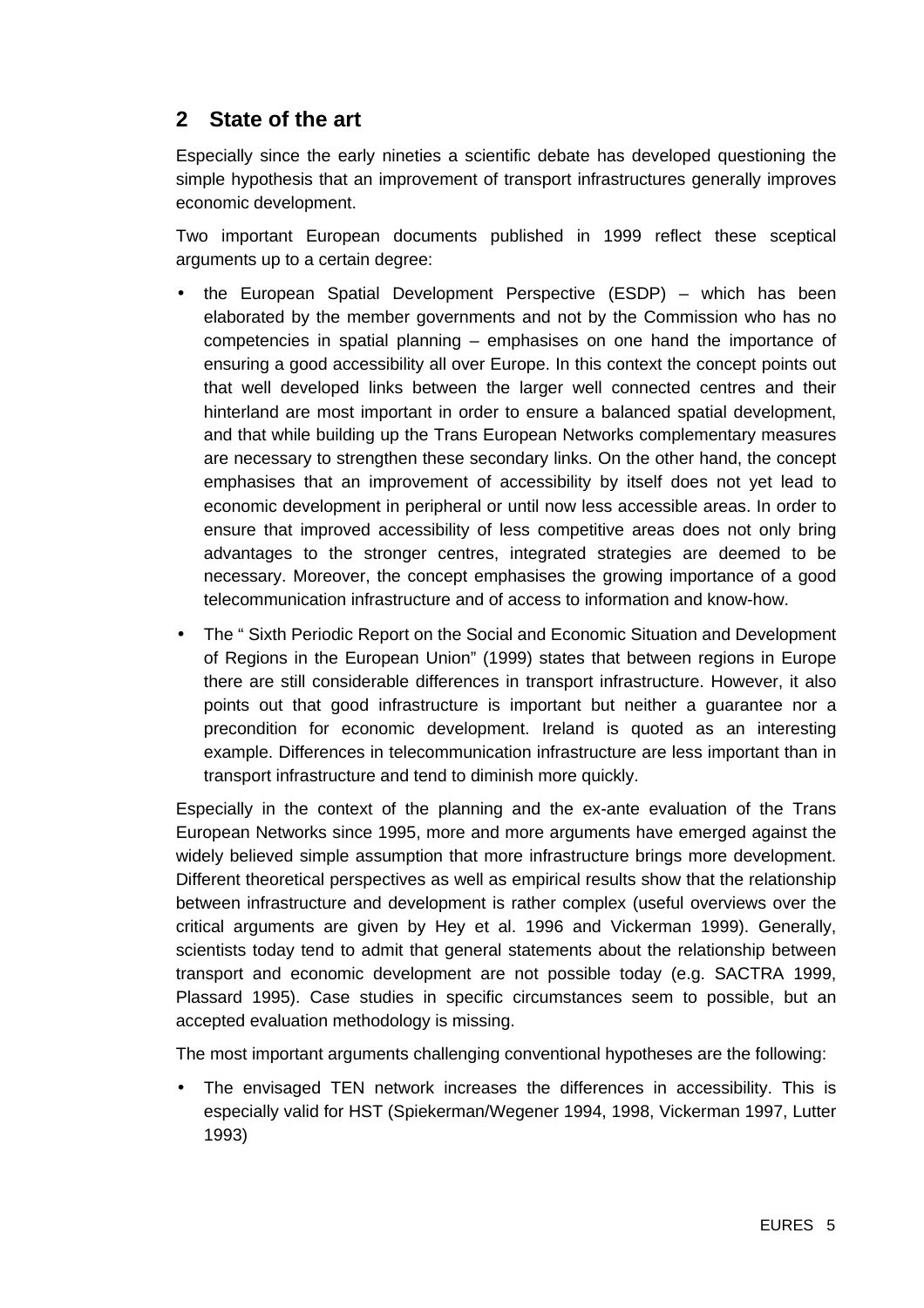- Most easy to be financed are those links which promise most traffic and which reinforce the already privileged regions (e.g. Vickerman 1999)
- TENS improve the competitiveness of Europe as a whole, however they do not necessarily improve cohesion (Vickerman 1999).
- Differences in accessibility have rather different impacts on various sectors. Their consequences will therefore not be the same for different regional structures (Hey et al 1996).
- A general indicator of accessibility makes no sense since different aspects of accessibility (destinations, time required, frequency, costs, comfort/handling) do not have the same importance for different groups of users (cf. the discussion in Reggiani 1998, Vickerman 1999)
- Improvements of accessibility can expose weaker structures (production, labour market, trade) in peripheral areas to a destructive competition with much stronger competitors (Krugman/Venables 1990, Brücker 1995, Hey et al. 1996; EU-Commission 1999).
- cost reductions through transport infrastructure improvement are marginal for most industries, other measures would be much more cost-effective (Hey et al 1992, 1996, Gleich et al 1993, ...)
- the concentration on hardware is inadequate, often software or semi-software would be much more important (Vickerman et al. 1999)
- the present structural change leads to considerable changes in the use of transport services. Telecommunication must be considered in the same framework.
- Different regional economic structures lead to different transport intensities (see data in the ESDP, EU-Commission 1999)
- The very different values in different countries show that despite increasing transport volume there are large leeways for policies that aim at decreasing transport intensities (Hey et al. 1992, 1996, Schleicher-Tappeser et al. 1998, Banister et al 1999)

There is a growing consensus that approaches are needed which allow for much more sectoral and spatial differentiation.

An important effort to investigate the relationship between Transport and the Economy has been carried out by the Standing Advisory Committee on Trunk Road Assessment (SACTRA) of the UK Department of the Environment, Transport and the Regions (DETR) (SACTRA 1997 and 1999). The report states that the small number of empirical investigations that exist do not prove unequivocally a causal relationship between infrastructure investments and economic development. On the other hand, the report sees a large margin for a reduction of transport intensity. It recommends to each regional case in its specific context and to clearly distinguish long-term from short term effects. The study makes use of a strictly economic approach and recommends to make important efforts to quantify all kinds of external costs, productivity differences between regions and market distortions caused by subsidies or by monopolies.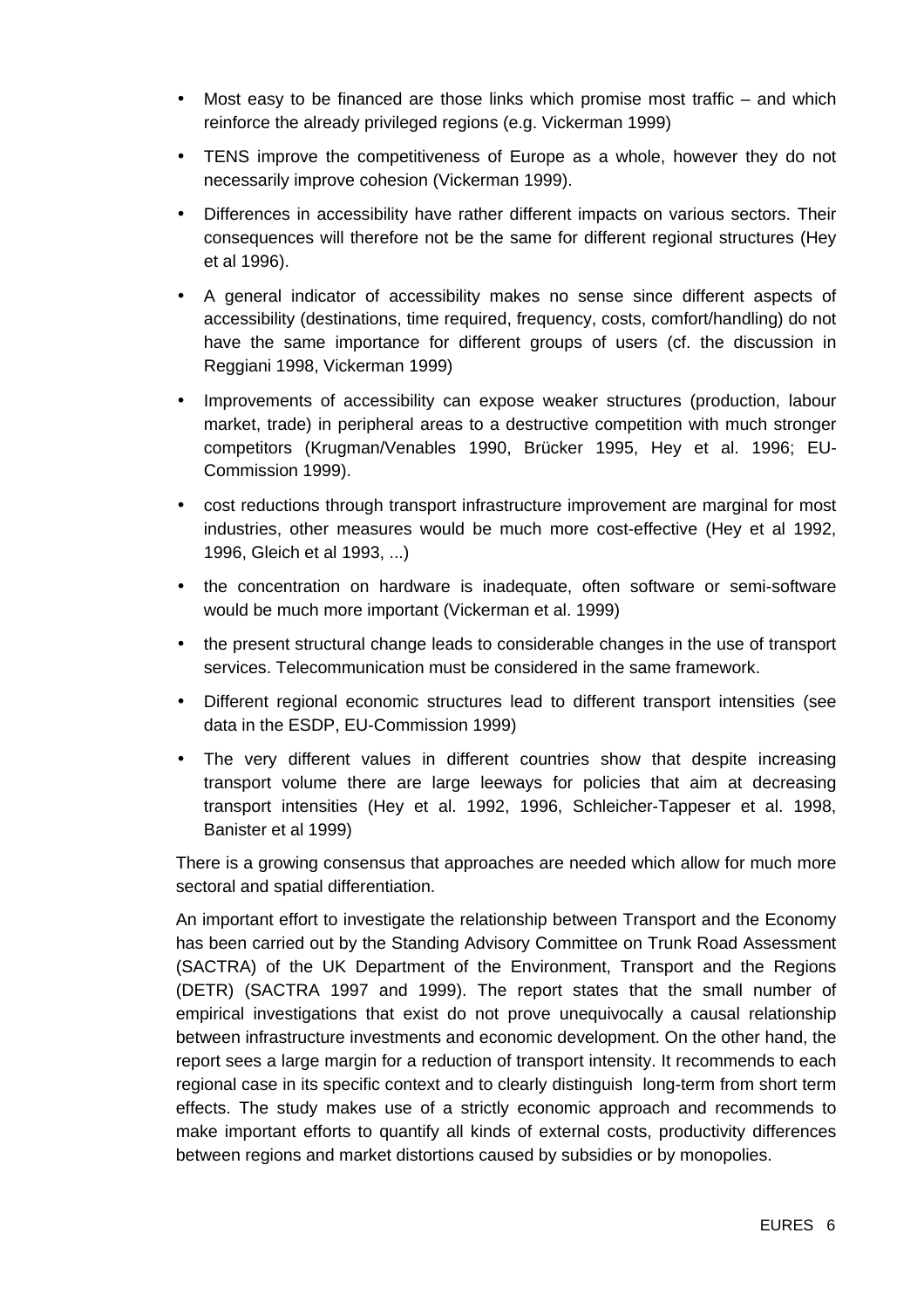In the context of the general debate on globalisation, an important discussion has developed on the question of how economic activities are linked to specific locations. Hey and Schleicher-Tappeser (1998) show in a review of different theoretical approaches that macroeconomic ones tend to predict an increasing loss of influence of local, regional and national decision makers on economic developments while microeconomic, and especially sociological approaches show a wide variety of opportunities to develop economic structures with strong local roots<sup>1</sup>. A useful matrix has been developed by Storper (1995) which distinguishes between different types of production systems characterised by their degree of territorialisation and the intensity of international flows. Until recently the transport policy discussion has been widely dominated by macroeconomic approaches. The use of approaches stemming from regional economics which emphasise the importance of regional innovation milieus, industrial districts and regional networks, leads to a different view: the issue of material transport appears as strategically much less important than the exchange of know-how and the access to innovation-relevant information. The importance of physical accessibility and infrastructure investments therefore need to be reconsidered. In this spirit Burmeister and Colletis-Wahl (1999) come to the conclusion that transport infrastructures have to be considered as general resources for the circulation activities of regional producers. Starting from a similar approach Schleicher-Tappeser et al. (1998) have developed a systematology of possible strategies for reducing freight transport intensity of the economy. In their analysis they come to the conclusion that different efficient policies in this direction are conceivable and economically advantageous – the difficulties that they encounter are basically of political nature since they would imply an accelerated change towards a service economy and old, still mighty industries would have to make unwanted efforts in order to adapt. Therefore it seems most important to be able to analyse more precisely the impacts of envisaged policies for different sectors and groups of stakeholders.

Most attempts to build models of these interrelationships in order to make forecasts or to test the impact of different policies, are essentially based on traditional economic approaches. An overview of the different kinds and families of models is given by DSC 1999. Most models use accessibility indicators as a central element. The discussion on accessibility indicators in the last years (for an overview see Vickermann 1999 or Reggiani 1998) has shown that a single indicator is of very limited use since different aspects of accessibility are of different interest for different user groups. This has important implications for modelling since differentiated indicators are difficult to obtain and to handle.

One of the most differentiated approaches has been developed in the European SASI project (Wegener 1998). A large database of economic and infrastructure data is used for calculating accessibilities and subsequently modelling economic and transport flow developments. Compared to the requirements emerging from the general discussion, handicaps of this approach seem to be the following:

 $\overline{a}$ 

 $1$  An important collection of theoretical and empirical studies in this sense can be found in the journal "Entrepreneurship and Regional Development"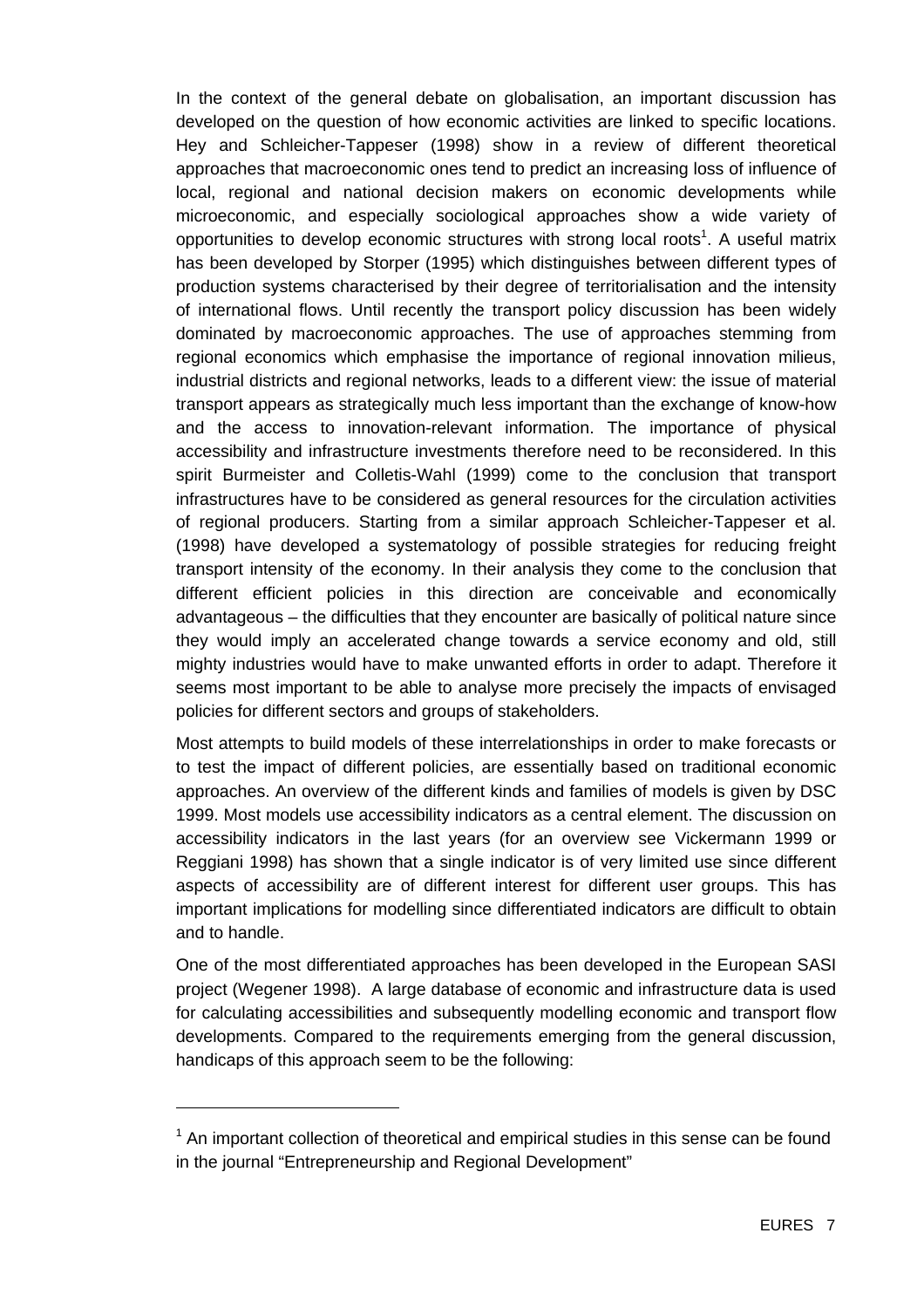- sectoral differentiation is limited,
- different regional development patterns or phenomena like industrial districts cannot be considered,
- the political decision making systems are not included in the model
- development is only measured in economic terms, environmental, social or cultural aspects are not included
- changing transport requirements can only be incorporated in a very general manner, telecommunication as an alternative to transport is not included in the model

The European project TENASSESS is developing a larger model of another kind, considering also political decision making processes. STREAMS is a large but rather conventional forecasting project. The POSSUM project has followed quite a different, more qualitative approach developing scenarios with a special back-casting methodology without formulating an explicit model. A central element of the POSSUM approach – which will be adopted in this paper  $-$  is the concept of policy packages: different policy measures are combined to a package that allows for an integrated approach to a problem and avoids unwanted side-effects or unbalanced impacts for different groups of stakeholders.

Comparing the existing approaches with the objectives set for this study, two important limitations appear:

- 1. trying to establish overall quantitative models, the resulting tools are very complex and not designed for providing easily usable assessment tools
- 2. they are focusing on economic issues and ignoring important aspects of regional development.

However, analysing more in detail these approaches and looking at the data sets developed in these contexts, will be very useful for further developing a simple methodology.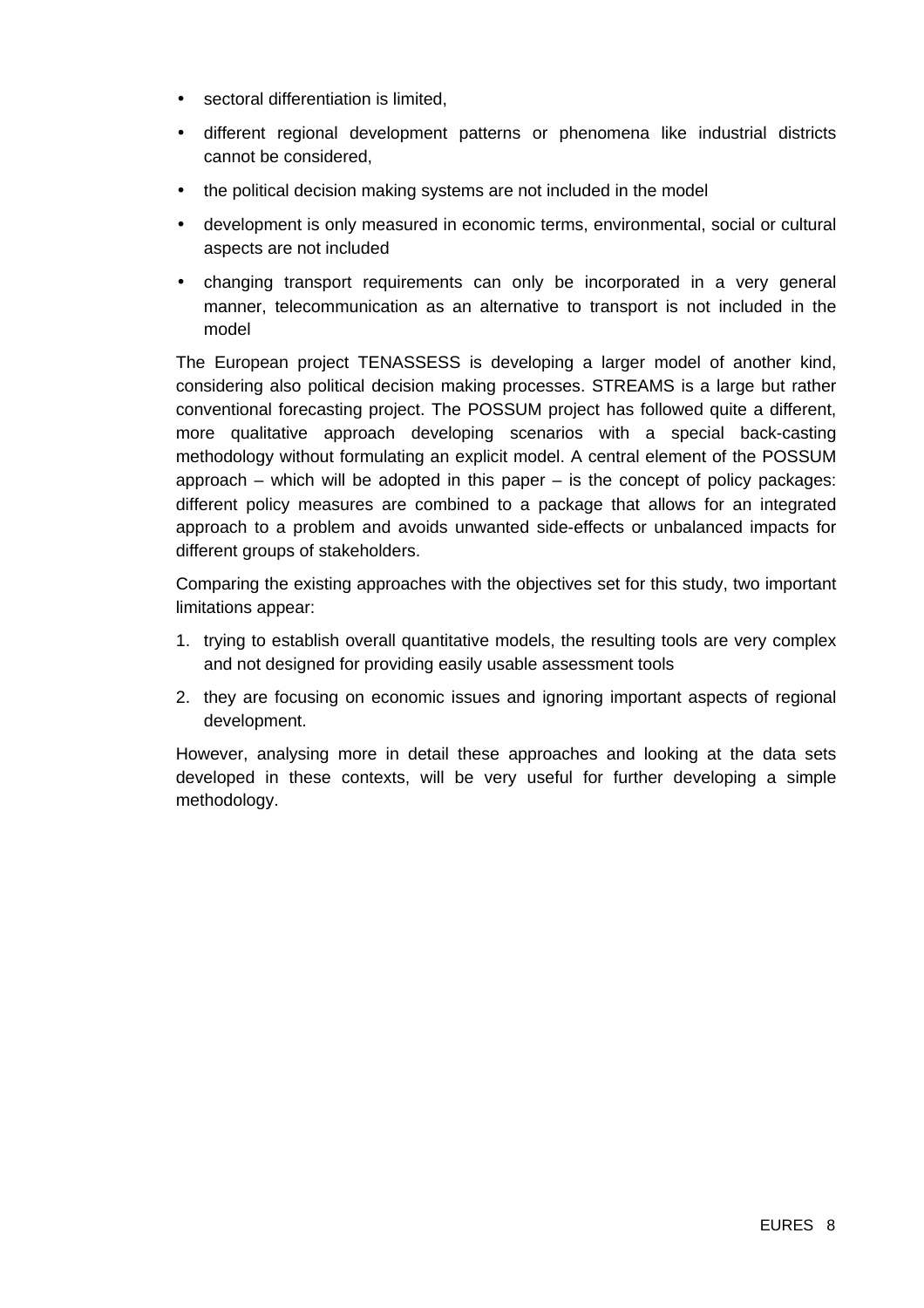# **3 Challenges for a simple assessment methodology**

## **3.1 A broader framework for assessing regional development**

At the end of this decade in which a large consensus has been reached about the necessity of a sustainable development reconciling economic, environmental, social and cultural dimensions, regional development cannot be defined exclusively in economic terms. A larger framework for assessing success in regional development than those usually adopted in transport research has to be found. The present study proposes to use a framework with ten dimensions developed in the INSURED project, a DG XII research project on "Instruments for Sustainable Regional Development" (Schleicher-Tappeser et al 1999).

## **3.2 Structural change will considerably influence the transport system**

The accelerated structural change will have increased and substantial impacts on the transport sector which have not yet been fully acknowledged:

- Tendentially a declining importance of material flows in the advanced service economies caused by a growing importance of flows of mere information changes the role of the transport sector and urges to consider where and how "information transport " is evolving
- The full impact of information technology is not behind us but just ahead, especially networking technologies will bring about major structural changes
- Acceleration in production processes, material flows, innovation and information processing is strongly transforming the structure of transport demands
- Globalisation or rather continentalisation leads to the creation of European wide markets, logistics and information systems and triggers on the other side an increased interest in specific local and regional structures, habits and markets.

Different branches are concerned by these changes in very different ways. The impact of these changes will therefore strongly depend on the specific structure and the development strategies of a region.

## **3.3 ICT change the role of material transport**

Information and communication technologies deeply change the role of material in our economies, lead to a decreasing importance of spatial distances in many businesses, lead to a reorganisation of the production process, offer new opportunities for completely new ways of organising transport chains and lead to considerable gains in effectivity and cost reduction.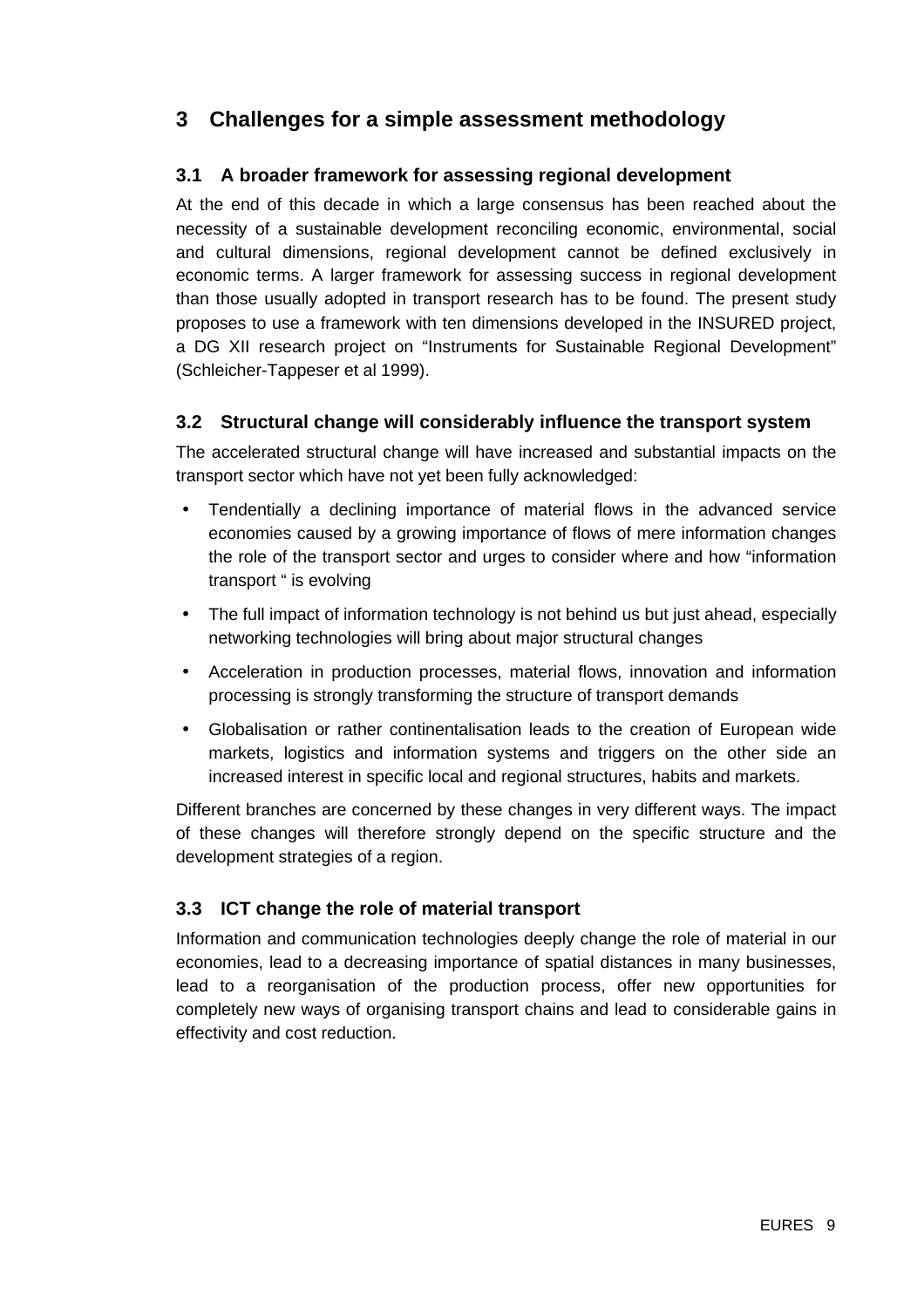# **4 Outline of a model and assessment procedures**

## **4.1 Basic ideas**

The foregoing considerations lead to three basic requirements for an assessment of transport policies in the context of regional development:

- Consider structural differences of the regions
- Consider different development strategies of the regions
- Consider changing transport needs

Starting from these requirements and considering the more detailed and quantitative approaches already developed by other projects, the following basic ideas have been used as a starting point for a comprehensive but simple assessment approach

- Use a broad framework of objectives for assessment
- Consider passenger, freight *and* information transport
- Analyse specific transport needs of sectors and population groups
- Don't try do calculate all, use qualitative expert estimates
- Use policy packages for dealing with complex systems
- Use scenarios for dealing with uncertain developments

## **4.2 Outline of the model**

The model for analysing the impact of European Transport Policies on Regional Development is composed of three elements. The assessment has an input and an output.

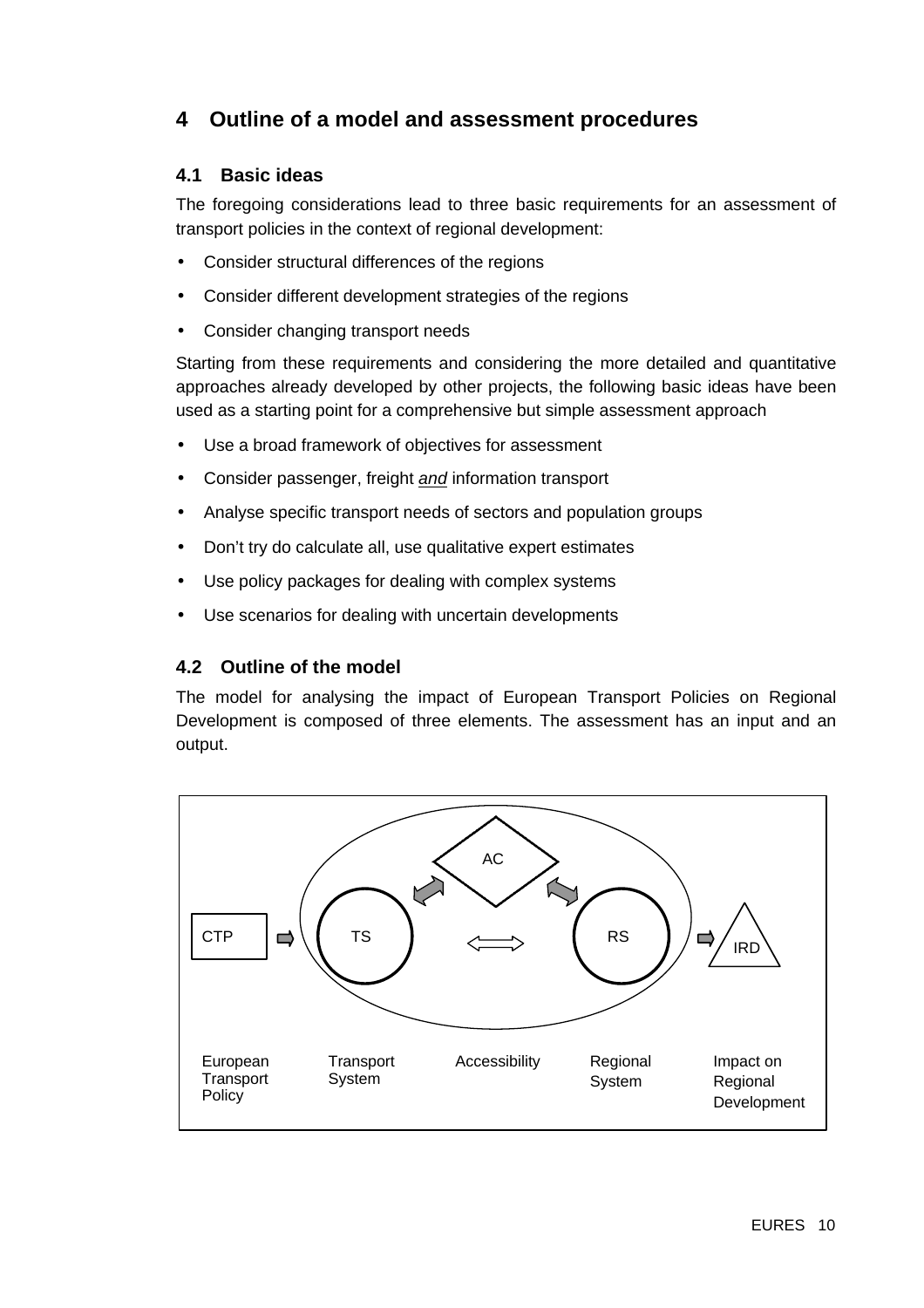#### **Input and output**

- The Input: CTP, the European Transport Policy: two policy packages which describe changes compared with the present CTP.
- The Output: IRD, Impact on Regional Development: appraisal of the changes of the qualities of the regional system in terms of the INSURED framework

#### **The model elements**

- 1. TS, the Transport System: The whole complex of hard- and software that produces accessibility: Infrastructure, Transport equipment, Transport companies, Transport Policy.
- 2. AC, Accessibility: Distinction of freight, passenger and information transport, different groups of users, service qualities and distance categories
- 3. RS, The regional system: General description of the regional structure, appraisal of the qualities of the regional system in terms of the INSURED framework

#### **The linkages**

The main chain of impacts leading from the input to the output is the following:

- CTP  $\rightarrow$  TS: The European Transport Policy influences the Transport System which is relevant for a specific region. (The impact of infrastructure programmes will be rather slow, whereas tax and regulatory policies may have immediate consequences on cost and company structures.)
- $TS \rightarrow AC$ : Changes in the Transport System modify the accessibility patterns. (Primary effects will be rather immediate, secondary effects will be experienced through changes in the regional system, see below).
- $AC \rightarrow RS$ : Changes in Accessibility influence the Regional System (there may be short-term and rather long-term effects)
- $RS \rightarrow IRD$ : The changes in the Regional System are the output

However, there are also secondary links to be considered:

- $RS \rightarrow AC$  The regional system strongly determines transport distances to main destinations (individuals: shopping opportunities, services, working places, schools; organisations: suppliers, customers, business related services) Change of most of these spatial structures (especially settlement patterns) tends to be rather slow.
- $RS \rightarrow TS$  The regional system strongly shapes the transport system: regional policy priorities, regional development models, property and management structures, behavioural patterns, settlement structures, spatial patterns of production, economic structure, income level etc.

Also a simple assessment would need to include some iterative process that allows to consider first the primary and in a second round the secondary links.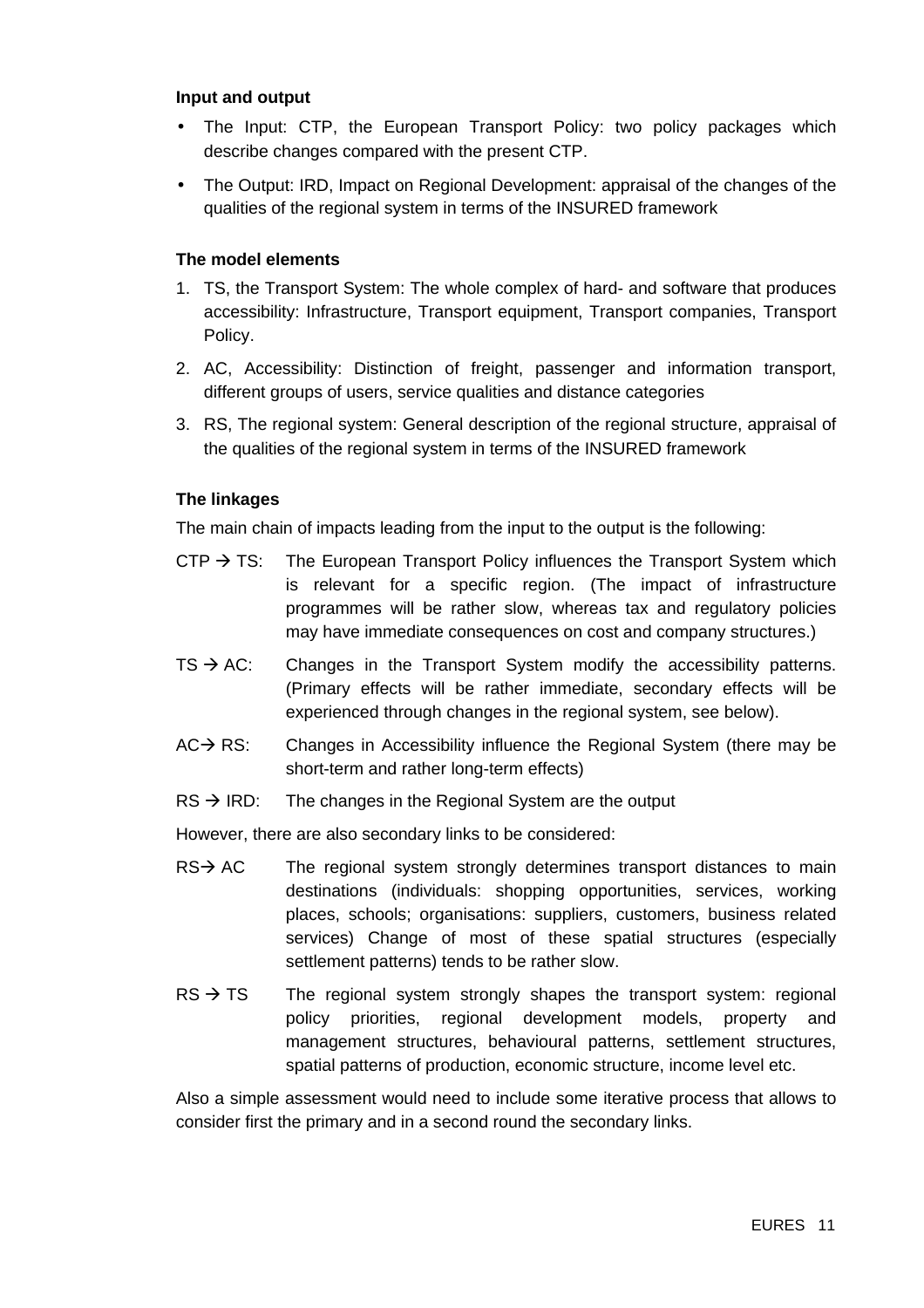The impacts of a CTP policy package can only be understood by establishing a model for a specific region. For the purposes of a rather simple assessment tool the analysis of each element may be limited to some easily identifiable aspects. However, many of these aspects may not be quantifiable by publicly available data. Therefore, not only the estimation of the impacts but also the description of the elements themselves will have to rely strongly on qualitative information.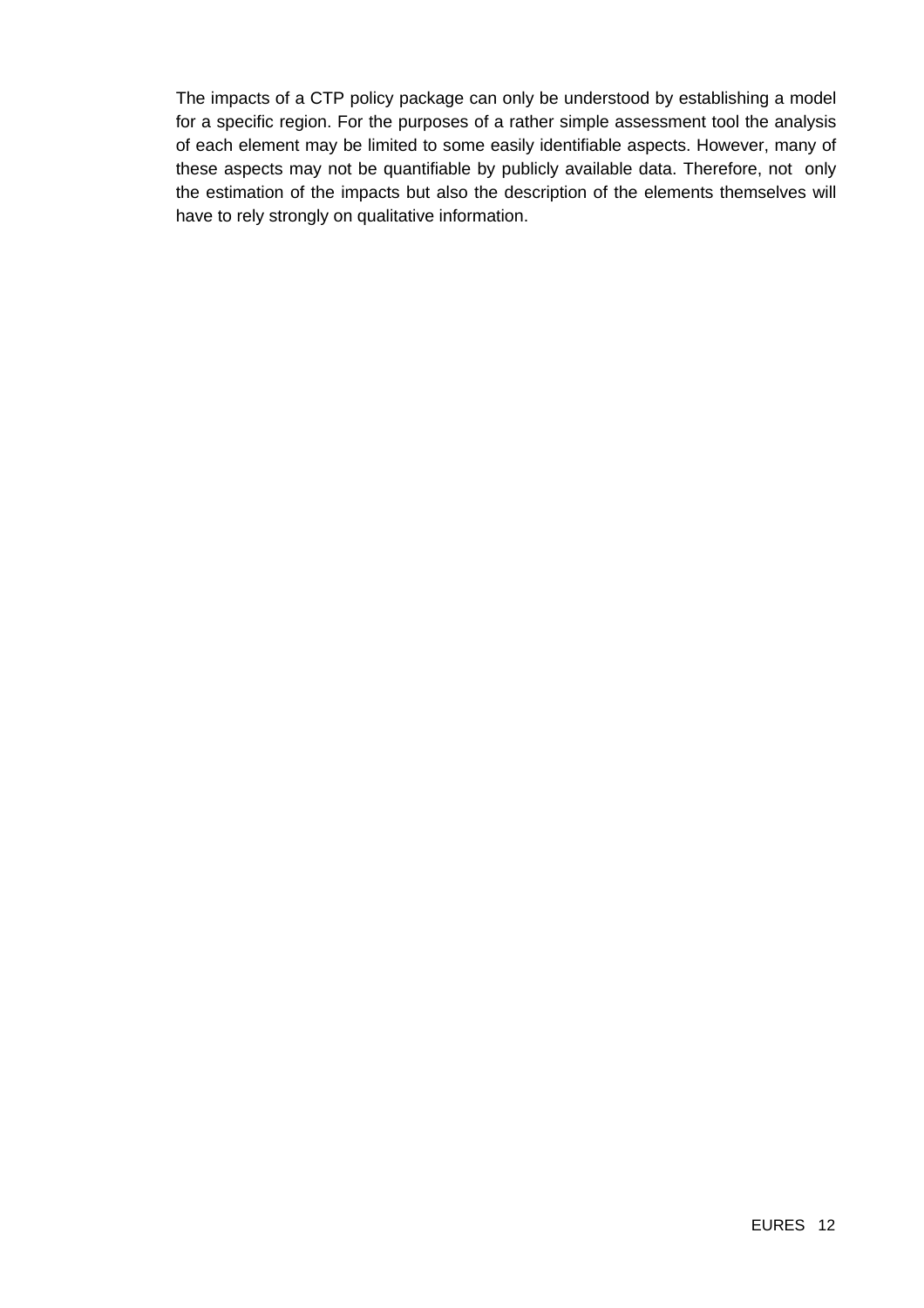# **5 Concretising the model and its use**

## **5.1 The Input: CTP, the Common Transport Policy**

The assessment tool to be constructed is designed to assess impacts of hypothetical CTP policy changes on regional development. The input to the model therefore does not consist of a complete description of CTP but only of the policy packages to be assessed. In the POSSUM project a methodology for packaging policies has been developed which could be useful for developing such packages in a wider context. On the other hand, the assessment methodology developed here would be a very valuable tool in the process of policy packaging. However, in this context it is the assessment and not the whole process of policy packaging that is of interest.

## **5.2 TS, the Transport System**

The transport system translates the immediate impact of policy packages into changes in accessibility. Large parts of transport research contribute to the understanding of this relationship from different perspectives. The present model tries to minimise the necessary information input.

The transport system contains all elements which are of importance for the delivery of transport services to the region concerned. These include European, national and especially regional structures, hardware, management and organisation, structure of transport business, transport policy, especially at the regional level.

Data available from EUROSTAT at the regional level include available infrastructure, transport flow statistics, modal split and corresponding trends. However, very often these data are not complete. It would be very useful to examine to which extent more specific data from European Projects such as SASI or TENASSESS can be useful for this purpose. Here, the aim is to construct a much more simple methodology which is able to use permanently updated data. Mainly a deeper analysis of the calculation methods and the indicators used in these projects could perhaps lead to an improved basic data set for the description of the regional transport system in its context. However, a limited number of more qualitative aspects – such as the structure of the regional transport business and the political decision making system– needs to be covered by asking regional experts. The relevant transport system is unique for each region, but it always includes also the national and the European levels.

The assessment of the impacts of the policy packages on the transport system is not possible on a merely quantitative basis, it must take into account complex interrelationships. External experts can only make rough guesses. Regional experts would be in a better position to do this, either in the form of a questionnaire of preferably in a workshop. The time factor is an important aspect. Therefore the impacts shall be formulated in the form of scenarios (e.g. for 2006 and 2012).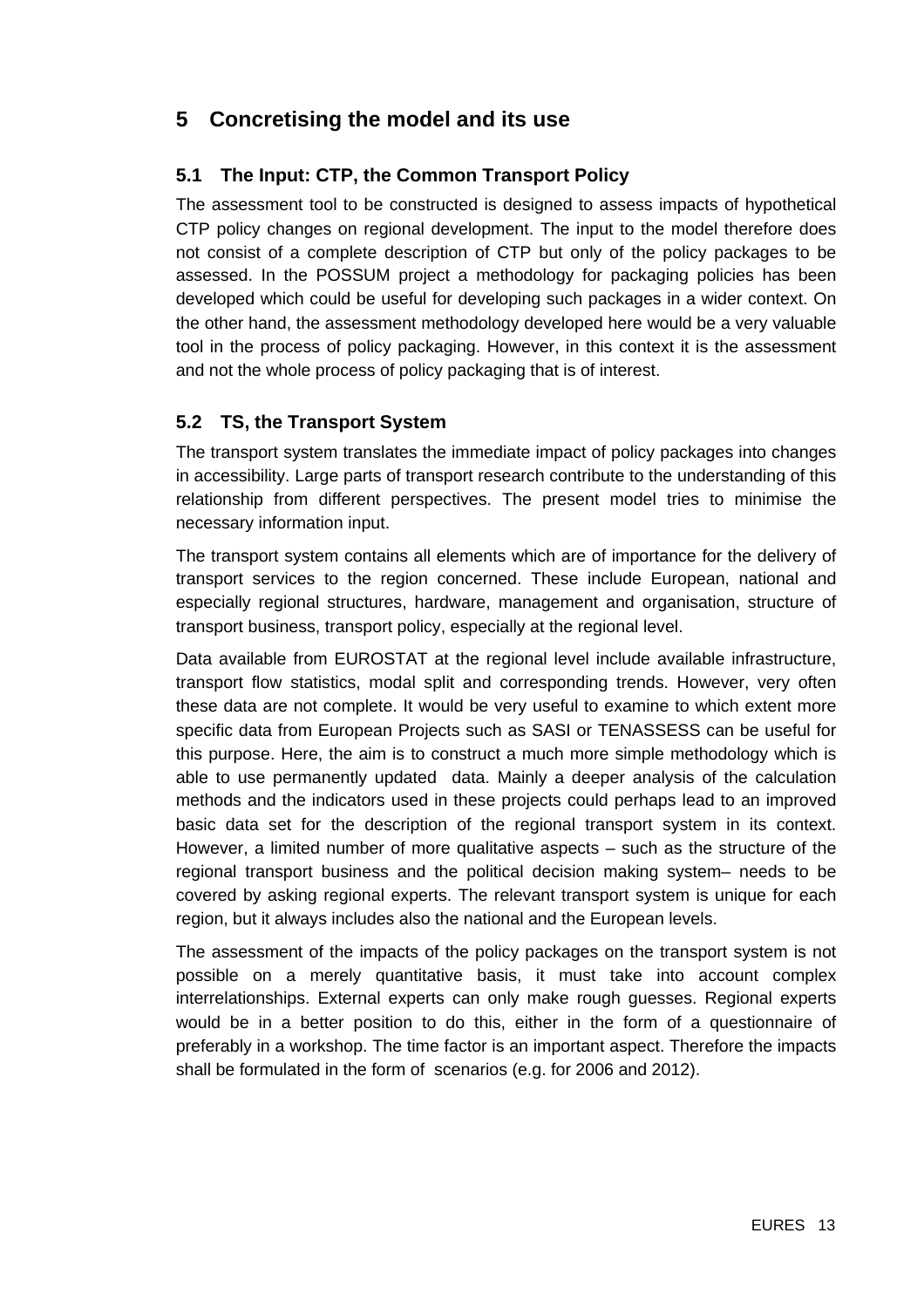## **5.3 AC, Accessibility**

Accessibility is the product of the transport system. From a users point of view it is (mainly) the accessibility that is interesting, not the modes or technologies used by the transport system to provide this accessibility (In this context other aspects of transport means, such as the role of the car as a status symbol, are not considered).

Accessibility, as a supply output of the transport system in the context of the region has a series of qualities that may be of different importance to users in certain circumstances:

- the goods to be transported: passengers, freight, information
- the distances to main interregional and intraregional destinations
- the frequency or time flexibility of the relations
- the travel time needed
- the cost
- access conditions (age, drivers license, handicaps)
- comfort respectively handling

Such a detailed, mode-independent description of mobility offers seems useful in order to provide a neutral platform for comparisons with the demand side.

These elements, however already contain some assumptions concerning relevant destinations. In the literature different approaches can be found to this problem. For inter-regional relations the study proposes to take some standardised Europe-related measures. For intra-regional relations more detailed information on the spatial structure of the service supply is deemed to be necessary. This is an issue for the next element of the model.

The growing literature on accessibility offers general considerations but only limited practical help in assessing multidimensional accessibility from the supply and from the demand side.

Usually, data concerning accessibility are not available in this detail. As an alternative more qualitative indications can be gathered by asking guesses to local experts. But already combining the most interesting dimensions for the supply side description results in a considerable amount of data needed.

Looking then at the demand side on the basis of a description of the regional system (see below) combining the supply characteristics with the present and future needs of different user groups in different kinds of activities, leads to a very large amount of required data. Using expert interviews and questionnaires, only a limited amount of guesses with reasonable quality can be obtained. This was one of the main difficulties in designing an operational assessment tool. Compromises have to be found in formulating questionnaires and selecting experts.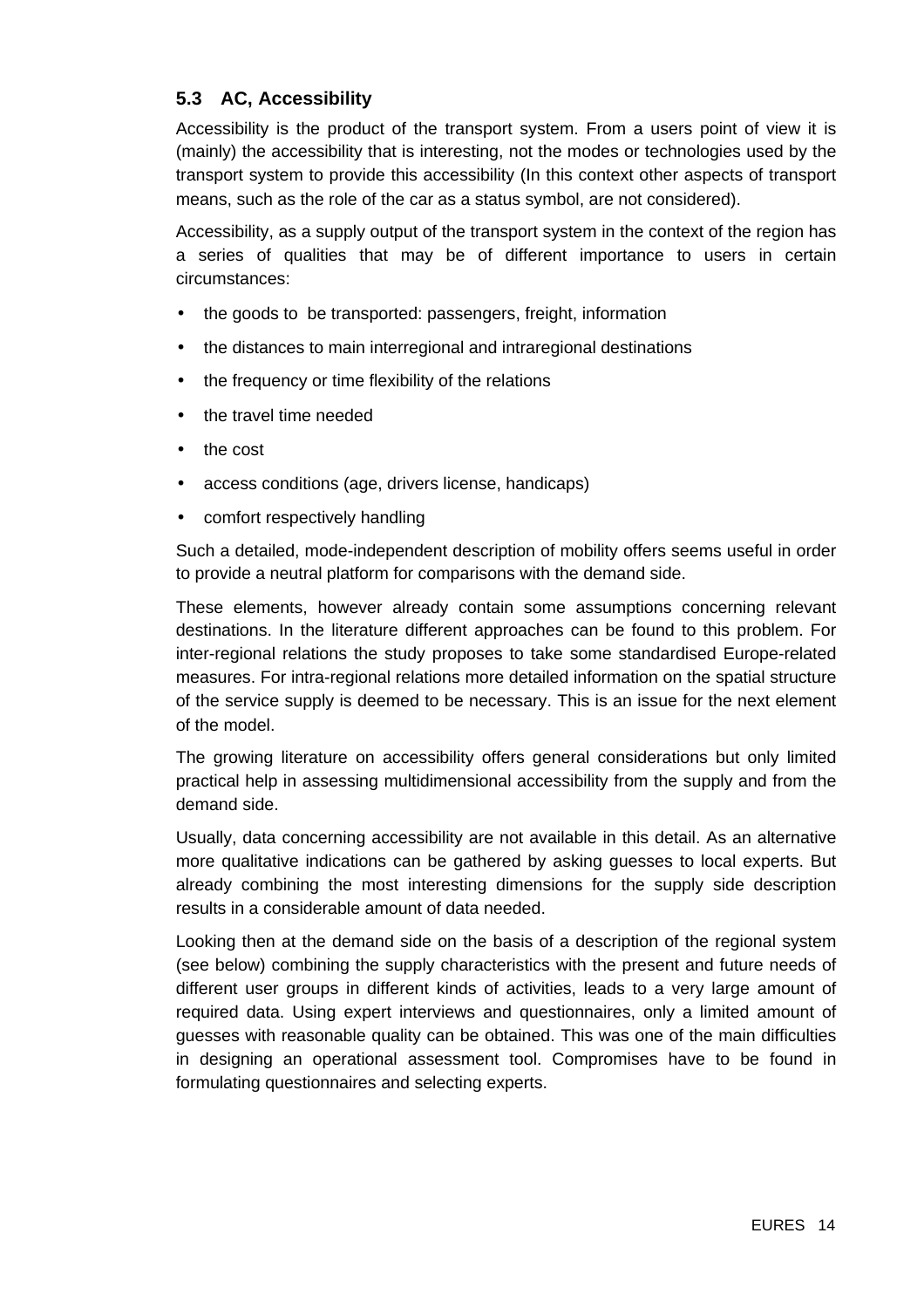## **5.4 RS, the Regional System**

The regional system includes all the characteristics of a region that describe its present situation in view of the development objectives and those which condition its further development. The 10 INSURED/ SQM aspects are used as a framework for providing a quick approach to such a description. The description of the regional context includes three perspectives:

- 1. Regional situation and trends
- 2. Comparison with EU average
- 3. Regional development strategy

All three perspectives are described by using the 10 INSURED / SQM aspects. For the first and the second point basic regional data can be gained from EUROSTAT as an input to the appraisal of most of the aspects. However, especially concerning the environment the data available at a regional level are astonishingly limited and insufficient even for a rough overview. Detailed investigations also have shown that for many regions data which should in principle be available are effectively missing. Therefore, for a more than very general analysis, it is necessary to complement these data with Swot appraisals by regional experts.

Looking at accessibility from the demand side, different categories of users and different purposes have to be distinguished. A first distinction can be made between two broad categories of users: organisations and individuals. Some general requirements can be formulated for supplying accessibility to these two categories. For identifying the specific accessibility needs of a region at present and their probable change in the years to come, more detailed distinctions have to be made concerning user groups among organisations (industry branches, size, rural/ urban location) and individuals (age, rural/ urban location, income, profession). Moreover, the main transport destinations/sources of these user groups have to be identified and the development of the spatial patterns of these destinations has to be estimated where it is not a specific characteristic of a branch (e.g. for shopping, commuting, education, business services etc.).

Having identified the most important user groups in a specific region and having identified their specific accessibility demand and its probable development in the years to come, an assessment of the impact of changes in accessibility supply on the single user groups can be made

## **5.5 The Output: IRD, the Impact on Regional Development**

The final step of the assessment consists in appraising the impact of these changes on overall regional development in terms of the 10 components of the INSURED/SQM framework. A SWOT analysis of each component allows to consider different aspects and user groups and thus gives a differentiated but well-structured picture.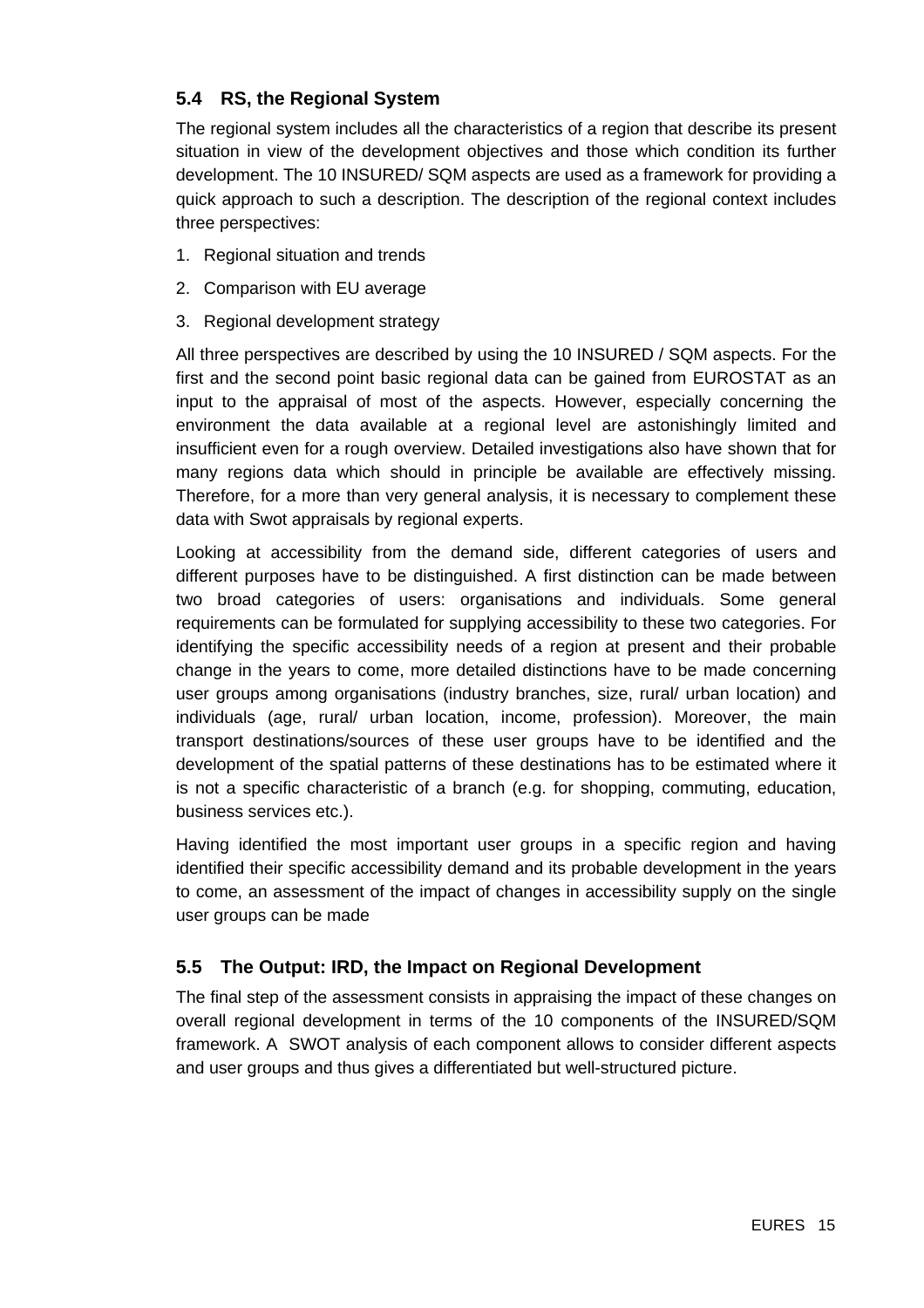## **5.6 Consequences**

The proposed method has to rely on much more qualitative and non standardised information than originally intended. This is due to three interrelated problems in data gathering:

- a number of very relevant information is not accessible through usual statistical categories
- many interesting statistics are not available at the regional level in a standardised European format.
- the existing regional statistics are often very incomplete

This resulting limitations for the definition of a standardised and easily updateable database for the assessment not only makes the analysis of a single region more difficult but also limits the possibilities of quick European comparisons.

The standardised qualitative inquiries envisaged to overcome these problems, require a careful reduction of the information input needed and adequately designed questionnaires or workshop facilitation procedures. Inputs and appraisals for several steps can be combined in a time-saving manner. Adequate formats of presenting available standardised information to local experts have to be developed.

In the framework of the preliminary study not all steps of the assessment have been designed in detail and fully tested.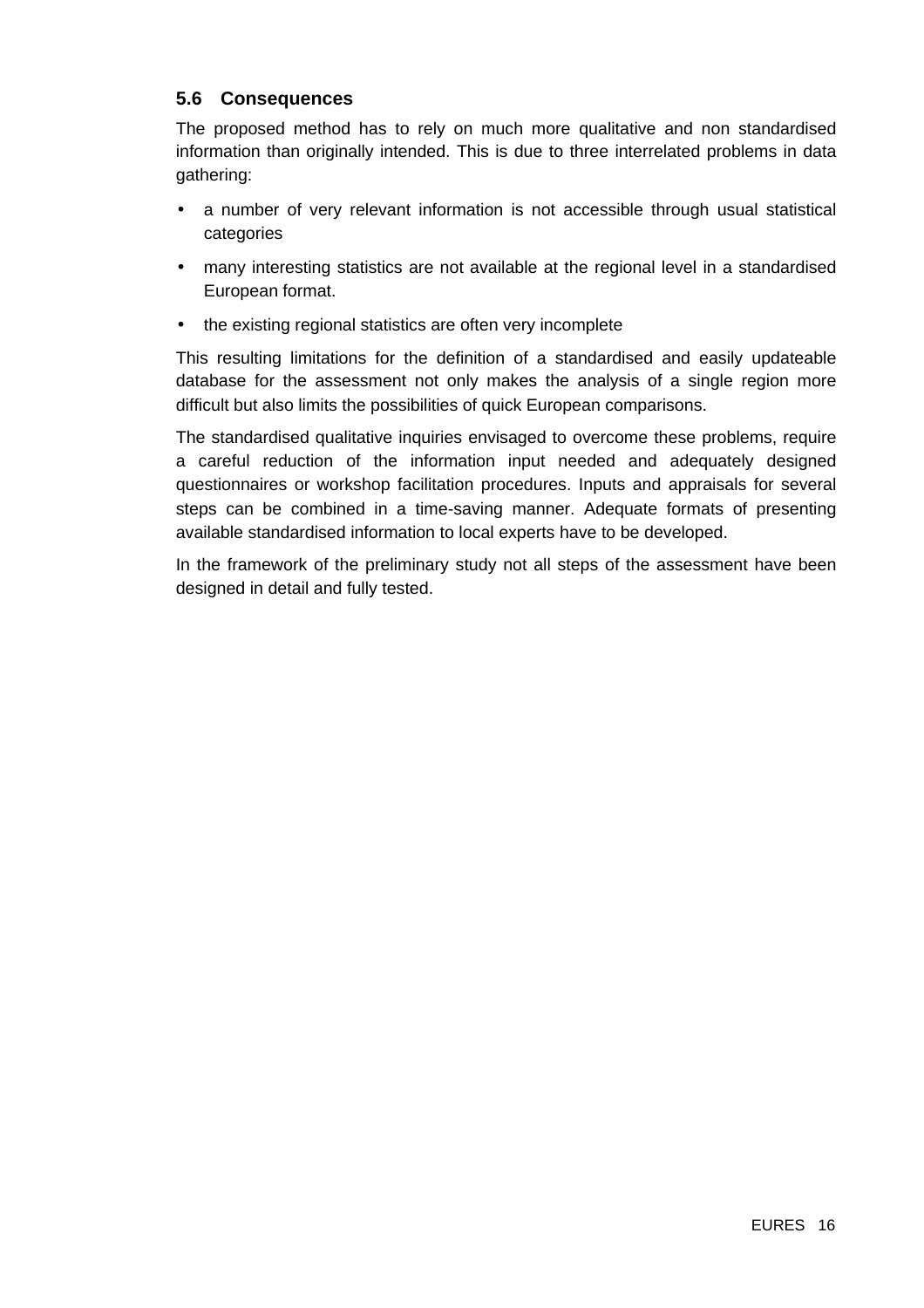# **6 The SQM analysis grid**

## **6.1 The background of SQM**

The SQM – Sustainable Quality Management ® system has its origins in the European research project INSURED (Instruments for Sustainable Regional Development). INSURED has developed a general approach to sustainable regional development and an assessment grid for regional development processes on the basis of a broad review of the discussions on Sustainable and Regional Development and on 25 case studies in five European regions (see Schleicher-Tappeser et al.1999). SQM is a further development of this approach that has been tested successfully in a series of European projects. It includes a conceptual framework, methods and procedures as well as supporting software.

| <b>SQM-Framework</b> |                                                                                                                                                       | <b>Methods</b>                                                                                                                                                         |                                                                                                                                                                                                     |
|----------------------|-------------------------------------------------------------------------------------------------------------------------------------------------------|------------------------------------------------------------------------------------------------------------------------------------------------------------------------|-----------------------------------------------------------------------------------------------------------------------------------------------------------------------------------------------------|
|                      | Sustainable Regional<br>Development as a dynamic<br>process:<br><b>ORIENTATION: 10</b><br><b>Components of Sustainability</b><br>SOCIAL POTENTIAL: 16 | combining SQM-framework,<br>$\bullet$<br>SWOT analysis and<br>synthesis procedures in<br>participative processes<br>qualitative analysis of<br>$\bullet$<br>situations | <b>SQM-tools:</b> support for<br>assessment of situations<br>definition of objectives<br>development of strategies<br>formulation of programmes<br>project and programme                            |
|                      | <b>Regional Key Factors</b><br>DYNAMICS: 6 Basic<br><b>Transformation Levers</b>                                                                      | strategy and programme<br>$\bullet$<br>development<br>multi-level support and<br>$\bullet$<br>evaluation<br>experience exchange<br>training                            | appraisal and evaluation<br><b>SQM-experience</b><br>database for structured<br>access to best practices and<br>training purposes<br>stock of analysed<br>experiences from five<br>European regions |

The SQM approach starts from the idea that the challenge of the general concept of sustainable development lies in the integrated consideration of different dimensions of development and emphasises that SD must always be reinterpreted in specific contexts in order to become operational. Strategic priorities and specific objectives must be set by local/regional actors within national or European frameworks. The SQM system provides tools for managing sustainable development processes, mainly based on structured qualitative assessments.

## **6.2 The SQM analysis grid**

A core element of the SQM system is an analysis grid that includes

- 10 components that give the ORIENTATION towards Sustainable Development
- 16 key factors that indicate the REGIONAL SOCIAL POTENTIAL
- 6 strategies that form the basic transformation levers for inducing development DYNAMICS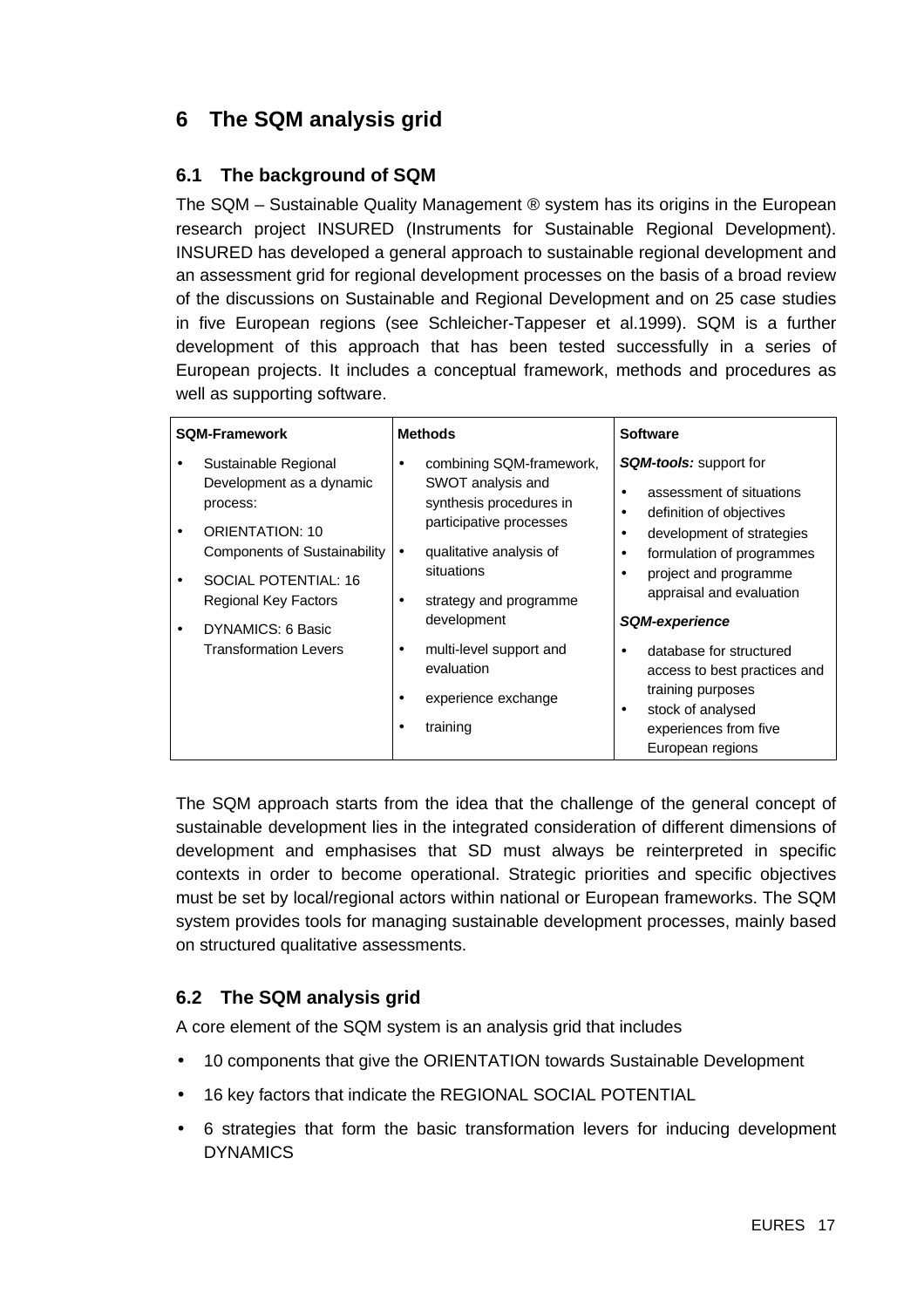The first group of this grid giving the ORIENTATION towards Sustainable Regional Development will be used within the methodology proposed here. It includes the following components.

#### **Sustainable Development ORIENTATION**

#### *development dimensions*

- O1. Environmental
- O2. Economic
- O3. Socio-cultural

#### *equity dimensions*

- O4. Inter-personal equity
- O5. Spatial equity
- O6. Inter-temporal equity

#### *systemic principles*

- O7. Diversity
- O8. Subsidiarity
- O9. Networking and partnership
- O10. Participation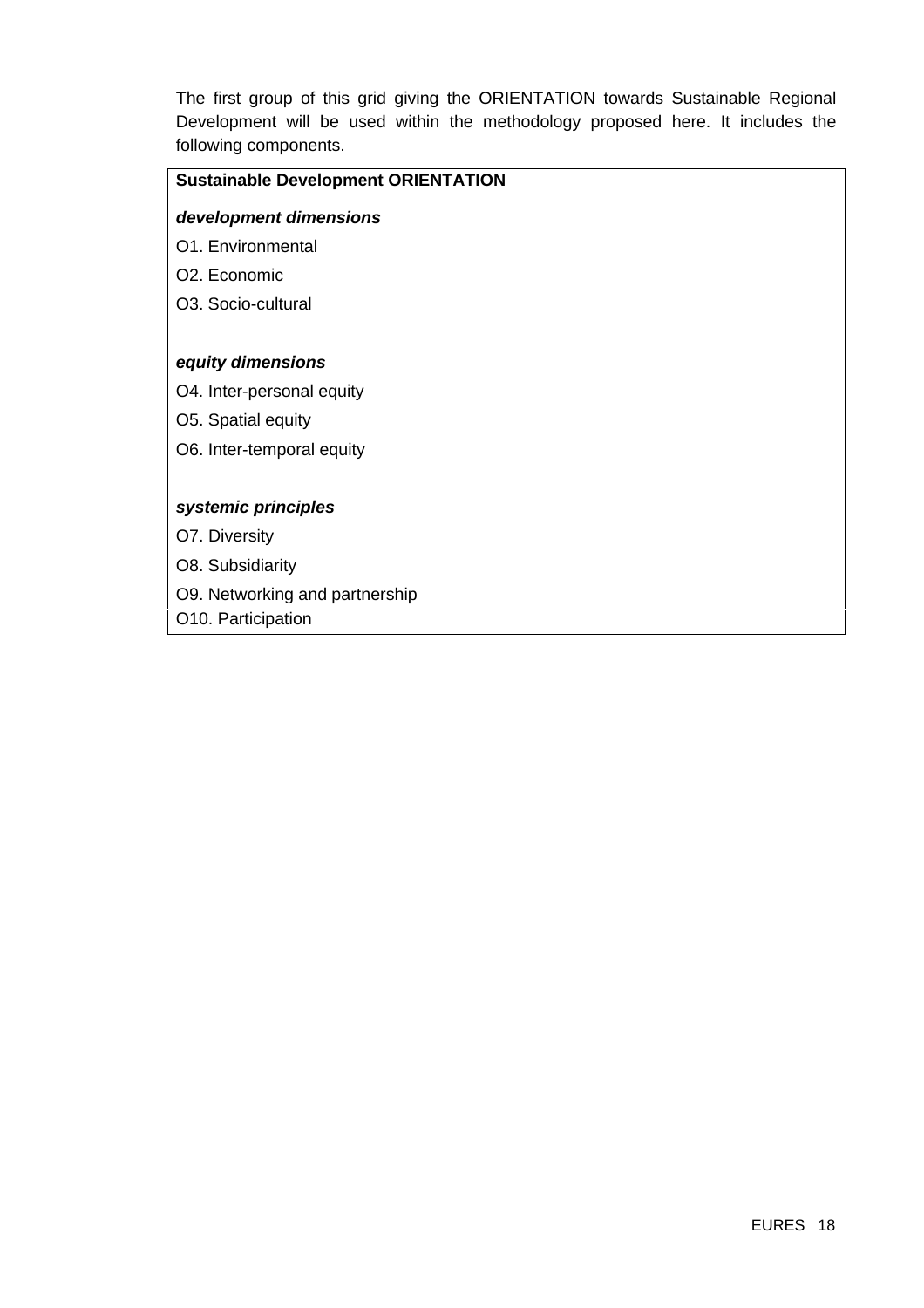# **7 Using standardised data for rough estimates**

## **7.1 Data needs**

A set of data that allows to shortly describe the present situation and tendencies in a region would be most useful. Typical indicators should be chosen that give a rough picture concerning each of the components of the SQM analysis grid. For a series of these aspects useful quantitative indicators have not yet been developed, standard statistics do not cover all relevant dimensions of development.

## **7.2 Data sources**

In order to develop a tool that is easy to use throughout Europe, it would be helpful to rely on standardised data that are available for all regions. The competent source for such data is the EUROSTAT database REGIO. It contains time-series of an important variety of data, mainly at the level of NUTS 3. However closer enquiry shows that the most data sets are rather incomplete. Data must be purchased from EUROSTAT. Experimenting with different alternatives and testing their availability would require to have at hand the complete collection of data, in the framework of the present study it was not possible to purchase the whole database.

## **7.3 Defining rough indicators for the 10 orientators**

An original set of indicators chosen from the REGIO catalogue seemed to cover rather well a part of the ten orientators, actual availability of data then showed that in practice not all was possible. Section 10.2 shows a first attempt that might be improved considerably on the basis of the REGIO database. Environmental data however are widely missing. There is no unique source for environmental data at the NUTS 3 level.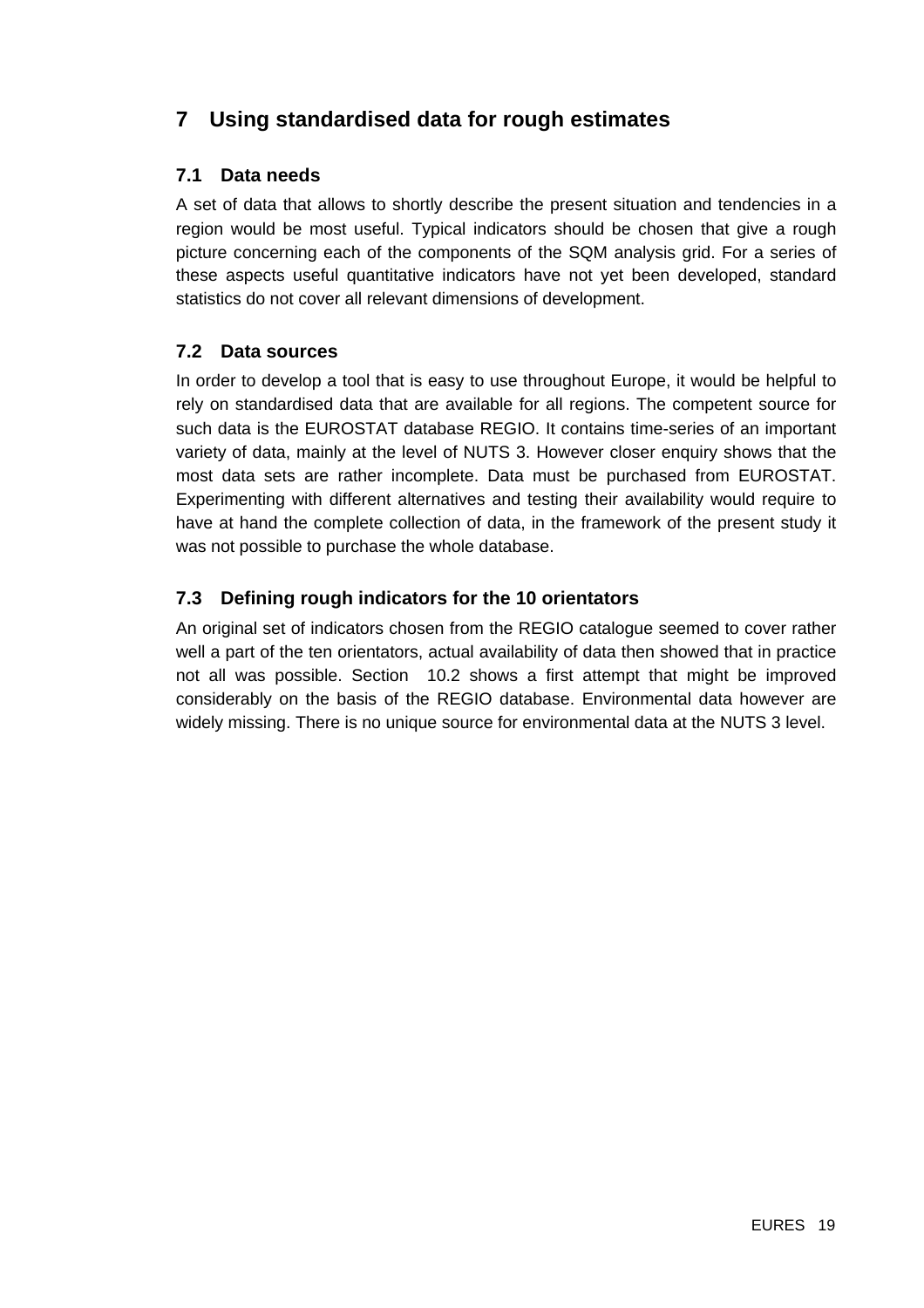## **8 Making use of local experts**

The knowledge and the experience of local experts is considered to be essential for the method proposed here, for three different purposes:

- Standard available data are incomplete and often inadequate to describe the actual situation and trends. Additional information is needed. Digging into available literature at the regional and national level would require efforts which are beyond the scope of the envisaged methodology especially when comparability is required. Structured questions to local experts can provide a substitute.
- Standardised quantitative information will never be sufficient to understand the regional system and the transport system which are relevant for a specific region. Qualitative information concerning interaction patterns in the decision-making systems, descriptions of regional development strategies, or qualified interpretation of trends are essential information that can only be provided by local experts. A consequent structuring of this information is essential for efficient handling of the tool. For this purpose, a conceptual framework is needed that can be understood all over Europe.
- The most important task of local experts will be to give their qualified estimate of the response of the regional and the transport system to specific policy packages. The assessment should be supported by providing data concerning the systems concerned. And it must be validated using the qualitative model that has been established previously. Facilitated workshops would be an important tool for this validation procedure.

Local experts can be approached by questionnaires, interviews and workshops. In practice, a combination of different approaches will be useful.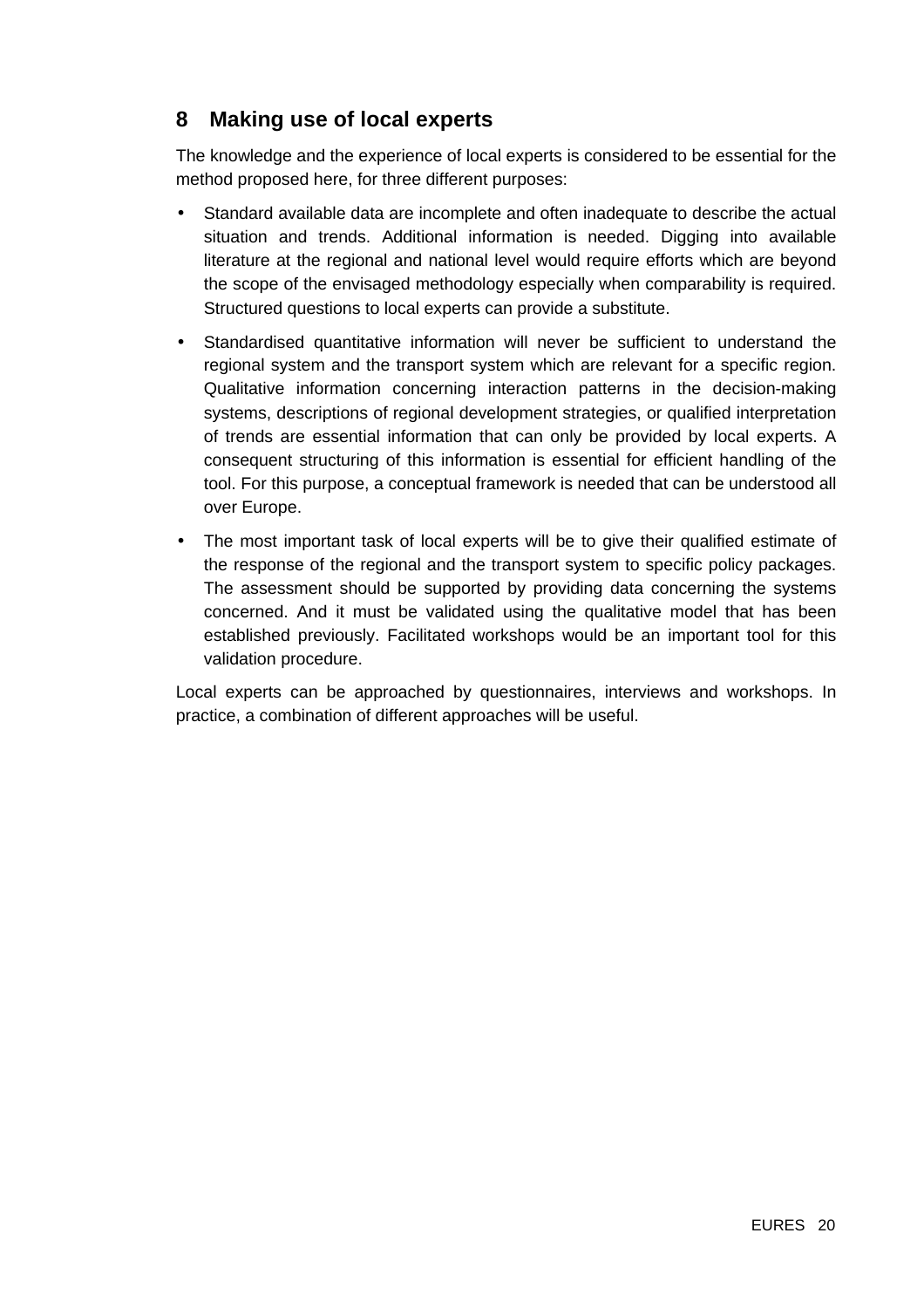# **9 Selection of policy packages to be used in a pilot test**

Within the general context of this study a large number of different interesting policy packages could be imagined. In order to select a meaningful pair of packages, a number of hypotheses has been formulated on the basis of the POSSUM and INSURED projects and a growing amount of empirical and theoretical literature pointing in this direction (e.g. Vickerman):

- intraregional relations are essential for a dynamic regional development, compared to the heavy investments in interregional links they have often been neglected.
- structural change towards a less material intensive economy and towards less long-range physical transports can be encouraged without compromising economic development opportunities. IT technologies can play an important role in this context if adequately used.
- Considerable differences between regions and between urban and rural areas limit the adequacy of European wide uniform approaches. Differentiated taxation systems taking advantage of new technologies could be useful in taking account of these differences.

On this background the following two – rather simple – packages are proposed:

#### **policy package 1**

- EU funding for IT and transport infrastructure 2000-2006 in the same extent as in recent years – no major changes
- Harmonisation of transport related taxes. Raise of the average tax level by 10%. Probably this raise will be compensated by efficiency gains in the transport system made possible by a harmonised system

#### **policy package 2**

- Shift in EU infrastructure funding towards intraregional links, rail, water and information transport, maintaining the present funding volume in physical and information transport.
- Territorialisation of taxation, average tax increase of 40%. All transport related taxes are replaced by one single tax which depends on the following parameters: distance; environmental impact; time of day/ season; area concerned. Within certain margins, regional or local authorities have the competence to decide about these parameters. Raising this tax may be realised through IT-based (road-) pricing systems.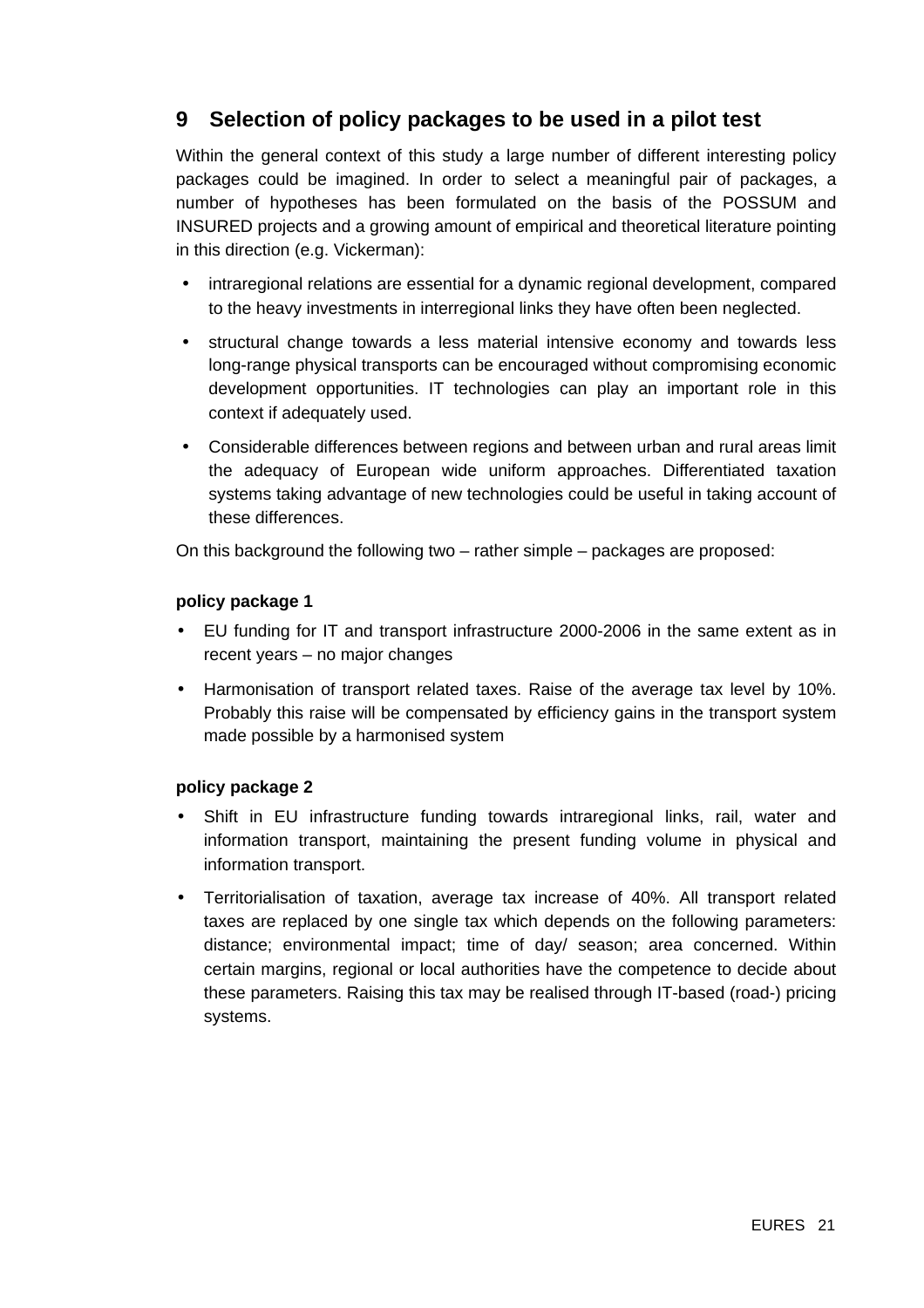# **10 Case studies**

## **10.1 The approach**

A full test of the assessment methodology has not been possible within this preliminary study, but a series of elements has been tested.

Two regions have been selected for the case studies: Andalucia and Tuscany. They are different in structure and centrality but both interesting in terms of structural funds infrastructure policy. Moreover they offered easy access to available data and experts – an opportunity which may be fully exploited in a continuation of the research.

Data have been extracted from the EUROSTAT REGIO Database in order to provide basic data for the description of the Transport System TS and for the Regional System RS concerning the selected regions themselves, comparable regions and the whole EU. Unfortunately EU12 and EU15 data were missing in most cases. Non plausible data (e.g. concerning transport intensity in Andalucia) could not all be explained and corrected.

A combined questionnaire has been prepared in order to provide estimates concerning Accessibility (model element AC)and the Regional System (model element RS) in view of the transport needs of organisations :

- Trends and cost sensitivity in transport volume, transport frequency/flexibility, travel time, comfort/handling for the whole region
- regional economic structure
- regional development policies
- Characterisation of selected sectors in terms of innovation, competitiveness, market and sourcing strategies.
- Trends and cost sensitivity data as above for selected sectors and activities

A pre-test of this questionnaire has been carried out with a very limited number of highranking experts. This allowed to test the approach but not to cover all important sectors.

No additional information concerning the Transport System (TS) has been gathered by questionnaires or systematic literature evaluation.

Using these elements, rough guesses showed that this approach may deliver useful results. A full systematic appraisal at the different steps has not yet been carried out. As the basic framework is in place, this would have been possible with the help of three days of facilitated expert workshops, replacing missing data by expert estimates. However, this was beyond the scope of the preliminary study and would not meet the hopes for an easy to use instrument. Prior improvement of standardised inputs for the single steps seems to be possible and helpful.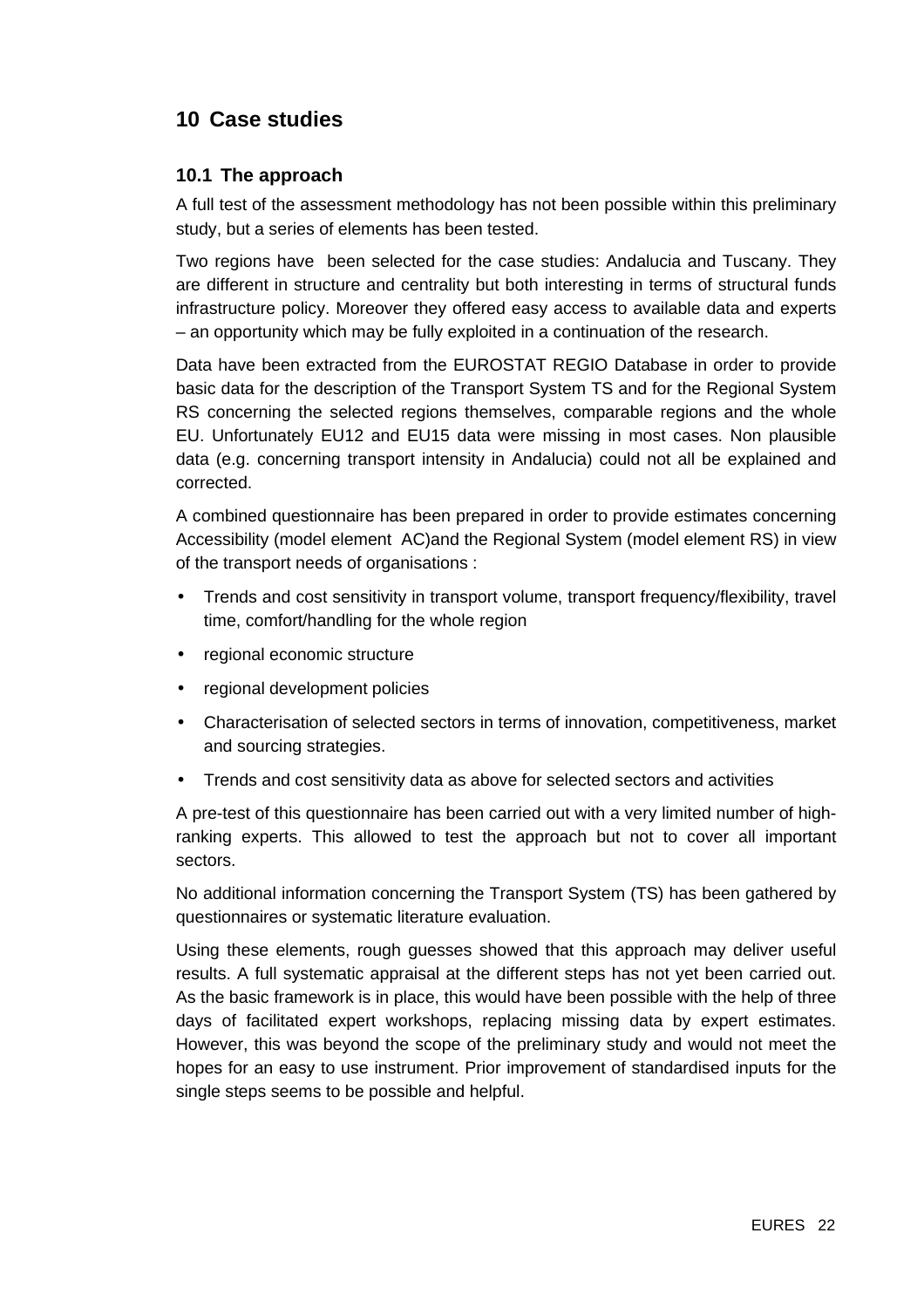## **10.2 Standard data**

## **10.2.1 Standard data concerning the Transport System TS**

The following table shows some standard data gathered from the EUROSTAT REGIO database / Yearbook 1997.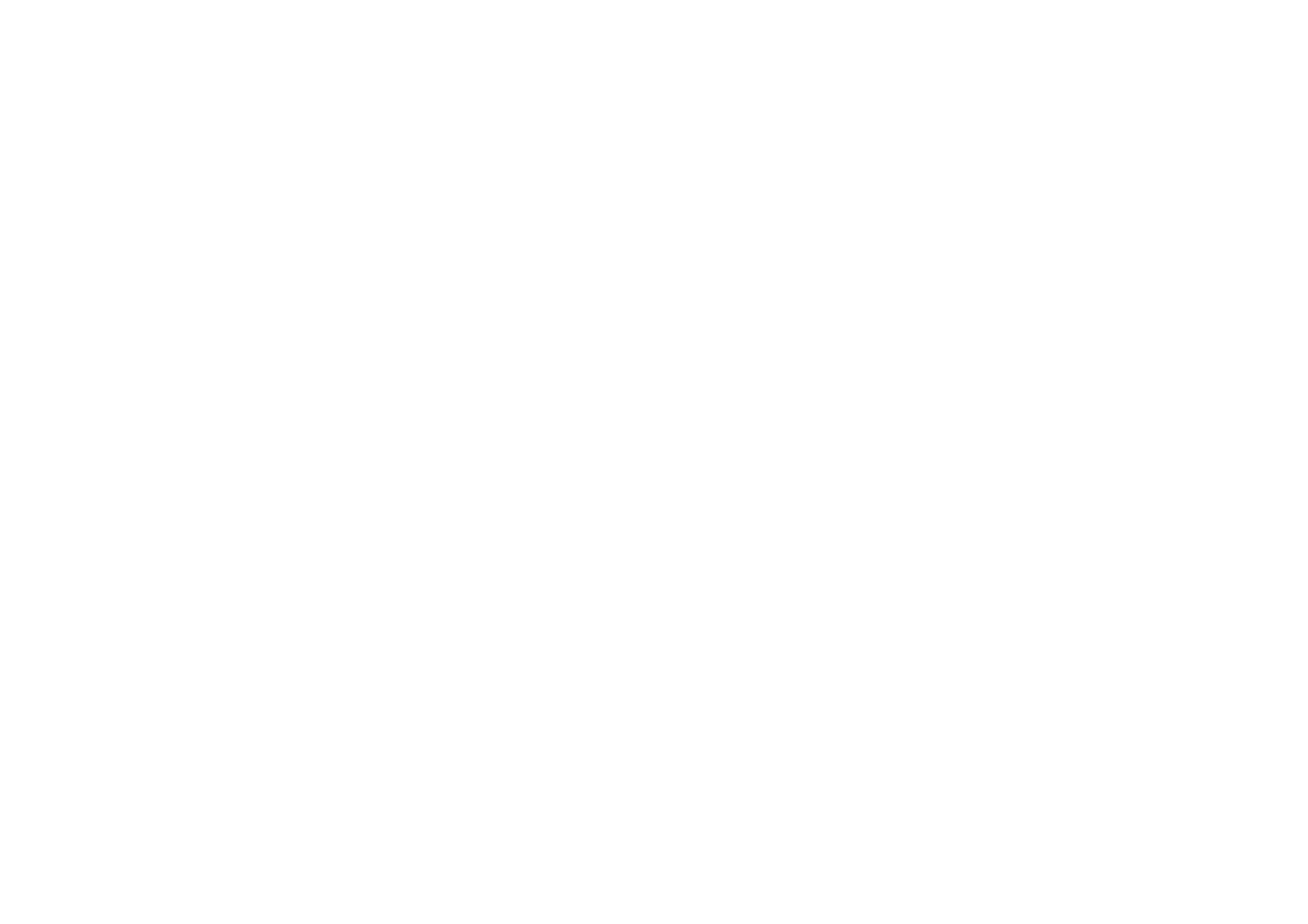| time<br>period | table                                      | label                                             | European<br>Union<br>(15) | <b>Baden-</b><br>Württem-<br>berg | Comuni-<br>dad de<br><b>Madrid</b> | Anda-<br>lucia | Lombar-<br>dia | Toscana |
|----------------|--------------------------------------------|---------------------------------------------------|---------------------------|-----------------------------------|------------------------------------|----------------|----------------|---------|
|                | VII.1 Transport networks 1994              | Railways total (km)                               | 158849                    | 3985                              | 633                                | 2251           | 1566           | 1406    |
|                | VII.1 Transport networks 1994              | Railways - Lines with double and more than double | $\cdot$                   | ÷                                 | 427                                | 307            | 578            | 729     |
|                | VII.1 Transport networks 1994              | Railways - Electrified lines (km)                 | $\bullet$                 | 1975                              | 499                                | 1181           | 1212           | 878     |
|                | VII.1 Transport networks 1994              | Inland waterways - canals (km)                    | $\cdot$                   |                                   |                                    |                |                |         |
|                | VII.1 Transport networks 1994              | Inland waterways - rivers (km)                    | $\bullet$<br>$\cdot$      | 422                               | $\blacksquare$                     |                |                |         |
|                | VII.1 Transport networks 1994              | Roads - Motorways (km)                            | 44114                     | 1020                              | 470                                | 1137           | 543            | 414     |
|                | VIII.2 Causes of death 1993                | Motor vehicle traffic accidents                   | $\cdot$                   | 1034                              | 517                                | 1023           | 1442           | 521     |
|                | VIII.5 Electricity consumption and vehicle | Private cars /1000 inhabitants                    | 423                       | 519                               | 427                                | 289            | 564            | 575     |
|                | Main indicators                            | Area km2                                          | 3191120                   | 35751                             | 7995                               | 87268          | 23872          | 22993   |
|                | Main indicators                            | Population density 1994 inhabitants/km2           | 116                       | 287                               | 626                                | 81             | 373            | 153     |
|                | Main indicators                            | GDP per inhabitant PPS/SPA 1994 EUR15=100         | 100                       | 126                               | 95                                 | 57             | 131            | 110     |

## **table 1: The Transport System: some standard indicators from the EUROSTAT REGIO Database**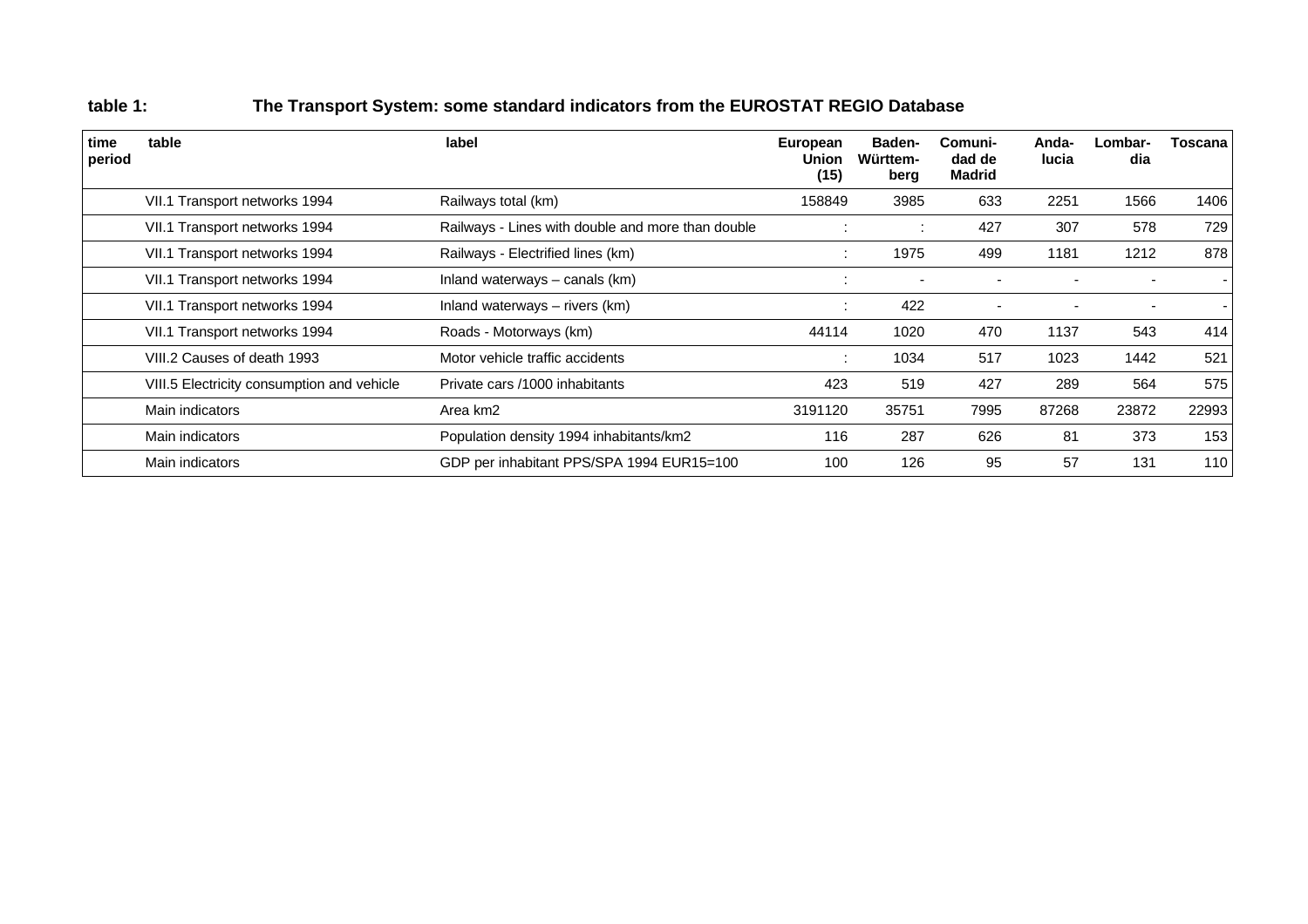The transport infrastructure in the two case study regions can be characterised more precisely by table 2. It appears that the motorway infrastructure in Andalucia is above European averages, whereas rail is not very developed. However, total rail length has increased by 11% in Andalucia between 1990 and 1994.

#### **table 2**

| 1994              | private<br>cars $/$<br>1000<br>inhab | total rail<br>lkm. | double<br>Irail km | motorway double<br>km | rail / 1000 l/ 1000<br>linhab | motorway<br>linhab | total rail /<br>1000/<br>km <sub>2</sub> | <b>double</b><br>rail / 1000 l/ 1000<br>km <sub>2</sub> | motorway<br>km <sub>2</sub> |
|-------------------|--------------------------------------|--------------------|--------------------|-----------------------|-------------------------------|--------------------|------------------------------------------|---------------------------------------------------------|-----------------------------|
| Andalucia         | 289                                  | 2251               | 307                | 1137                  | 0.04                          | 0.16               | 26                                       | 4                                                       | 13                          |
| Tuscany           | 575                                  | 1406               | 729                | 414                   | 0.21                          | 0.12               | 61                                       | 32                                                      | 18                          |
| IEU <sub>15</sub> | 423                                  | 158849             |                    | 44114                 |                               | 0,12               | 50                                       |                                                         | 14                          |

## **10.2.2 Standard data concerning the Regional System RS**

On the following pages some standard data gathered from the EUROSTAT REGIO database / Yearbook 1997 have been listed, sorted by their relevance for the 10 SQM orientators towards Sustainable Regional Development. They give only a rough static picture. A discussion of these data and their dynamics follows the table.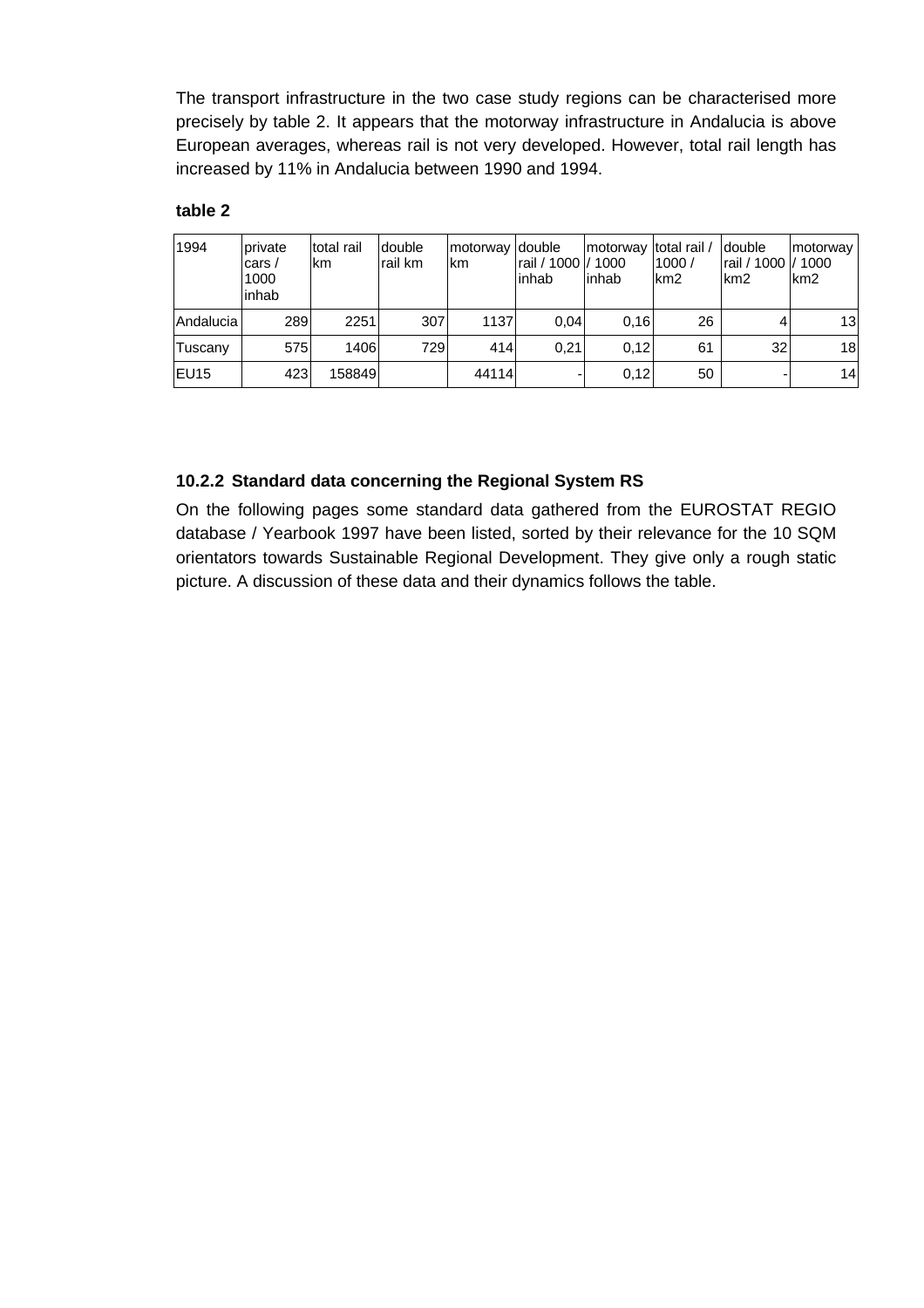## **table 3: The Regional System: some standard indicators from the EUROSTAT REGIO Database**

| time<br>period | table                                         | label                                     | European<br>Union (15<br>countries) | Baden-<br>Württem-<br>berg | Comuni-<br>dad de<br><b>Madrid</b> | Andalucia | Lombar-<br>dia | <b>Toscana</b> |
|----------------|-----------------------------------------------|-------------------------------------------|-------------------------------------|----------------------------|------------------------------------|-----------|----------------|----------------|
|                | <b>01 Environment</b>                         |                                           |                                     |                            |                                    |           |                |                |
|                | 1994a0 V.1 Land use 1994                      | Total area (1000 ha)                      | 324019                              | 3575                       | 803                                | 8732      | 2386           | 2299           |
|                | 1994a0 V.1 Land use 1994                      | Wooded area (1000 ha)                     |                                     |                            | 188                                | 2652      | 494            | 889            |
|                | 1994a0 V.1 Land use 1994                      | Utilized agricultural area (1000 ha)      |                                     | 1483                       | 389                                | 4866      | 1196           | 1062           |
|                | 1994a0 V.2 Areas harvested and yields 1994    | All wheats (100 kg/ha)                    | 54                                  | 60                         | 23                                 | 18        | 58             | 38             |
|                | 1994a0 V.2 Areas harvested and yields 1994    | Sugar beet (100 kg/ha)                    | 512                                 | 557                        | 40                                 | 333       | 604            | 419            |
| O2 Economy     |                                               |                                           |                                     |                            |                                    |           |                |                |
|                | Main indicators                               | Employment agriculture 1996 total=100     | 5.1                                 | 2.5                        | 1.0                                | 11.3      | 2.9            | 3.5            |
|                | Main indicators                               | Employment industry 1996 total=100        | 29.8                                | 42.3                       | 26.0                               | 22.3      | 42.4           | 34.7           |
|                | Main indicators                               | Employment services 1996 total=100        | 65.1                                | 55.2                       | 73.0                               | 66.5      | 54.7           | 61.8           |
|                | Main indicators                               | GDP per inhabitant PPS/SPA 1994 EUR15=100 | 100                                 | 126                        | 95                                 | 57        | 131            | 110            |
|                | O3 Socio-Culture                              |                                           |                                     |                            |                                    |           |                |                |
|                | Main indicators                               | Area km2                                  | 3191120                             | 35751                      | 7995                               | 87268     | 23872          | 22993          |
|                | Main indicators                               | Population density 1994 inhabitants/km2   | 116                                 | 287                        | 626                                | 81        | 373            | 153            |
|                | Main indicators                               | Population change 1974-1984 %             |                                     | 0.0                        | 1.6                                | 0.9       | 0.2            | 0.2            |
|                | Main indicators                               | Population change 1984-1994 %             | 0.3                                 | 1.0                        | 0.4                                | 0.6       | 0.0            | $-0.2$         |
|                | Main indicators                               | Population age <25 1.1.1994 %             | 31.6                                | 29.1                       | 34.3                               | 38.8      | 27.4           | 24.7           |
|                | Main indicators                               | Population age >=65 1.1.1994 %            | 15.2                                | 14.4                       | 12.9                               | 12.4      | 15.4           | 20.3           |
|                | Main indicators                               | Birth rate 1994 %                         | $1.1$                               | $1.1$                      | 1.0                                | 1.2       | 0.8            | 0.7            |
|                | Main indicators                               | Activity rate Total 1996 %                | 55.3                                | 59.5                       | 51.5                               | 47.4      | 51.3           | 48.4           |
|                | Main indicators                               | Dependency rate 1996 %                    | 1.2                                 | 1.0                        | 1.3                                | 1.6       | 1.3            | 1.3            |
|                | Main indicators                               | Unemployment rate Total 04/1996 %         | 10.9                                | 5.5                        | 20.6                               | 32.4      | 6.3            | 8.5            |
|                | VIII.1 Health - personnel and facilities 1993 | Doctors /1000 inhabitants                 |                                     | 3.2                        | 5.2                                | 3.6       | 2.0            | 1.7            |
|                | VIII.1 Health - personnel and facilities 1993 | Hospital beds per 1000 inhabitants        |                                     | 6.7                        | 4.3                                | 3.1       | 7.0            | 6.2            |
|                | VIII.2 Causes of death 1993<br>Suicide        |                                           |                                     | 1715                       | 134                                | 559       | 778            | 328            |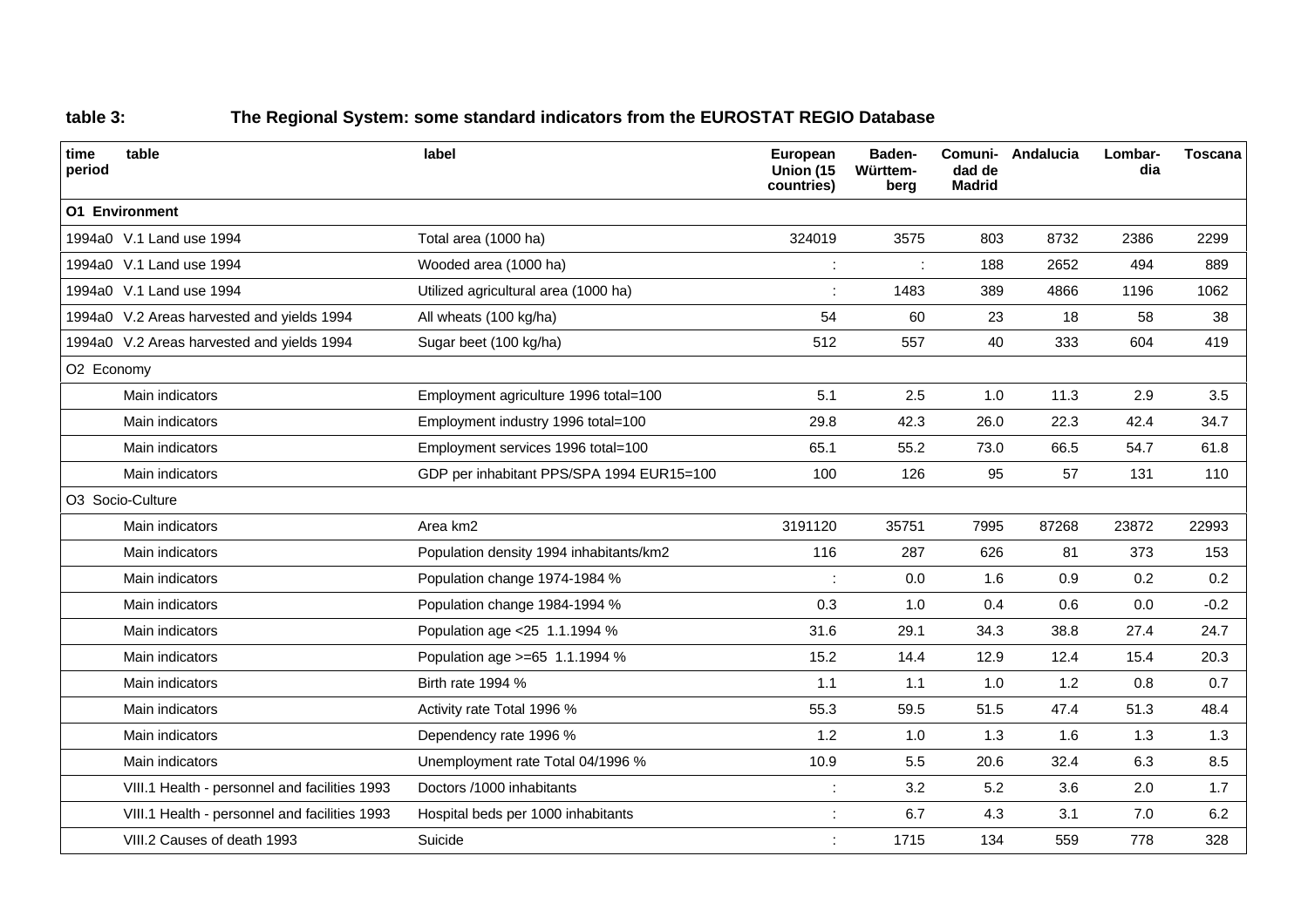| time<br>period | table                             | label                                                    | European<br>Union (15<br>countries) | Baden-<br>Württem-<br>berg | Comuni-<br>dad de<br><b>Madrid</b> | Andalucia      | Lombar-<br>dia | <b>Toscana</b> |
|----------------|-----------------------------------|----------------------------------------------------------|-------------------------------------|----------------------------|------------------------------------|----------------|----------------|----------------|
|                | VIII.3 Education                  | Number of pupils and students - total (1000)             | 72976                               | 1753                       | 1183                               | 1685           | 1292           | 463            |
|                | VIII.3 Education                  | Number of pupils in primary education (1000)             | 23875                               | 465                        | 289                                | 523            | 380            | 134            |
|                | VIII.3 Education                  | Number of students in lower secondary education (1000)   | 18026                               | 623                        | 218                                | 387            | 261            | 39             |
|                | VIII.3 Education                  | Number of students in upper secondary education (1000)   | 19316                               | 398                        | 405                                | 531            | 398            | 160            |
|                | VIII.3 Education                  | Number of students in vocational education (1000)        | 11211                               | 326                        | 134                                | 195            | 292            | 117            |
|                | VIII.3 Education                  | Number of students in higher education - total (1000)    | 11759                               | 267                        | 271                                | 244            | 253            | 130            |
|                | O4 Equity between individuals     |                                                          |                                     |                            |                                    |                |                |                |
|                | Main indicators                   | Activity rate men 1996 %                                 | 66.0                                | 70.5                       | 65.9                               | 61.5           | 64.6           | 60.0           |
|                | Main indicators                   | Activity rate women 1996 %                               | 45.3                                | 49.3                       | 38.5                               | 34.3           | 39.1           | 37.9           |
|                | Main indicators                   | Unemployment rate men 04/1996 %                          | 9.7                                 | 5.6                        | 16.4                               | 27.2           | 4.2            | 5.3            |
|                | Main indicators                   | Unemployment rate women 04/1996 %                        | 12.4                                | 5.4                        | 27.0                               | 41.0           | 9.3            | 13.2           |
|                | VIII.3 Education                  | Number of students in higher education - females (1000)  | 5956                                | 107                        | 142                                | 127            | ÷              |                |
|                | O6 Equity between generations     |                                                          |                                     |                            |                                    |                |                |                |
|                | IV.1 R + D expenditure 1994       | Expenditure in % GDP                                     |                                     | ÷                          | 2.0                                | 0.5            | 1.3            | 1.0            |
|                | IV.2 R + D Personnel 1994         | Percentage of R&D personnel in the active population     |                                     |                            | 1.9                                | 0.4            | 1.0            | 0.8            |
|                | IV.3 European patent applications | Number of patent applications per million active persons |                                     | 649                        | 33                                 | 3              | 202            | 68             |
|                | IV.3 European patent applications | Number of patent applications per million active persons | 203                                 | 583                        | 41                                 | $\overline{4}$ | 184            | 66             |
|                | Main indicators                   | Population change 1974-1984 %                            |                                     | 0.0                        | 1.6                                | 0.9            | 0.2            | 0.2            |
|                | Main indicators                   | Population change 1984-1994 %                            | 0.3                                 | 1.0                        | 0.4                                | 0.6            | 0.0            | $-0.2$         |
|                | Main indicators                   | Population age <25 1.1.1994 %                            | 31.6                                | 29.1                       | 34.3                               | 38.8           | 27.4           | 24.7           |
|                | Main indicators                   | Population age >=65 1.1.1994 %                           | 15.2                                | 14.4                       | 12.9                               | 12.4           | 15.4           | 20.3           |
|                | Main indicators                   | Birth rate 1994 %                                        | 1.1                                 | $1.1$                      | 1.0                                | 1.2            | 0.8            | 0.7            |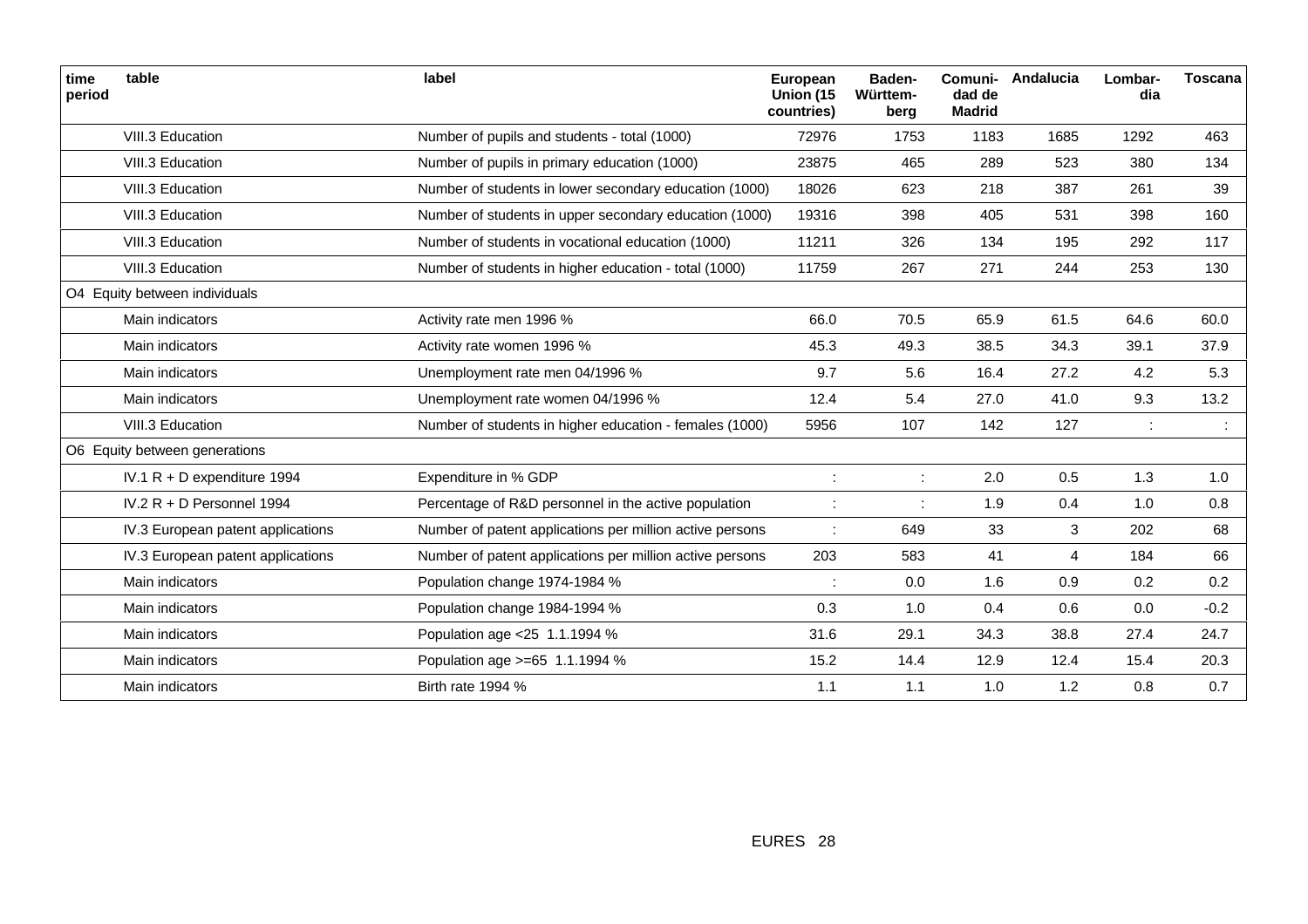## **O1 Environment**

Data concerning the environment are nearly non-existent in the REGIO database. The land use and agricultural yield data given in the table show that Andalucia is a very important agricultural producer, but that agricultural intensity is clearly lower than in the European average.

## **O2 Economy**

The share of agriculture in employment in Andalucia is more than two times as high than in the European average, whereas in Tuscany it lies below the average. Tuscanys industry employment in turn is well above the average. Services are more important in Andalucia than in Tuscany. The evolution in GDP between 1990 and 1996 in both regions is well below the European average (EU15: +30%; Andalucia +16%; Tuscany +11%), GDP per capita has evolved in similar ratios. However the evolution of the sectors has been different. The following figures show that in both regions industry has declined during this period whereas more central European regions were more successful.



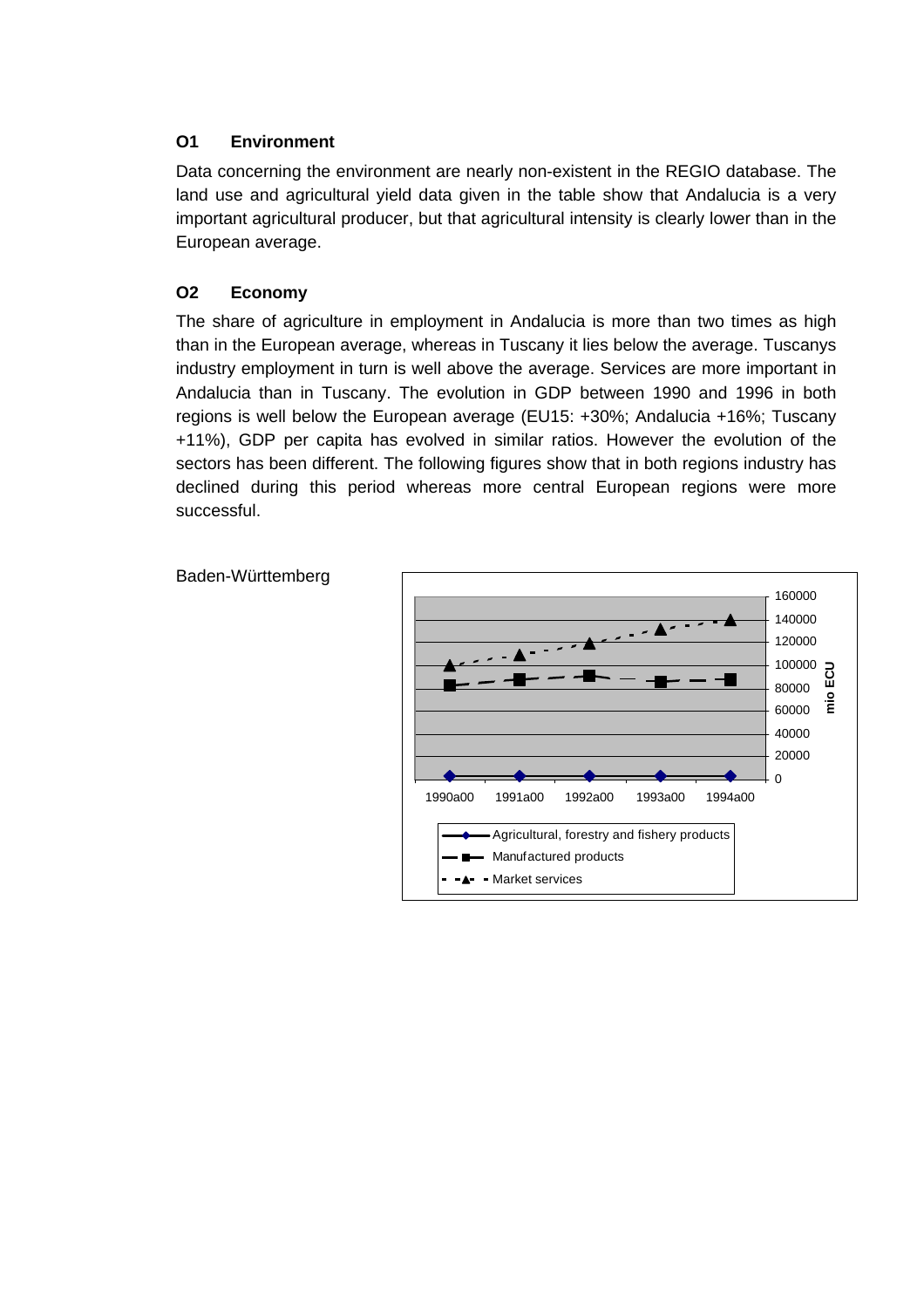Nordrhein-Westfalen









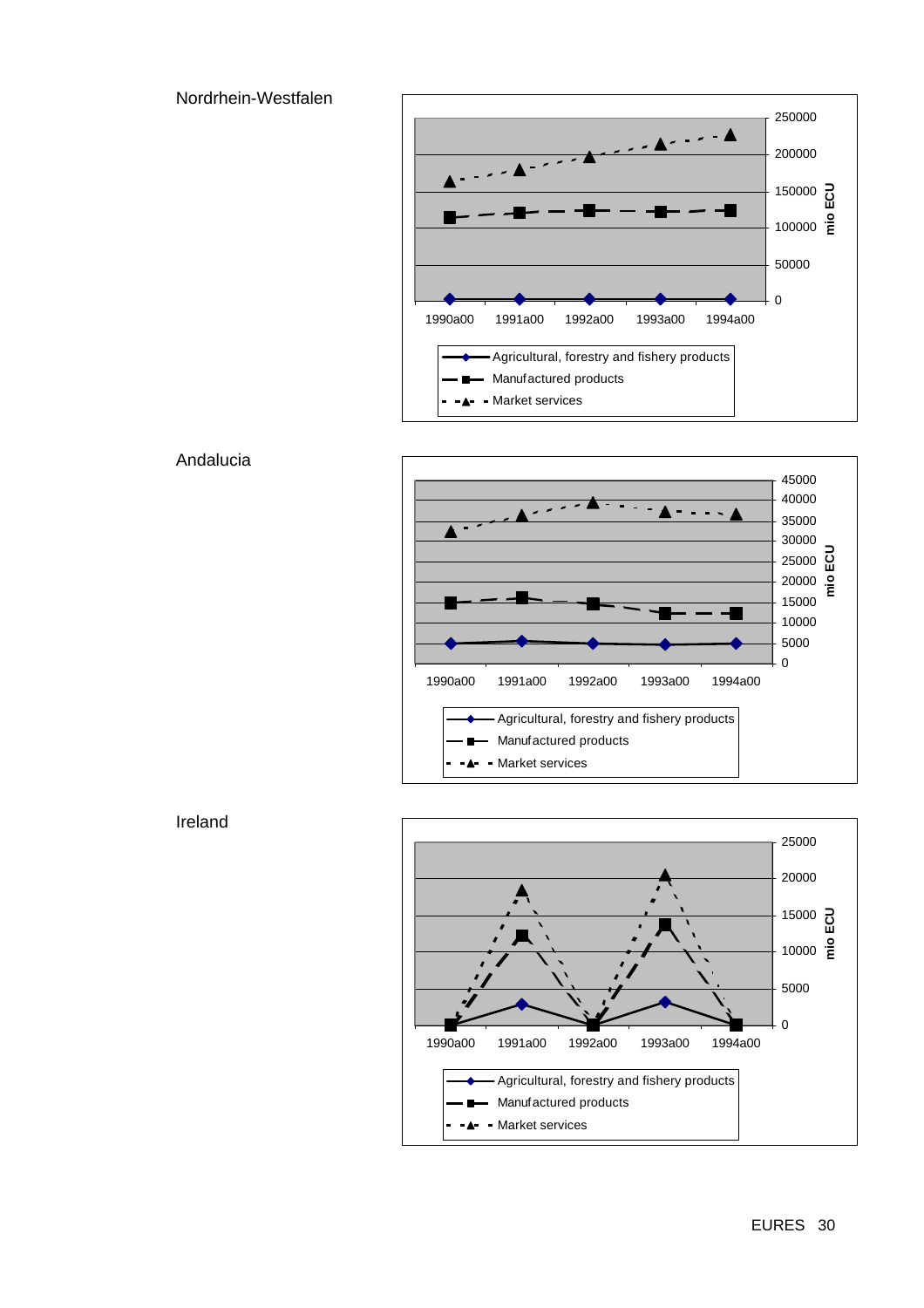#### Lombardia







Structural changes which are relevant for transport issues are not very clearly reflected in the REGIO data. For the rather short (and economically turbulent) period 1990-94 the following changes are the most important:

- Andalucia: textiles and clothing –15%, paper and printing –22%, building and construction –28%, Recovery, repair, trade, lodging and catering services + 16%, Other market services +17%
- Tuscany (90-95): non-metallic minerals –31%, chemical products –22, textiles & clothing –11%, paper & printing –19%, building –13%, Recovery, repair, trade, lodging and catering services –6%, other market services +14%.

Irritating are the figures for the development 1990-1996 of the flow of goods:

- Intraregional / road: Andalucia –54%, Lombardia +91%, Tuscany +24%
- Interregional / road: Andalucia –30%, Lombardia +47%, Tuscany +14%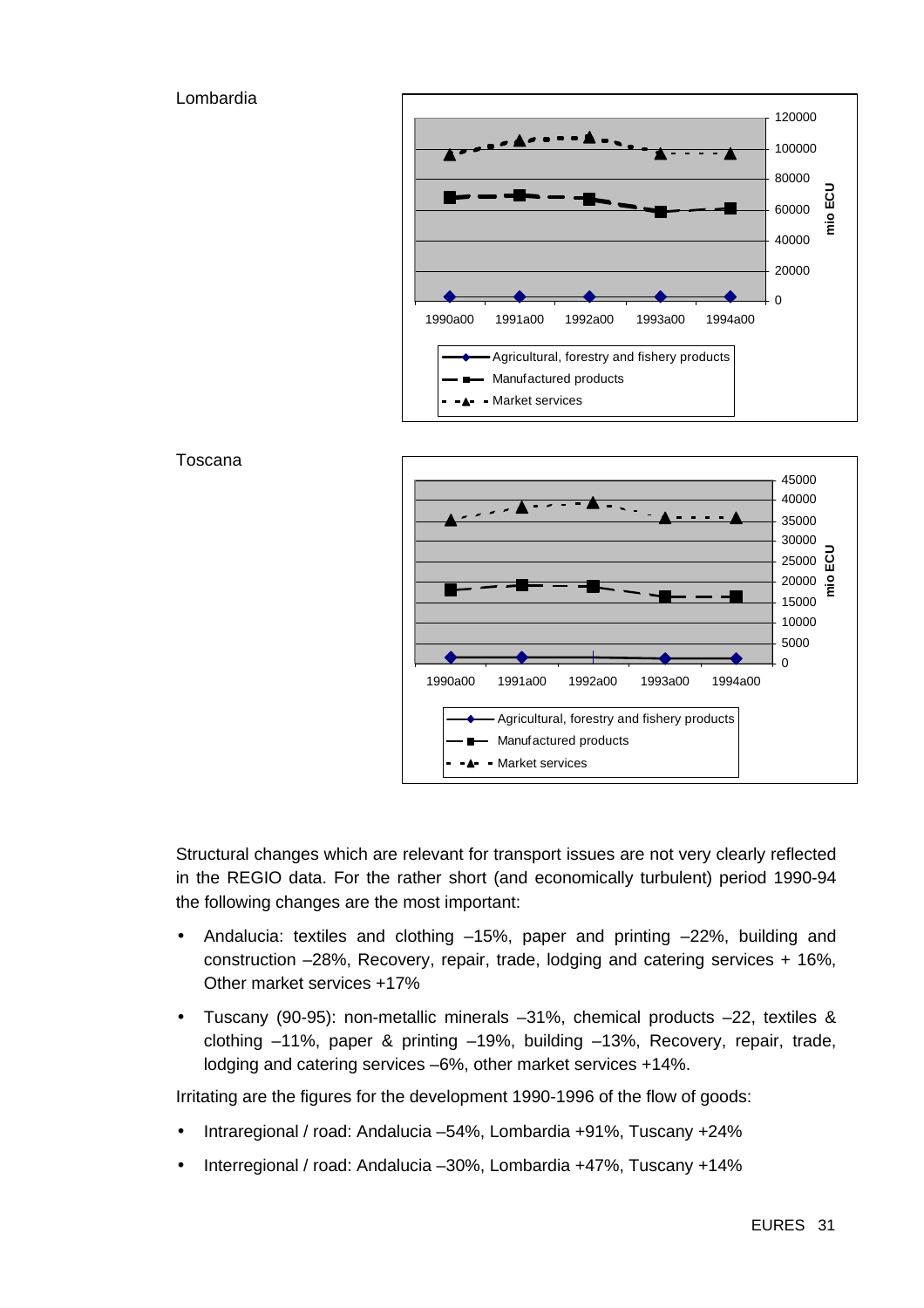There may be a systematic statistical error: for Spanish regions the interregional transport intensity has suddenly dropped considerably below EU averages.

### **O3 Socio-Culture**

Population change has not been considerable over the last 20 years in the regions considered (1990-96: +3% Andalucia, -1% Tuscany, +7% in EU12). There are still strong differences in the age structure (1994):

- under 25 years: EU15 31,6% Andalucia 38,8%; Tuscany 24,7%
- over 65 years: EU15 15.2 % Andalucia 12.4%; Tuscany 20.3 %

The birth rate is still rather different (EU15 1,1%; Andalucia 1,2%; Tuscany 0,7% in 1994). A considerable outward migration persists in Andalucia. An important reason is unemployment. Unemployment in Andalucia was for times as high compared to Tuscany and three times compared to the EU15. As a consequence, the dependency rate (persons depending from one employed person) was 1,6 (Tuscany 1,3; EU15 1,2). Under these circumstances, car ownership has its limits.

Numbers of doctors and hospital beds per inhabitant are less than half in Andalucia compared to Tuscany. The spatial density of these services is about one quarter, which means that in the average, trips to reach these services are much longer in Andalucia compared to Tuscany.

#### **O4 Equity between individuals**

The figures in table 3 speak for themselves.

Interesting in this context are some considerations concerning the social distribution of mobility. table 2 showed that there are considerable differences between the regions in car density and in the railway network. The bus density in 1990 is indicated in table 4 and has not considerably changed since:

#### **table 4**

| 1990                | buses / 1000 inhabitants |
|---------------------|--------------------------|
| <b>EU12</b>         | 1,51                     |
| Baden-Württemberg   | 0,94                     |
| Comunidad de Madrid | 1,66                     |
| Andalucia           | 0,88                     |
| Midi-Pyrénées       | 1,11                     |
| Lombardia           | 1,11                     |
| Toscana             | 1.45                     |

It appears that the average motorised mobility / accessibility in Andalucia is considerably lower than in the European average: car density, bus density and railway network density are much lower than in the European average, road infrastructure,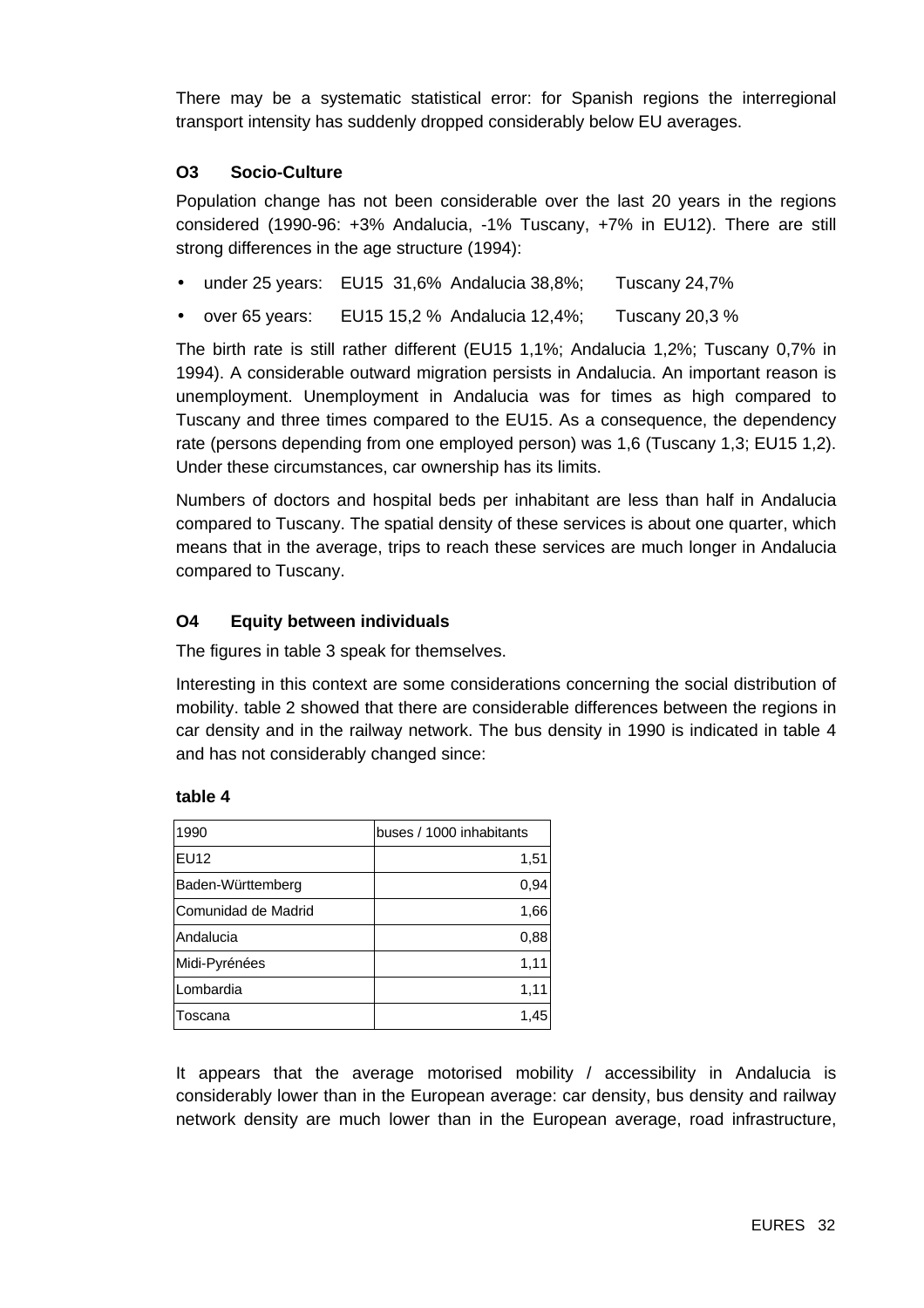however, seems to be at European levels. This discrepancy will mainly be a disadvantage for persons without access to a car and increase social inequities.

## **O5 Equity between regions**

The figures concerning the differences in GDP (EU 100, Tuscany 110; Andalucia 57) and in unemployment (EU 10,9; Tuscany 8,5; Andalucia 32,4) in table 3 illustrate most clearly the necessity to strive for a more equitable development between European regions.

#### **O6 Equity between generations**

For the development of the age structure see O3.

The total number of students corresponds well to the number of young people in the different regions. However, there are important differences in the composition: vocational education is relatively low in Andalucia. Higher education is very important in Tuscany. High numbers of students require a well developed system of public transport.

| 1995            | BaWü  | Madrid | Andalucia | Lombardia | Toscana |
|-----------------|-------|--------|-----------|-----------|---------|
| primary         | 4,6%  | 5,8%   | 7,4%      | 4,3%      | 3,9%    |
| lower secondary | 6,1%  | 4,4%   | 5,5%      | 3.0%      | 1,1%    |
| upper sec.      | 3,9%  | 8,2%   | 7,5%      | 4,5%      | 4,6%    |
| vocational ed.  | 3,2%  | 2,7%   | 2,8%      | 3.3%      | 3,4%    |
| higher ed.      | 2,6%  | 5,5%   | 3.5%      | 2,9%      | 3,7%    |
| total           | 20,4% | 26,5%  | 26,6%     | 18,0%     | 16,7%   |
| population <25y | 29.1% | 34.3%  | 38.8%     | 27.4%     | 24.7%   |

#### **table 5 students and pupils as percentage of total population**

## **O7 Diversity**

no adequate indicators using standard statistics have been developed yet

#### **O8 Subsidiarity**

no adequate indicators using standard statistics have been developed yet

## **O9 Networking and Partnership**

no adequate indicators using standard statistics have been developed yet

## **O10 Participation**

no adequate indicators using standard statistics have been developed yet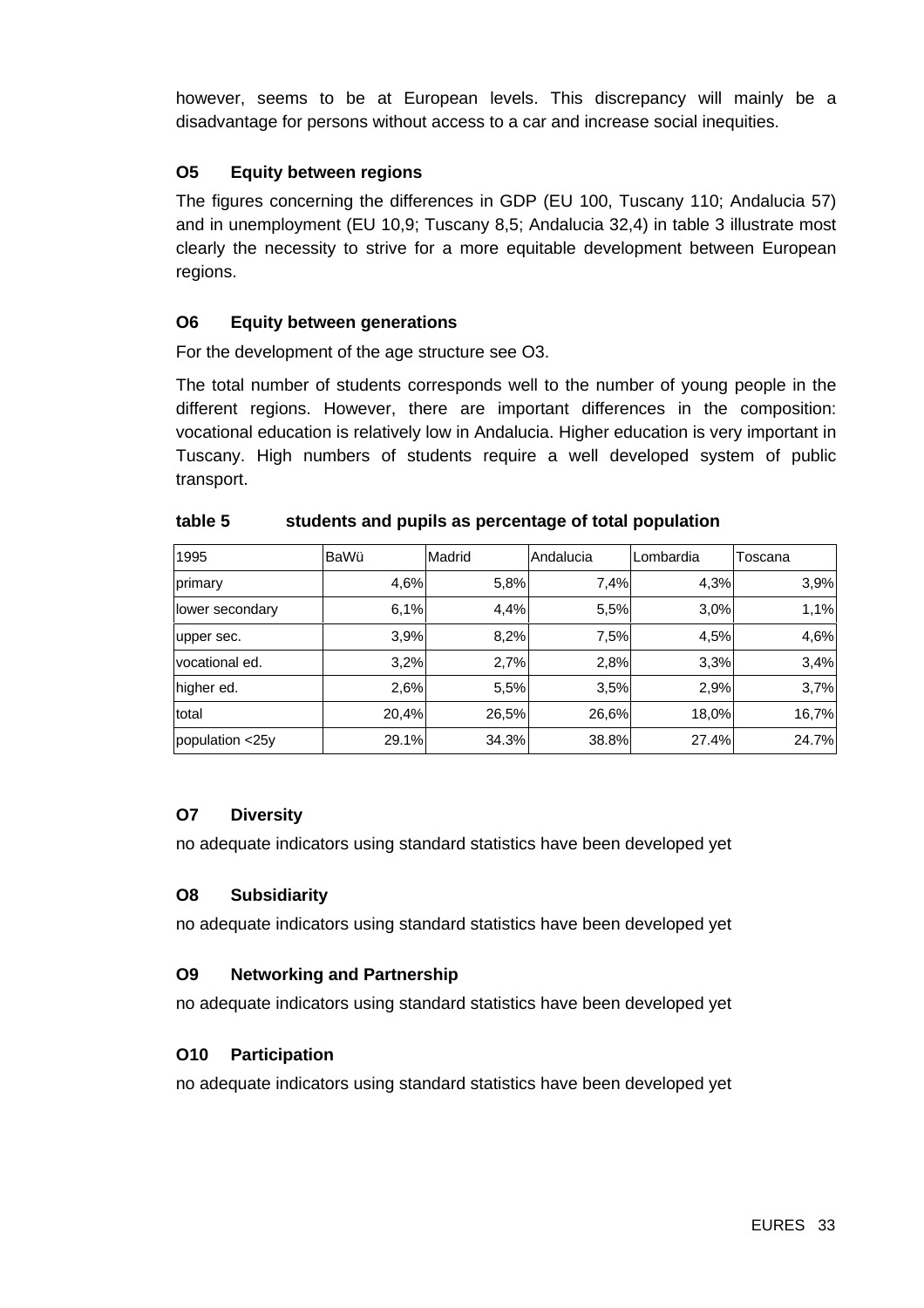## **10.3 Andalucia**

#### **Expert appraisals**

Only one questionnaire has been filled in by a high-ranking expert of the regional transport administration.

Transport volumes and frequencies for organisations are expected to grow considerably both in interregional and intraregional relations. Cost sensitivity is estimated to be medium. It is expected that travel times will decrease on all relations, willingness to pay for shorter travel times is high. The importance of improved comfort and handling is growing. Concerning regional development policy priorities, high importance is put on reducing travel times and travel costs for freight and passenger transport, reducing travel volumes and distances is not a priority. Improvement of information transport has an astonishingly low priority although the service sector is important and expanding.

For the tourism sector, deemed to be highly competitive at a European level, transport volume and frequency increases are forecasted in all kinds of activities, cost sensitivity of volumes varies depending on the activities concerned, there is willingness to pay for better time flexibility. Despite general trends of decreasing travel times, a further reduction in passenger transport (interregional and intraregional) and in interregional freight transport is considered to be important for the development of the sector.

## **10.4 Tuscany**

## **Expert appraisals**

Three questionnaires have been answered by high-ranking experts with a long experience at present positioned in the regional government (transport and regional development administration) and a municipal transport company. The non negligible divergence in the answers corresponds to the fact that they reported to have had difficulties in responding to such unusual questions. An introductory workshop for discussion these questions could have lead to better validated results.

Generally, transport volumes are expected to increase, with the exception of intraregional freight. The cost sensitivity of transport volumes is not very strong. Travel times are expected to remain relatively stable, but willingness to pay more for reduced travel times increases. Also for improved comfort/ handling organisations are willing to pay increasingly more. Concerning development policies, improving information transport has a high priority, also reducing travel distances and volumes in passenger and freight transport is considered to be rather important.

Looking at some sectors it appears that increasing costs would have a stronger impact on interregional than on intraregional transport. A decrease in travel times is deemed to be important especially for intra-regional relationships.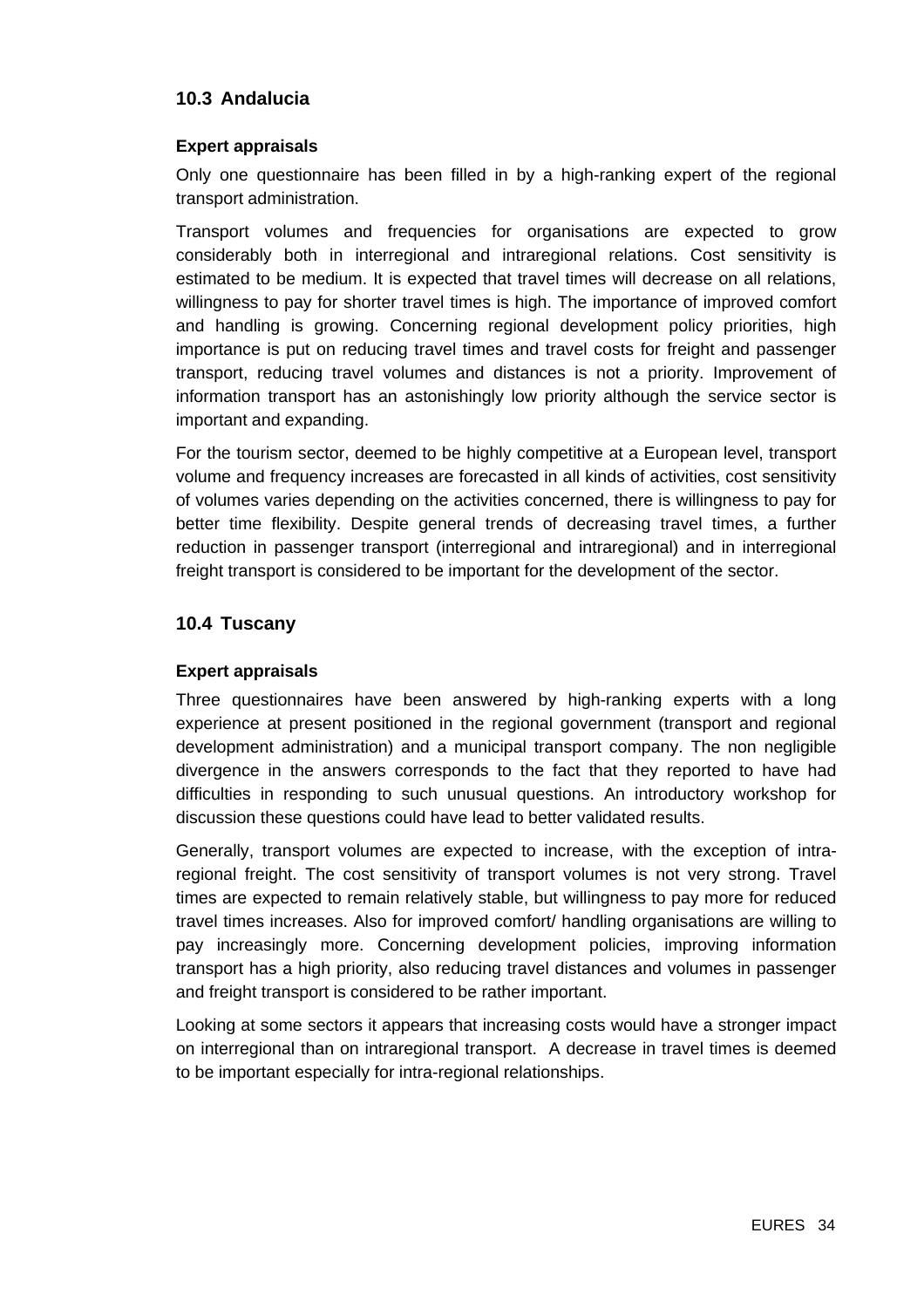## **10.5 Consequences of the case studies**

The methodology points into a useful direction. Further improving and standardising quantitative data input, procedures and questionnaires for getting qualitative input to the regional model and formalising procedures for the actual assessment will lead to a methodology that provides answers with reasonable efforts.

|                              | <b>Transport System</b>                                                                                                                 | Accessibility                                                                                                                                 | <b>Regional System</b>                                                                                                                              |
|------------------------------|-----------------------------------------------------------------------------------------------------------------------------------------|-----------------------------------------------------------------------------------------------------------------------------------------------|-----------------------------------------------------------------------------------------------------------------------------------------------------|
| standard data<br>(as tested) | only infrastructure                                                                                                                     | --                                                                                                                                            | some basic data,<br>insufficient                                                                                                                    |
| standard data<br>(potential) | also transport business<br>some basic data<br>possible, check<br>too limited, qualitative<br>achievements in SASI<br>complements needed |                                                                                                                                               | more is possible<br>additional qualitative<br>information needed                                                                                    |
| questionnaire<br>(as tested) | state and trends:<br>response:                                                                                                          | state and trends:<br>some indirect<br>response:<br>most important<br>information, still limited                                               | state and trends:<br>some<br>response:<br>limited                                                                                                   |
| questionnaire<br>(potential) | state and trends:<br>useful with second<br>questionnaire<br>response:<br>be useful with second<br>questionnaire                         | state and trends:<br>could be improved<br>response:<br>could provide most<br>important information<br>additional workshops<br>would be useful | state and trends:<br>leave as it is, add<br>structured interview<br>response:<br>satisfactory with more<br>sectoral answers<br>validate in workshop |

The tested tools provided information concerning the elements of the model as follows:

Concerning standard information from statistical data more can be done by essentially two approaches:

- More sophisticated use of the REGIO database by combining data, because of limited funds only most pertinent data were purchased in the framework of this study
- Making more case studies with this method and evaluating sectoral studies in the literature will provide hints for gaining indirect information form data which at first sight seem less pertinent.
- Making better use of the detailed experiences in the large and complex quantitative modelling projects for identifying practicable indicators (e.g. for the competitiveness of branches, the spatial distribution of service supply, the distinction of user groups etc.)

The questionnaires can be improved by:

- Providing an input of standard data
- Allowing for more differentiated answers (5 instead of 3 choices)
- Combining questions and adding others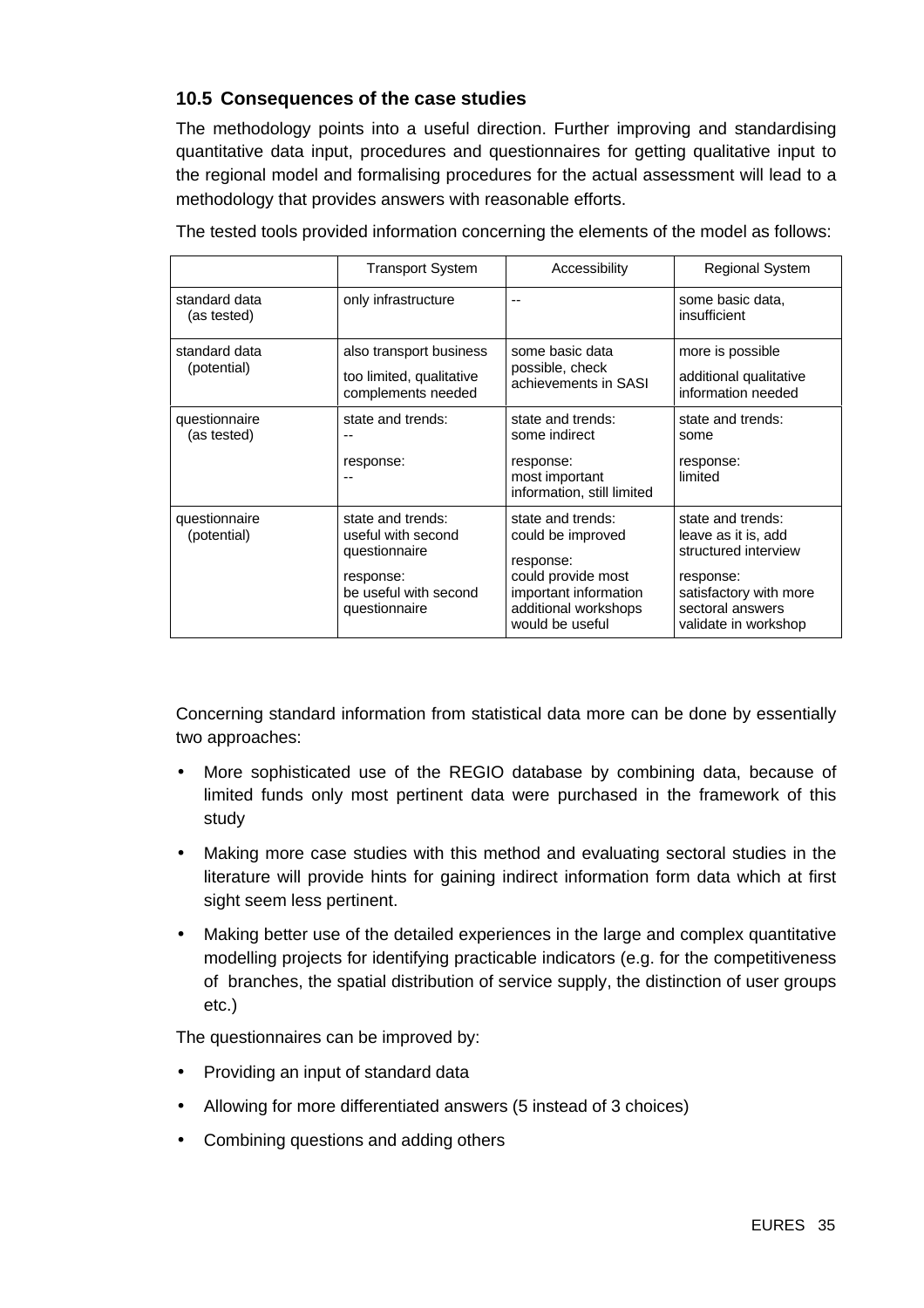• use a separate questionnaire addressed to other experts for information concerning the transport system

Other means for communicating with regional experts should probably be added. Possibilities are:

- Illustrated information material for introducing the approach
- Structured workshops
- E-mail discussions with the help of a continuously improving online model

Until now only elements of the model have been gathered in the two case studies. To run an assessment of policy packages on this basis adequate questions and procedures have to be developed. An structured assessment workshop may be the adequate form to efficiently carry out this task. Differences in appraisals between the small number of answered questionnaires in Tuscany have shown that even high ranking experts felt uncomfortable uncertain and had different opinions. Offering an occasion for discussion seems to be essential.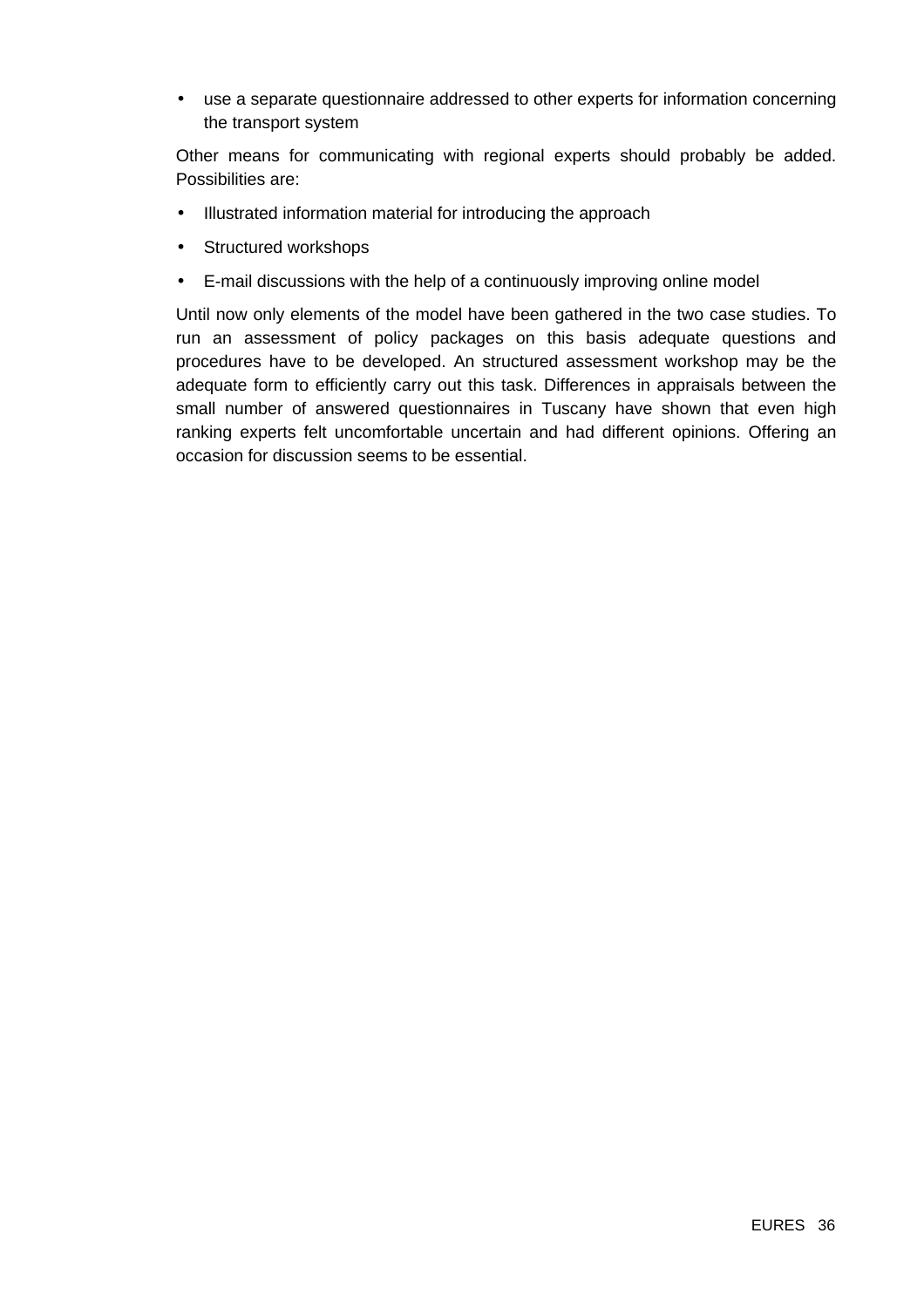## **11 Conclusions**

In section 1.2 four objectives have been formulated for the present study:

- 1. to understand the importance of different aspects of transport for regional development in different kinds of regions on the background of considerable changes in economic structure, European and global markets, society, and technology.
- 2. to develop a framework for a preliminary assessment of the impact of European Transport Policy measures, mainly Infrastructure investment and internalisation of external costs on the relative development of different kinds of regions and on the cohesion of the EU.
- 3. to test the framework and to deepen the understanding of the relationship between transport policy and regional development in two case studies
- 4. to gain an overview on the probable impact of a considerable raise of transport costs and of changes in infrastructure policy on the development in different kinds of European Regions

The conclusions will be structured along these four objectives:

## **Understanding the importance of different aspects of transport for regional development**

- The literature review has shown that regional development is increasingly understood as a very complex phenomenon in which different kinds transport play a multifaceted role. Different development models imply a different role of various kinds of transport.
- Present models and their overall concepts of accessibility do not reflect this complexity and have partly lead to misleading conclusions. Much more differentiation is needed concerning regional structures, regional development models, regional transport systems, user groups, different kinds of transport (including information transport) and time horizons.
- The present structural change deeply changes the roles of different kinds of transport. A differentiated understanding of these implications is missing – also because concepts for analysing them have not yet been developed.
- Information transport is increasingly substituting passenger and freight transport but also creates new transport needs by changing interaction patterns and increasing the reach. Attempts to assess impacts in bulk have widely failed: they depend on specific conditions and on the adopted development strategies. Adequate concepts and empirical research will be needed in order to identify different typical patterns. The approaches proposed in this study can be considered to be a step in this direction.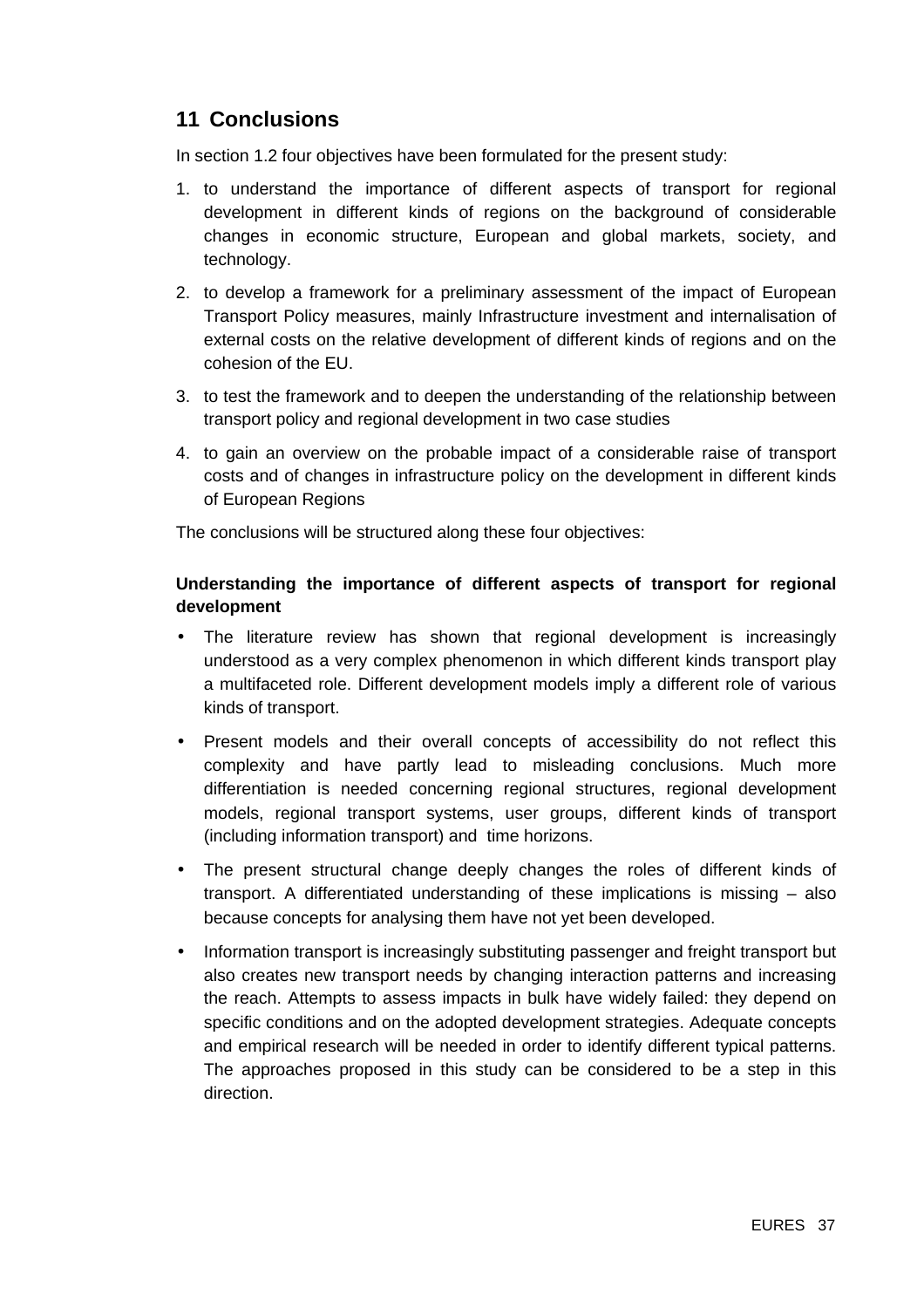#### **Developing a preliminary impact assessment framework for CTP measures**

- Based on concepts stemming from different lines of thinking, a general framework for assessing the impact of European Transport policies has been developed in this study. It consists of a relatively simple regional model, descriptors for describing elements of this model and an assessment procedure for establishing the relationships between the elements with the help of regional experts.
- The descriptor sets, the access to standardised quantitative data, the procedures for qualitative appraisals and the methods for carrying out assessments need to be further improved.

#### **Testing elements of the framework in two case studies**

- The proposed model and assessment methodology point into the right direction. However, considerable improvements are necessary in order to reach the goal of a rather simple assessment tool that can be used by decision makers at European and regional levels.
- Limitations in completeness and reliability of generally available and regularly updated statistical information are more serious than initially expected. They can be partially compensated by combining data and "patterns" derived from case studies and more complex models.
- Questionnaires for collecting qualitative inputs to the regional models have been developed and tested. They do not yet cover all relevant issues but have shown the degree of precision and the amount of information that can be reached by this instrument in this context. Their contribution is essential and valuable. However, the standardised comparable quantitative database should be improved in order to limit the questions to the experts to basically qualitative issues and to improve the possibility of European comparisons. Sectoral questionnaires to sectoral experts should be used to obtain region-independent basic characteristics of important sectors that can be used as first guess and if necessary differentiated in regional case studies.
- The assessment procedure of policy packages with the help of a validated regional model has been outlined. A framework of precise assessment questions has still to be formulated based on more elaborated descriptors of the model. Given the complexity of regional systems, assessment workshops with regional experts should be carried out in the framework of regional case studies in order to explore the range of possible reactions and improve the assessment questions to be formulated.
- The analysis has shown considerable differences in regional structures, regional development models, transport issues and transport policies in the two regions. Some first hypotheses could already be formulated on this basis. However, a more systematic confrontation of statistical facts and qualitative appraisals concerning trends and needs together with the regional experts would be needed in order to allow for a meaningful discussion of hypotheses.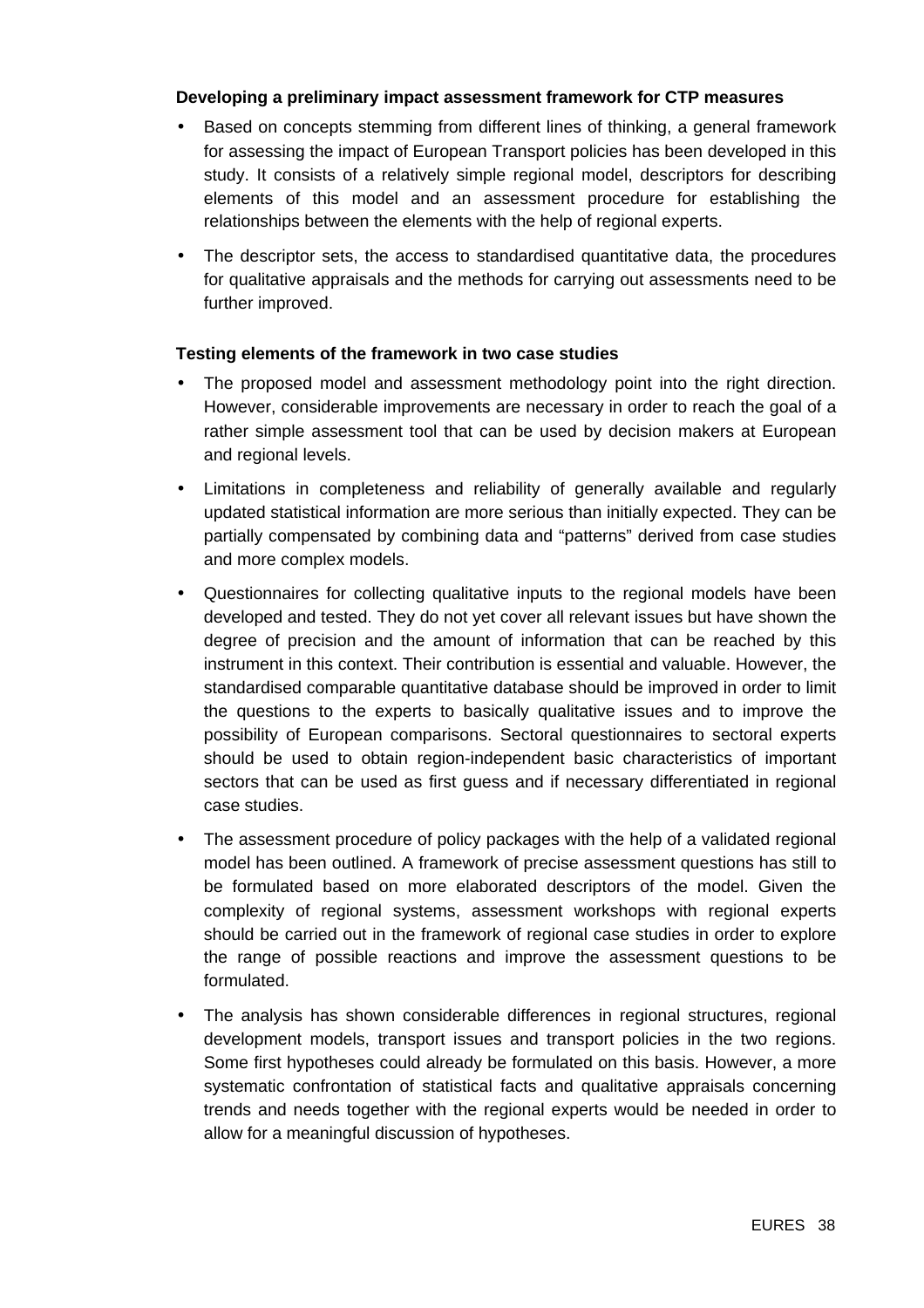- The results obtained so far have serious shortcomings but show that with this approach it will be possible to address the issues outlined at the beginning of the study.
- After having tested some preliminary elements of the outlined assessment tool, we guess that the features of a well developed assessment tool of this kind could be the following:
	- $\triangleright$  A description of the model and procedure that is understandable for administrators at all levels
	- $\triangleright$  Easily updateable basic data for all regions in a publicly presentable form that follows the structure of the model. Standard interpretations (which improve with the number of case studies) of these data for each region in terms of strengths, weaknesses, opportunities and threats for regional development from a European perspective.
	- $\triangleright$  Questionnaires and evaluation software for including qualitative appraisals of regional experts into the regional model
	- $\triangleright$  Questionnaires, workshop guidelines and evaluation software for carrying out the impact assessment of hypothetical policy packages.
	- $\geq$  Carrying out a good regional case study on this basis could take about 10 working days for a researcher + 2 days for 6 regional experts. The result would not only be the test of CTP policy packages but also a validated regional model on these issues and possibly a shared view of the participating decision makers.
	- $\triangleright$  A typology of regions that allows a rough impact estimate for those regions where no case study with local experts has been carried out.

## **Assessing the probable impact of a raise of transport costs and of changes in infrastructure policy**

- A typology of regions will be feasible only after having completed, formalised and tested the complete assessment framework.
- Two basic policy packages for testing basic alternatives in CTP have been proposed.
- An actual assessment of different CTP policies was not yet possible in the framework of this preliminary study.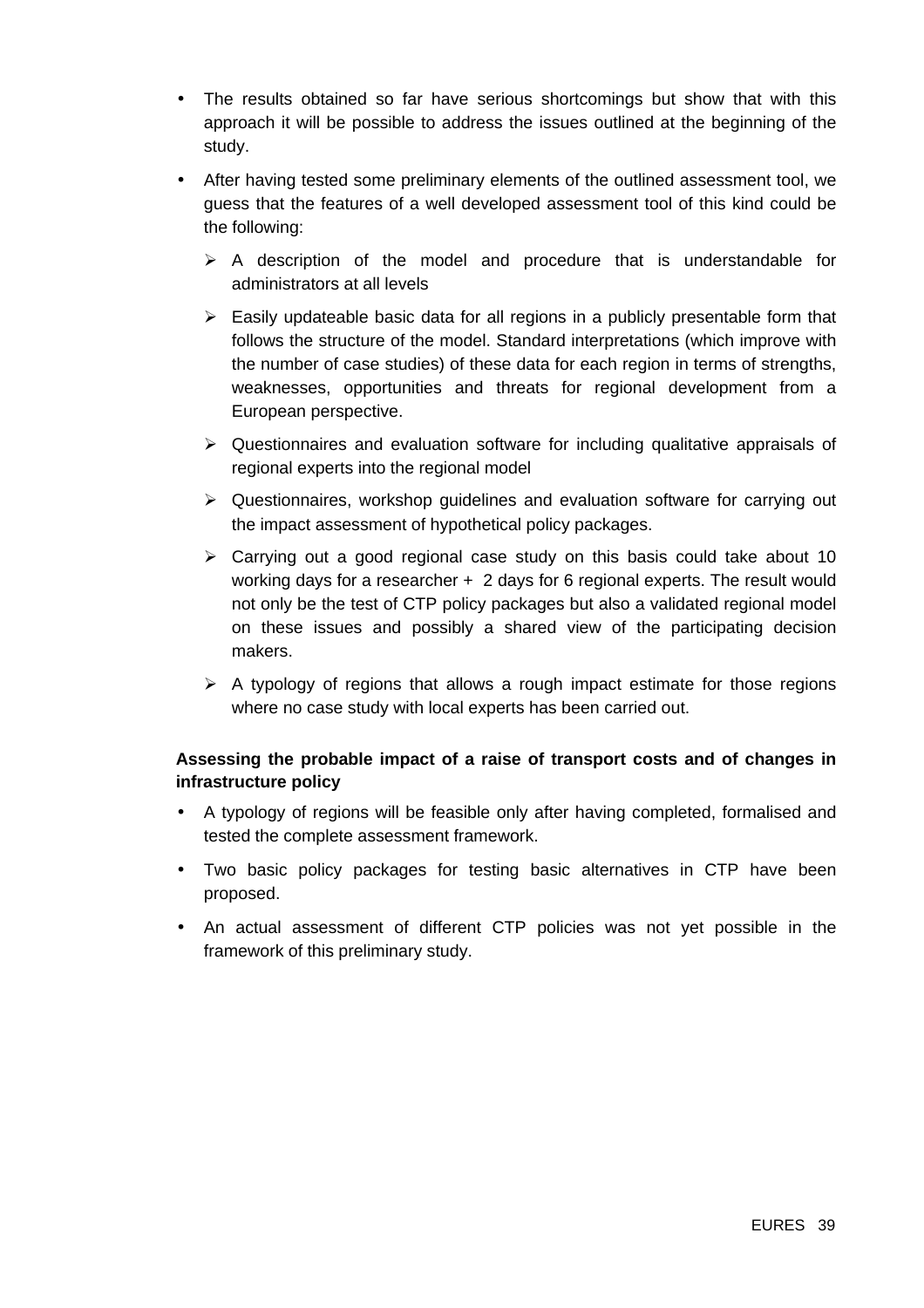## **Appendix 1: Extended Bibliography**

- Akademie für Technikfolgenabschätzung in Baden-Württemberg, (1997): Lösung der Verkehrsprobleme durch Informations- und Kommunikationstechniken? In: TAB-Brief 12. p. 9f. Stuttgart:
- Akinyemi, Edward/ Zuidgeest, Mark, The use of th sustainability concept in transportation engineering. Past experiences and future challenges. Delft: IHE, International Institute for Infrastructural, Hydraulic and Environmental Engineering.
- ARL, Akademie für Raumforschung und Landesplanung (Ed.)(1998): Regionalentwicklung und Verkehr. (=Arbeitsmaterial, 242). Hannover: Verlag der ARL. 3-88838-642-X.
- Armstrong, Harvey W./ Vickerman, Roger W., (Ed.)(1995): Convergence and divergence among European regions. (= European Research in regional Science 5. London: Pion.
- Arnold, Heinz, (1997): Begründung und Anwendung eines komplexen Indikators für die regionalen Disparitäten in der Europäischen Union. In: Zeitschrift für Wirtschaftsgeographie 4. p. 201-213. Frankfurt a.M.:
- Ayres, Robert U./ Simonis, Udo E., (Ed.)(1994): Industrial metabolism: Restructuring for sustainable development. Tokyo/ New York/ Paris: United Nations University Press.
- Azzini, Claudia/ Bertuglia, Cristoforo S./ Rabino, Giovanni A., (1997): Technological Innovation, Transport and Location. A Comparative Examination of Four Analytical Models In: Bertuglia, C. S., Lombardo, S., and Nijkamp, P.: Innovative Behaviour in Space and Time p. 118-143. Berlin / Heidelberg: Springer-Verlag. 3-540-62542-9.
- Banister, David/ Müller, Karin, (1996): Infrastructure Networks and Transport Priorities of two Islands: Switzerland and Great Britain. London: UCL, University College London, Bartlett School of Planning, Planning and Development Research Centre.
- Banister, David (Ed.)(1998): Transport Policy and Environment. London / New York: E & FN Spon. ISBN 0-419-23140-4.
- Banister, David et al., (1998): Policy Scenarios for Sustainable Mobility: The POSSUM Project. Final Report. London.
- Batten, David F./ Karlsson, Charlie, (Ed.)(1996): Infrastructure and the Complexity of Economic Development. Berlin / Heidelberg / New York: Springer-Verlag. 3-540-61333-1.
- Baum, Herbert, (1995): Entkopplung von Verkehrswachstum und Wirtschaftsentwicklung. In: Zeitschrift für Verkehrswissenschaft 1. p. 13-32. Düsseldorf:
- Beckmann, J. ö/ Kemming, Herbert, (1995): Telekommunikation: aktuelle Entwicklungen und räumlichverkehrliche Wirkungen. Dortmund: Institut für Landes- und Stadtentwicklungsforschung des Landes Nordrhein-Westfalen.
- Beckmann, J. ö/ Meyer, Bernd/ Rabe, Sebastian, (1998): Integrierte Mobilitätsdienstleistungen. (= ILS-Monatsbericht des Forschungsbereichs Verkehr, 1/1998). Dortmund: Institut für Landes- und Stadtentwicklungsforschung des Landes Nordrhein-Westfalen.
- Bergmann, Edward M./ Sun, Daoshan, (1996): Infrastructure and Manufacturing Productivity: Regional Accessibility and Development Level Effects. In: Batten, D. F. and Karlsson, C.: Infrastructure and the Complexity of Economic Development p. 17-35. Berlin / Heidelberg / New York: Springer-Verlag. 3-540-61333-1.
- Bertuglia, Cristoforo S./ Occelli, S., (1995): Transportation, Communications and Patterns of Location. In: Bertuglia, C. S., Fischer, M. M., and Preto, G.: Technological Change, Economic Development and Space p. 92-117. Berlin / Heidelberg / New York: Springer-Verlag. 3-540-59288-1.
- Biehl, D. (Ed.)(1986): The Contribution of Infrastructure to Regional Development. Luxembourg: Office for Official Publications of the European Communities.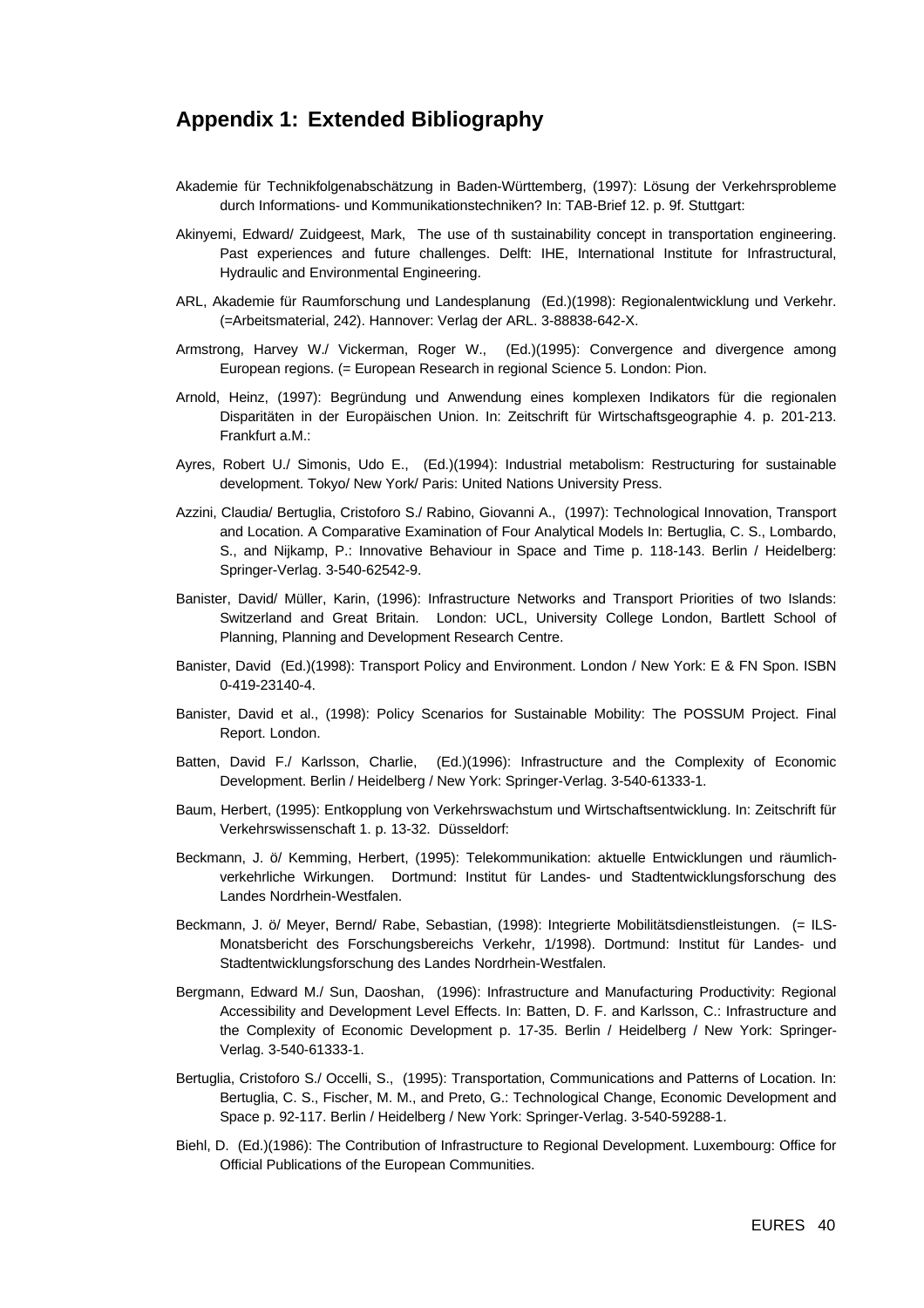- Biehl, D., (1991): The role of infrastructure in regional development. In: Vickerman, R. W.: Infrastructure and Regional Development p. 9-35. London
- Bina, Olivia/ Briggs, Barnaby, (1996): Transport and regional development. An uncertain economic impact. BirdLife International.
- Binder, Susan J./ Smith, Theresa M., (1996): The Linkage Between Transportation Infrastructure Investment and Productivity. A U.S. Federal Fesearch Perspective In: Batten, D. F. and Karlsson, C.: Infrastructure and the Complexity of Economic Development p. 49-60. Berlin / Heidelberg / New York: Springer-Verlag. 3-540-61333-1.
- Blazejczak, Jürgen/ Voigt, Ulrich, (1985): Bedeutung der Verkehrsinfrastruktur für den Produktionsprozess. In: Vierteljahreshefte zur Wirtschaftsforschung Heft 3,1985
- Blum, U., (1982): Effects of transportation investments on regional growth. In: Papers of the regional science association 49. p. 169-184.
- Blum, Ulrich, (1994): Integration of regional development considerations in transport and communications policies expecially in peripheral areas. In: ECMT, E. C. o. M. o. T.: Regional policy, Transport networks and communications. Report of the 94th round table on transport economics p. 9-34. Paris
- Blum, Ulrich, (1998): What is Induced Traffic? A Restatement In: ECMT, E. C. o. M. o. T.: Infrastructure-Induced Mobility. Report of the Hundred and Fifth Round Table on Transport Economics held in Paris on 7th-8th November 1996 p. 223-226. Paris: ECMT.
- Boarnet, Marlon G., (1998): Spillovers and the Locational Effects of Public Infrastructure. In: Journal of Regional Science 3. p. 381-400.
- Boes, Hans/ Hesse, Markus, (1996): Güterverkehr in der Region. Technik, Organisation, Innovation. Marburg: Metropolis.
- Böge, Stefanie, (1993): Die Auswirkungen des Straßengüterverkehrs auf den Raum. In: Informationen zur Raumentwicklung 5/6. p. 351-362.
- Böge, Stefanie, (1995): The well-travelled yogurt pot: lessons for new freight transport policies and regional production. In: World Transport Policy & Practice p. 7-11. MCB University Press Ltd.
- Bökemann, Dieter (1982): Theorie der Raumplanung. München/Wien: Oldenbourg.
- Bökemann, Dieter/ Hackl, R./ Kramar, H., (1997): Socio-Economic Indicators Model and Report. SASI Deliverable D4. (=Report to the European Commission). Wien: TU Wien, Institut für Stadt- und Regionalforschung.
- Bracher, Tilman/ Diegmann, Volker/ Bergmann, Matthias/ Uricher, Angelika, (1997): Least-Cost Transportation Planning - Eine Konzeptidee. In: Internationales Verkherswesen 10. p. 499-503.
- Breitzmann, Karl-Heinz/ Obenaus, Hans, (1996): Wechselwirkungen von raumwirtschaftlich wichtigen Planungsfällen und Verkehr am Beispiel des Flächenlandes Mecklenburg-Vorpommern. In: Marquardt-Kuron, A. and Schliephake, K.: Raumbezogene Verkehrswissenschaften - Anwendung mit Konzept (=MAG, Material zur Angewandten Geographie, 26).Bonn
- Bröcker, Johannes/ Peschel, K., (1988): Trade. In: Molle, W. and Cappelin, T.: Regional Impact of Community Policies in EuropeAldershot: Avebury.
- Bröcker, Johannes, (1996): An Evaluation of Economic Effects of Road Investments. In: European Federation for Transport and Environment.: Roads and Economy96/1). p. 12-18. Brussels: T&E publication.
- Brösse, Ulrich/ Spielberg, Ralf, (1992): Industrielle Zulieferbeziehungen als ein Bestimmungsfaktor der Raumstruktur und der Regionalentwicklung. Unter besonderer Berücksichtigung aktueller Veränderungen der zwischenbetrieblichen Arbeitsteilung. (=Beiträge 121 der Akademie für Raumforschung und Landesplanung). Hannover.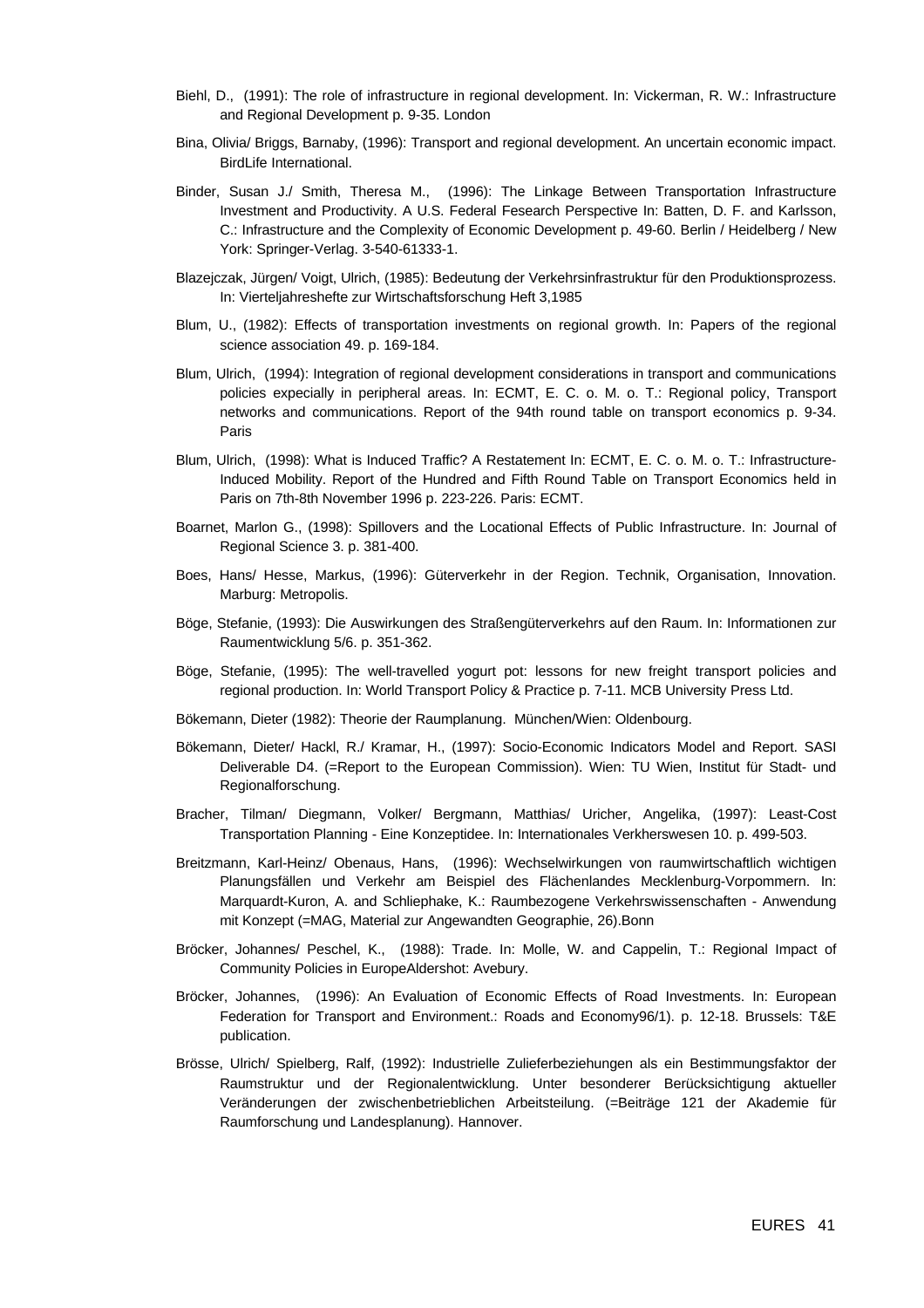- Bruinsma, Frank R./ Rienstra, Sytze A./ Rietveld, Piet, (1997): Economic Impacts of the Construction of a Transport Corridor. In: Regional Studies 4. p. 391-402.
- Buchan, Keith, (1997): Trunk Roads and the Generation of Traffic: The SACTRA report and associated Government guidance - What does it mean and does it matter? In: World Transport Policy & Practice 2. p. 39-47. Bradford/ UK: MCB University Press.
- Bukold, Steffen/ Hey, Christian, (1996): Towards a Strategic Environmental Assessment of the TENs. State-of-the-art and Proposals. Rotterdam: ECIS, European Centre for Infrastructure Studies.
- Burmeister, Antje/ Colletis-Wahl, Kristian, (1998): Proximity in Networks. The Role of Transport Infrastructure In: Reggiani, A.: Accessibility, Trade and Locational Behaviour p. 201-218. Brookfield: Ashgate.
- Button, Kenneth, (1995): What Can Meta-analysis Tell Us about the Implications of Transport? In: Regional Studies 6. p. 507-517.
- Capello, Roberta/ Gillespie, Andrew, (1992): Transport, Communications and Spatial Organisation. Future Trends and conceptual Frameworks. (=Paper presented at the NECTAR International Symposium 18-21 March 1992, Royal Netherlands Academy of Arts and Sciences). Amsterdam.
- CE, Centrum voor energiebesparing en schone technologie (1996): Freight Transport in Europe. In Search of a Sustainable Course. (=Prepared by Bleijenberg, Arie N). Delft.
- Cerwenka, Peter, (1998): Induzierter Verkehr und Zeiteinsparung. In: Straßenverkehrstechnik 4. p. 185- 188.
- Chisholm, Donald (1989): Coordination without Hierarchy. Informal Structures in Multiorganizational Systems. Berkeley: University of California Press.
- Crowley, James (1995): The value chain, logistics and the environment.
- Dron, Dominique/ Cohen de Lara, Michel, (1995): Pour une politique soutenable des transports. Rapport au ministre de l'environnement. (= Collection des rapports officiels). Paris: La documentation francaise.
- DSC, David Simmonds Consultancy (1999): Analysis of Transport Schemes. Economic Impact Studies. (=Reprt to SACTRA (The Standing Advisory Committee on Trunk Road Assessment), October 1999). London.
- Dunford, Mick, (1994): Regional Disparities in the European Community. In: Regional Studies 8. p. 727- 743.
- Eckey, Hans Friedrich, (1995): Formale und effektive Inzidenz von Verkehrsinfrastrukturinvestitionen. In: Informationen zur Raumentwicklung 4/5. p. 267-282.
- ECMT, European Conference of Ministers of Transport (Ed.)(1994): Regional policy, Transport networks and communications. Paris
- ECMT, European Conference of Ministers of Transport (1995): European Transport Trends and Infrastructural Needs. Paris: OECD.
- ECMT, European Conference of Ministers of Transport (Ed.)(1998): Infrastructure-Induced Mobility. Paris: ECMT.
- Ecoplan/ GVF, Dienst für Gesamtverkehrsfragen des Eidgenössischen Verkehrs und Energiewirtschaftsdepartementes, (Ed.)(1997): Auswirkungen der leistungsabhängigen Schwerverkehrsabgabe (LSVA) und der Ablösung der Gewichtslimite im Strassengüterverkehr. (=(GVF-Auftrag Nr. 287). Bern: EDMZ, Eidg. Drucksachen- und Materialzentrale.
- EG-Kommission (Ed.)(1991): Die Regionen in den 90er Jahren. (=KOM(90) 609 endg. Brüssel: EG-Kommission.
- EG-Kommission (1991): Europa 2000. Perspektiven der künftigen Raumordnung der Gemeinschaft. (=Mitteilung der Kommission an den Rat und das Europäische Parlament). Brüssel/ Luxemburg.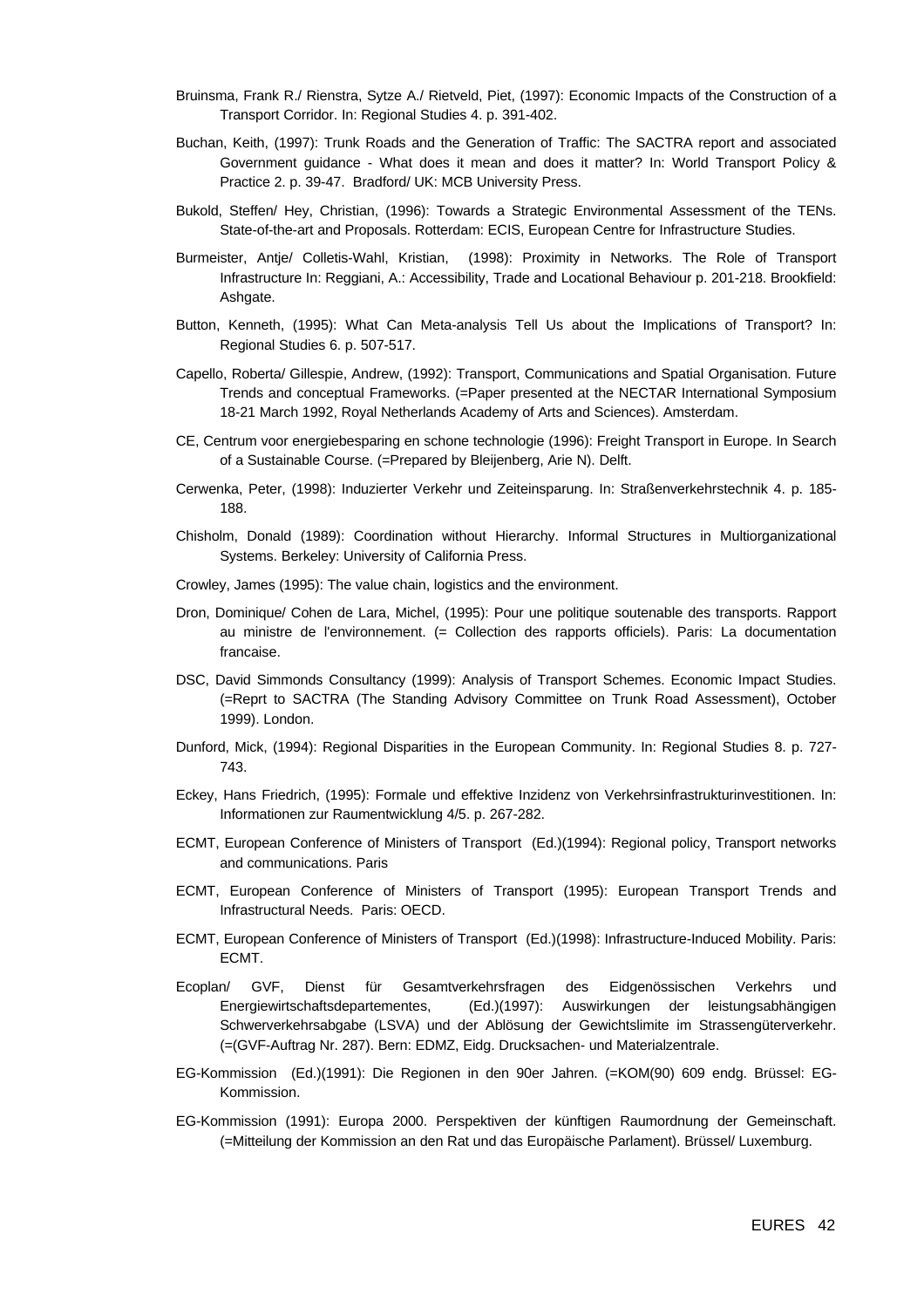- EG-Kommission (Ed.)(1993): Wachstum, Wettbewerbsfähigkeit, Beschäftigung.= Bulletin der Europäischen Gemeinschaften, Beilage 6/93). Brüssel: EG-Kommission.
- Eichmann, Volker, (1998): Verkehrsentwicklung in Sachsen. In: RaumPlanung 82. p. 171-176.
- Emmerink, Richard (1998): Information and Pricing in Road Transportation. Berlin / Heidelberg / New York: Springer-Verlag.
- Enderlein, Heinz/ Kunert, Uwe/ Link, Heike, (1994): Berechnung und Bewertung der Verkehrsinfrastruktur in den neuen Bundesländern. (=Beiträge zur Strukturforschung, Heft 149). Berlin: DIW, Deutsches Institut für Wirtschaftsforschung.
- Enquete-Kommission "Schutz der Erdatmosphäre" des Deutschen Bundestages (1994): Verkehr, Teilband I. (= Studienprogramm, Band 4). Bonn.
- Enquete-Kommission, Klima (1994): Zweiter Bericht zum Thema Mobilität und Klima Wege zu einer klimaverträglichen Verkehrspolitik. Eingesetzt durch Beschluß des Deutschen Bundestages vom 25. April 1991, Drucksache 12/419. Bonn.
- Enquete-Kommission, Multimedia (1995): Bericht und Empfehlungen der Enquete-Kommission. (= Landtagsdrucksache 11/6400). Stuttgart: Landtag von Baden-Württemberg.
- Ernst, Gerhard, (1993): Lean Production und Arbeit im Verkehr. In: Strutynski, P.: Schlanke Produktion, Regionalentwicklung und Industriepolitik (=Hans-Böckler-Stiftung: Graue Reihe, Neue Folge 53). p. 163-170. Düsseldorf: Hans-Böckler-Stiftung. ISBN 3-928204-07-6.
- ESA Consultants (Ed.)(1999): Club d'échanges sur le transport de marchandises. (=Actes de la séance n° 4. Strasbourg
- ESA Consultants (Ed.)(1999): Club d'échanges sur le transport de marchandises. (=Actes de la séance n° 5. Strasbourg
- EU-Kommission (1995): Towards Fair and Efficient Pricing in Transport. Policy Options for Internalising the External Cost of Transport in the European Union. Green Paper. o.O.: ECIS, European Centre for Infrastructure Studies.
- EU-Kommission (1995): Europa 2000+. Europäische Zusammenarbeit bei der Raumentwicklung. (=EG-Regionalpolitik). Brüssel.
- EU-Kommission (1999): Sechster periodischer Bericht über die sozio-ökonomische Lage und Entwicklung der Regionen der Europäischen Union. Luxemburg: Amt für amtliche Veröffentlichungen der Europäischen Gemeinschaften.
- EU-Kommission (1999): EUREK Europäisches Raumordnungskonzept. Für eine ausgewogene und nachhaltige Entwicklung des Territoriums der EU: der Beitrag der Raumordnungspolitik. Luxemburg: Amt für Amtliche Veröffentlichungen der Europäischen Gemeinschaften.
- European Commission, (1996): Decision No. 1692/96/CE of the European Parliament and of the Council of 23 July 1996 on the Community guideline for the development of the trans-European transport networks. In: Official Journal of the European Communities L 228. p. 1-104.
- European Commission (1997): Cohesion and Development Challenge Facing the Lagging Regions. Fourth Cohesion Report. (=Regional Development Studies). Luxembourg: Office for Official Publications of the European Communities.
- European Commission (1998): Transport and Land-use Policies. Resistance and Hopes for Coordination. (=Proceedings of the Launching Seminar of the Action COST 332, 24-25 October 1996. Barcelona, Spain). Luxembourg: Office for Official Publications of the European Communities.
- European Commission (1998): The Common Transport Policy. Sustainable Mobility: Perspectives for the Future. Commission Communication to the Council, European Parliament, Economic and Social Committee and Committee of the Regions. Brussels.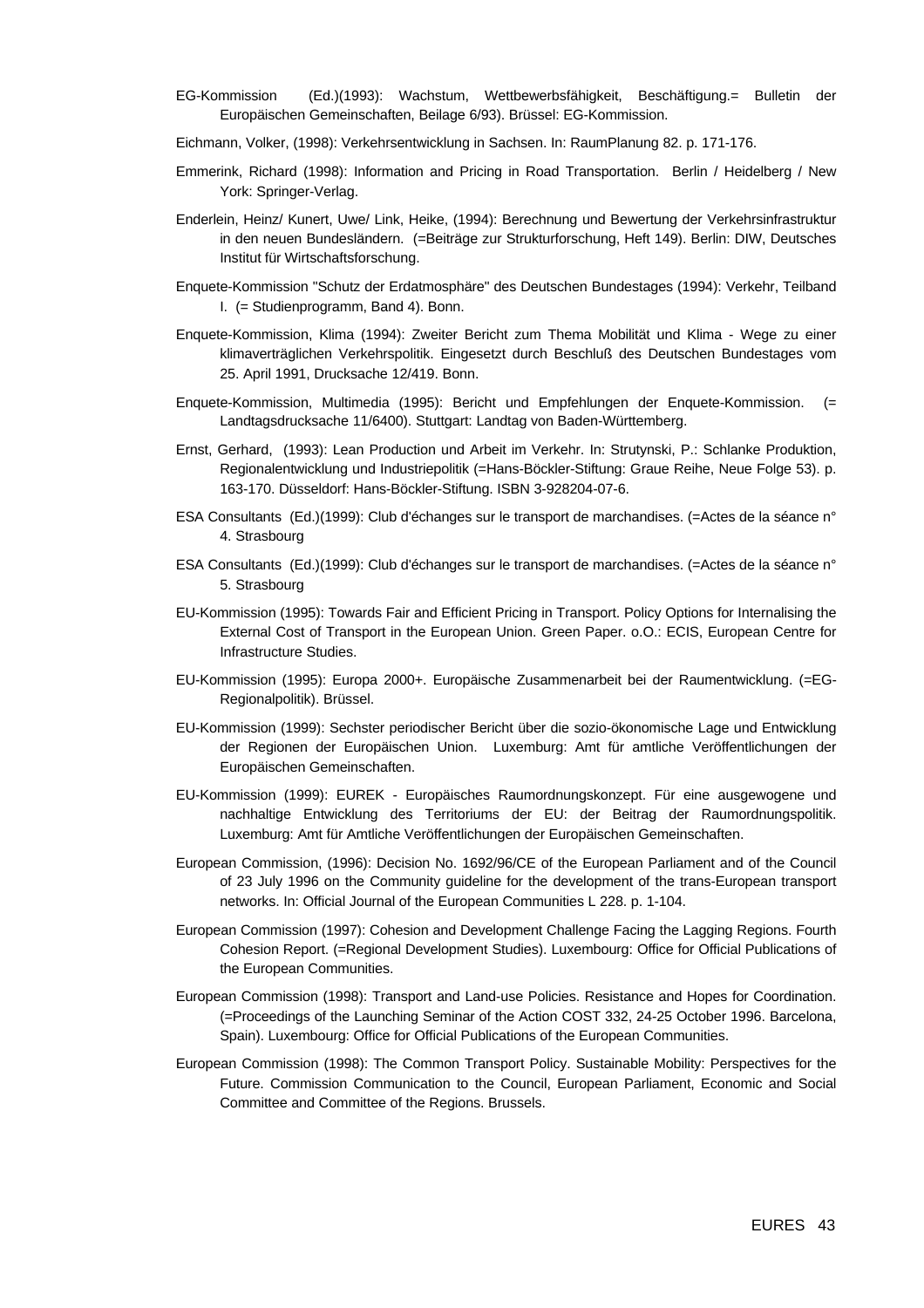- Ewers, Hans Jürgen, (1997): Die Chancen marktwirtschaftlicher Instrumente in der Umwelt- und Verkehrspolitik. In: Schaufler, H.: Umwelt und Verkehr. Beiträge für eine nachhaltige Politik p. 134- 145. München / Landsberg a.L.: Verlag moderne industrie. 3-87959-534-8.
- Ewers, Hans Jürgen/ Mankel, Bettina, (1998): Externe Nutzen des Verkehrs Herbeigeredet oder Totgeschwiegen? In: Studenteninitiative Wirtschaft & Umwelt e.V.: Umwelt & Verkehr - Verkehrswende oder Verkehrtwende? p. 9-25. Münster: Studenteninitiative Wirtschaft & Umwelt e.V. 3-9804502-4-4.
- Fischer, Leopold, (1997): Induzierter Verkehr und die These des konstanten Zeitbudgets. In: Internationales Verkehrswesen 11. p. 551-556. Hamburg: Deutscher Verkehrsverlag.
- Flämig, Heike/ Hesse, Markus, (1998): Räumliche Arbeitsteilung und Gütertransport. Der Verkehr im Spiegel von globalen und regionalen Tendenzen In: Kujath, H. J.: Strategien der regionalen Stabilisierung. Wirtschaftliche und politische Antworten auf die Internationalisierung des Raumes p. 159-186. Berlin: Edition Sigma. 3-89404-454-3.
- Flämig, Heike/ Hesse, Markus, (1998): Wirtschaftsverkehr in der Planung. In: RaumPlanung 81. p. 97-102.
- Floeting, Holger/ Henckel, Dietrich, (1994): Informationstätigkeiten, Telearbeit und telematikorientierte Stadtentwicklungskonzepte. Bericht 7 In: Forschungsverbund, L. S.: Telematik, Raum und Verkehr. Berichte aus den TeilprojektenIII/2). p. 185-292. Berlin: Ernst & Sohn.
- Forschungsverbund, Lebensraum Stadt (Ed.)(1994): Telematik, Raum und Verkehr.III/2). Berlin: Ernst & Sohn.
- Forschungsverbund, Lebensraum Stadt (1994): Telematik, Raum und Verkehr. Berichte aus den Teilprojekten. (= Mobilität und Kommunikation in den Agglomerationen von heute und morgen, Bd. 3/2). Ladenburg: Gottlieb Daimler- und Karl-Benz-Stiftung.
- Freudensprung, P./ Nijkamp, Peter/ Simons, R. J., (1995): Bottlenecks in transalpine Freight Transport. A multicriteria analysis on future Brenner Corridor Alternatives In: Coccossis, H. and Nijkamp, P.: Overcoming Isolation. Information and Transportation Networks in development Strategies for Peripheral AreasBerlin
- Friedrich, Karl-Heinz/ Leister, Hans, (1994): Regionalverkehr Berlin/Brandenburg. In: Eisenbahningenieur 11. p. 796-804.
- Frybourg, Michel/ Nijkamp, Peter, (1995): An Assessment Methodology for Integrated European Transport Network Operations.
- Gaebe, Wolf, (1993): neue räumliche Organisatiosstrukturen in der Automobilindustrie. GR In: Geographische Rundschau 9. p. 493-497. Braunschweig: Westermann.
- Gaßner, Robert/ Kellinghaus, Andreas/ Nolte, Rolf, (1994): Telematik und Verkehr. Elektronische Wege aus dem Stau? Mit einer Einführung von Rolf Kreibich. Weinheim/ Basel: Beltz.
- Gather, Matthias, (1998): Verkehrspolitik und Raumplanung Erkenntnisse und Fragen aus einem dynamischen Spannungsfeld. Eröffnungsvortrag In: ARL, A. f. R. u. L.: Regionalplanung und Verkehr - Regionalkolloquium Nordthüringen. Dritte Regionalplanertagung 9. und 10. Oktober 1997 in Teistungenburg (=Arbeitsmaterial der Akademie für Raumforschung und Landesplanung, 242). p. 18-33. Hannover: ARL. 3-88838-642-X.
- Gifford, Jonathan L., (1996): Complexity, Adaptability and Flexibility in Infrastructure and regional Development. Insights and Implications for Policy Analysis and Planning In: Batten, D. F. and Karlsson, C.: Infrastructure and the Complexity of Economic Development p. 169-186. Berlin / Heidelberg / New York: Springer-Verlag. 3-540-61333-1.
- Grahl, John, (1996): Regional Citizenship and Macroeconomic Constraints in the European Union. In: International Journal of Urban and Regional Research 3. p. 480-497. Oxford (UK) / Cambridge (USA): Blackwell Publishers.
- Grandjot, Hans-Helmut, (1993): Lean Production und neue Logistikkonzepte. Auswirkungen auf Region, Verkehr und Umwelt In: Strutynski, P.: Schlanke Produktion, Regionalentwicklung und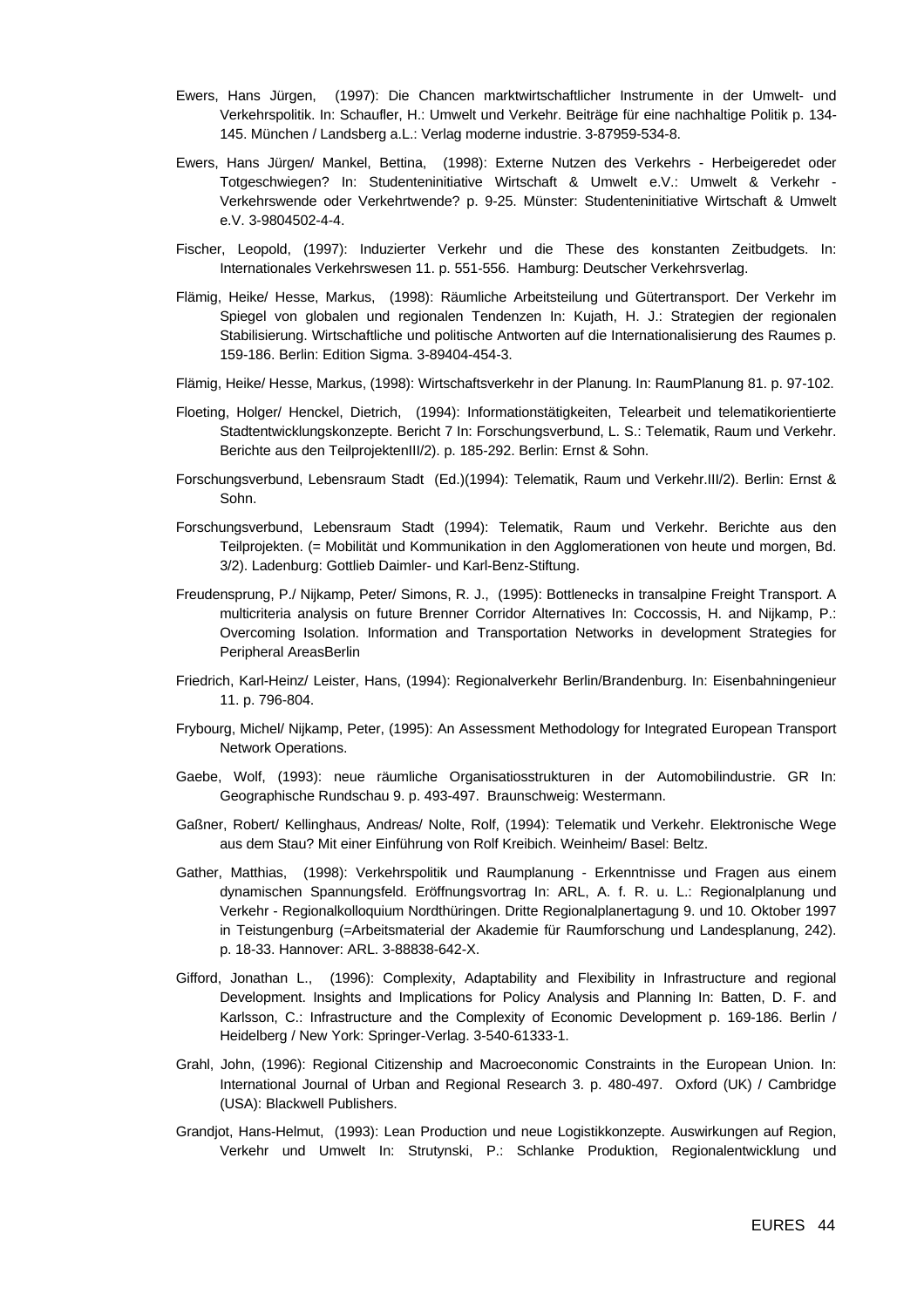Industriepolitik (=Hans-Böckler-Stiftung: Graue Reihe, Neue Folge 53). p. 139-147. Düsseldorf: Hans-Böckler-Stiftung. ISBN 3-928204-07-6.

- Graute, Ulrich (1996): Vision und Strategien für den Ostseeraum 2010 und deren Bedeutung für Mittelund Osteuropa. (=IÖR Schriften, Heft 17). Dresden: IÖR, Institut für ökologische Raumentwicklung e.V.
- Greenpeace, Schweiz/ Greenpeace, Österreich, (1995): Missing Greenlinks. Examination of the Commission's guidelines for a decision about Trans European Networks and proposal for an ecological restructuring. Wien/ Zürich: Greenpeace Schweiz und Österreich.
- Guild, Robert L. (1998): Infrastructure Investment and regional Development. Theory and Evidence. (=Working Paper Series 98-3). Auckland: University od Auckland, Department of Planning.
- Gutiérrez, J./ Monzón, A./ Pinero, J. M, (1998): Accessibility, network efficiency, and transport infrastructure planning. In: Environment and Planning A p. 1337-1350.
- Gütter, Reinhold, (1996): Güterverkehr in Städten und Regionen. In: RaumPlanung 75. p. 270-276. Dortmund: IfR, Informationskreis für Raumplanung.
- Hahn, Ottokar, (1995): Die Sicht aus Brüssel. Raum In: Raum, Österreichische Zeitschrift für Raumplanung und Regionalpolitik 20, Dezember 1995. p. 32. Wien: (OIR) Österreichisches Institut für Raumplanung.
- Hahne, Ulf/ Stackelberg, Klaus von, (1994): Regionale Entwicklungstheorien. Konkurrierende Ansätze zur Erklärung der wirtschaftlichen Entwicklung in Regionen. (= EURES discussion paper dp-39. ISSN 0938-1805). Freiburg i.Br.: EURES-Service.
- Hakfoort, Jacco, (1996): Public capital, Private Sector Productivity and Economic Growth. A Macroeconomic Perspective In: Batten, D. F. and Karlsson, C.: Infrastructure and the Complexity of Economic Development p. 61-72. Berlin / Heidelberg / New York: Springer-Verlag. 3-540-61333-1.
- Heinze, G. Wolfgang/ Kill, Heinrich H., (1996): Anforderungen an zukunftsfähige Verkehrskonzepte für Berlin-Brandenburg. In: Raumforschung und Raumordnung 2/3. p. 172-183.
- Hesse, Markus, (1992): (Wem) Bringen Autobahnen Wohlstand und Beschäftigung? In: Verkehrszeichen 4/1992. p. 25-29.
- Hesse, Markus, (1993): Wohlstand und Beschäftigung durch Fernstraßen? In: AKP, Alternative Kommunalpolitik 6. p. 36-38.
- Hesse, Markus/ Holzapfel, Helmut/ Jerichow, Marion, (1995): Flächennutzung, Raumstruktur und Verkehr. Integrierte Ansätze und Instrumente für eine umweltverträgliche Raumentwicklung am Beispiel von Regionen in Hessen und Nordrhein-Westfalen - Projektskizze. (=IÖW-Diskussionspapier). Berlin: IÖW, Institut für ökologische Wirtschaftsforschung.
- Hesse, Markus, (1995): Verkehrswende. In: Raumforschung und Raumordnung 2. p. 85-93. Bonn:
- Hesse, Markus, (1996): Nachhaltige Raumentwicklung. In: Raumforschung und Raumordnung 2-3. p. 103- 117.
- Hesse, Markus/ Meyerhoff, J./ Petschow, U., (1996): Verkehrsinfrastrukturen und wirtschaftliche Entwicklung. Problematisierung am Beispiel des Verkehrsprojektes 'Deutsche Einheit Nr. 10' - Autobahn A 20. Berlin: IÖW, Institut für ökologische Wirtschaftsforschung.
- Hesse, Markus, (1997): Logistik in Unternehmenspolitik und Planung. In: RaumPlanung 76. p. 45-49.
- Hesse, Markus, (1998): Raumentwicklung und Logistik. In: Raumforschung und Raumordnung 2/3. p. 125- 135. Bonn:
- Hey, Christian/ Jahns-Böhm, Jutta, (1989): Ökologie und freier Binnenmarkt. Die Gefahren des neuen Harmonisierungsansatzes, das Prinzip der Gleichwertigkeit und Chancen für verbesserte Umweltstandards in der EG. Freiburg: Öko-Institut.
- Hey, Christian/ Hickmann, Gerd/ Geisendorf, Sylvie/ Schleicher-Tappeser, Ruggero, (1992): Dead End Road. Klimaschutz im europäischen Güterverkehr. Freiburg/Zürich: EURES-Service.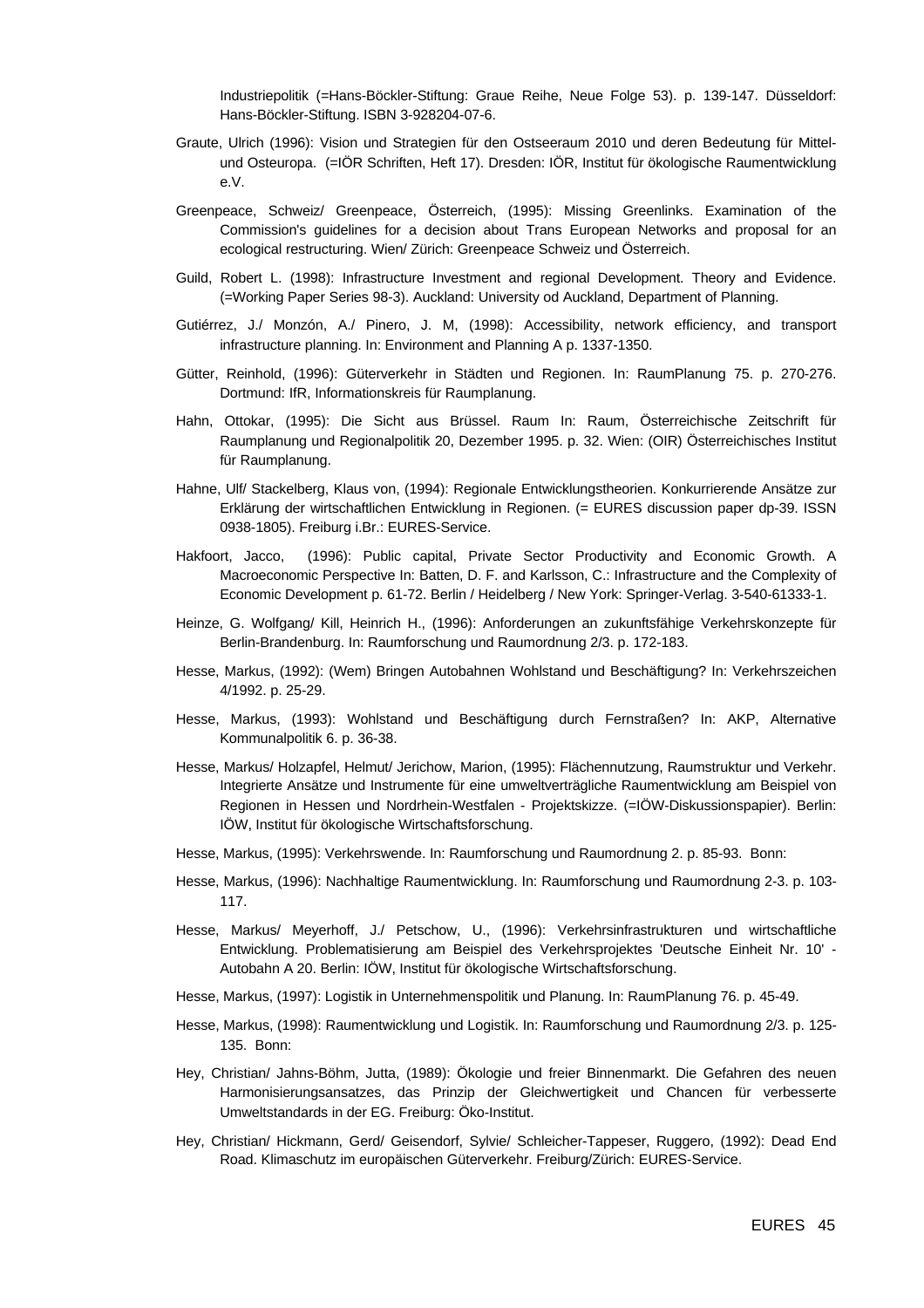- Hey, Christian/ Pfeiffer, Thomas/ Topan, Angelina, (1996): The Economic Impact of Motorways in the Peripheral Regions of the EU. A literature survey for RSPB, The Royal Society for the Protection of Birds/ Birdlife International. (= EURES-Report 7). Freiburg i.Br.: EURES-Service.
- Hey, Christian (1996): The Incorporation of the Environmental Dimension into Freight Transport Policy. The EU Study. (=Contract EV 5V-CT94-0378, Sponsored in the Framework of the SEER Programme of the European Commission, DG XII). Freiburg: EURES-Service.
- Hey, Christian, (1996): Strategic Environmental Impact Assessment 1977-1995. In: ELNI Newsletter 2. p. 9ff
- Hey, Christian/ Schleicher-Tappeser, Ruggero, (1998): Nachhaltigkeit trotz Globalisierung. Handlungsspielräume auf regionaler, nationaler und europäischer Ebene. (=Konzept Nachhaltigkeit Studienprogramm). Heidelberg / Berlin / New York: Springer Verlag.
- Himanen, V/ Nijkamp, Peter/ Padjen, J., (1992): Transport Mobility, Spatial Accessibility and Environmental Sustainability. Amsterdam: Vrije Universiteit Amsterdam, Faculteit der Economische Wetenschappen en Econometrie.
- Hoejer, Mattias, (1996): Urban transport, information technology and sustainable development. In: World Transport Policy & Practice p. 46-51. UK-Bradford: MCB University Press.
- Huber, Joseph (1991): Kommunikationsgesellschaft und K-Region. Langfristige Entwicklungstrends für Schleswig-Holstein. Kiel: Der Ministerpräsident des Landes Schlweswig-Holstein - Denkfabrik -.
- Hurst, Christopher, (1994): Infrastructure and growth: A literature review. In: EIB Papers 23. p. 57-76.
- Hyman, Merlin (1995): The Impact of Accessibility to the Road Network on the Economy of Peripheral Regions in the European Union.
- Ihde, Gösta B. (1984): Verkehr, Transport, Logistik. München: Oldenbourg Verlag.
- Ihde, Gösta B./ Hartmann, Harald/ Merath, Franz, (1995): Die Bedeutung der Verkehrsinfrastrukturausstattung für die Sicherung des Industriestandortes Baden-Württemberg. In: Internationales Verkehrswesen 9. p. 519-527.
- Ihde, Gösta B./ Hartmann, Harald/ Merath, Franz, (1995): Industrieller Strukturwandel und verkehrliche Wirkungen. In: Raumforschung und Raumordnung 6.95, Nov.-Dez. 1995. p. 444-452. Köln u.a.: Carl Heymanns Verlag.
- Jaeger, Carlo C. (1987): Informations- und Telekommunikationstechnologie als Schlüssel zu dezentraleren Arbeitsformen. Telearbeit und Siedlungsentwicklung. (=NZZ Fernausgabe Nr. 249 vom 28.10.87, S. 45). Zürich.
- Johnston, Ron/ Pattie, Charles, (1997): Uneven Development and Political Behaviour. In: European Urban Studies 4. p. 347-364. London: SAGE Publications.
- Kagermeier, Andreas, (1997): Siedlungsstrukturell bedingter Verkehrsaufwand in großstädtischen Verflechtungsbereichen. In: Raumforschung und Raumordnung 4/5. p. 316-326.
- Kagermeier, Andreas, (1998): Nachhaltigkeitsdiskussion: Herausforderung für Verkehrsgeographie. In: Geographische Rundschau 10. p. 548-549.
- Kageson, Per (1998): The Impact on Competition and Modal Split from Internalising the Social Costs of Transport. Results from a Swedish Case Study. Stockholm: Banverket.
- Kanzlerski, Dieter, (1998): Preispolitische Instrumente zur Förderung eines raum- und umweltverträglichen Verkehrs. In: Informationen zur Raumentwicklung 6. p. 421-434.
- Kanzlerski, Dieter/ Lutter, Horst, (1998): Einführung: Tendenzen und Probleme der Verkehrsentwicklung. In: Informationen zur Raumentwicklung 6. p. I-XIV
- Keeble, D./ Owens, P. L./ Thompson, C., (1982): Regional accessibility and economic potential in the European Community. In: Regional Studies 16. p. 419-432.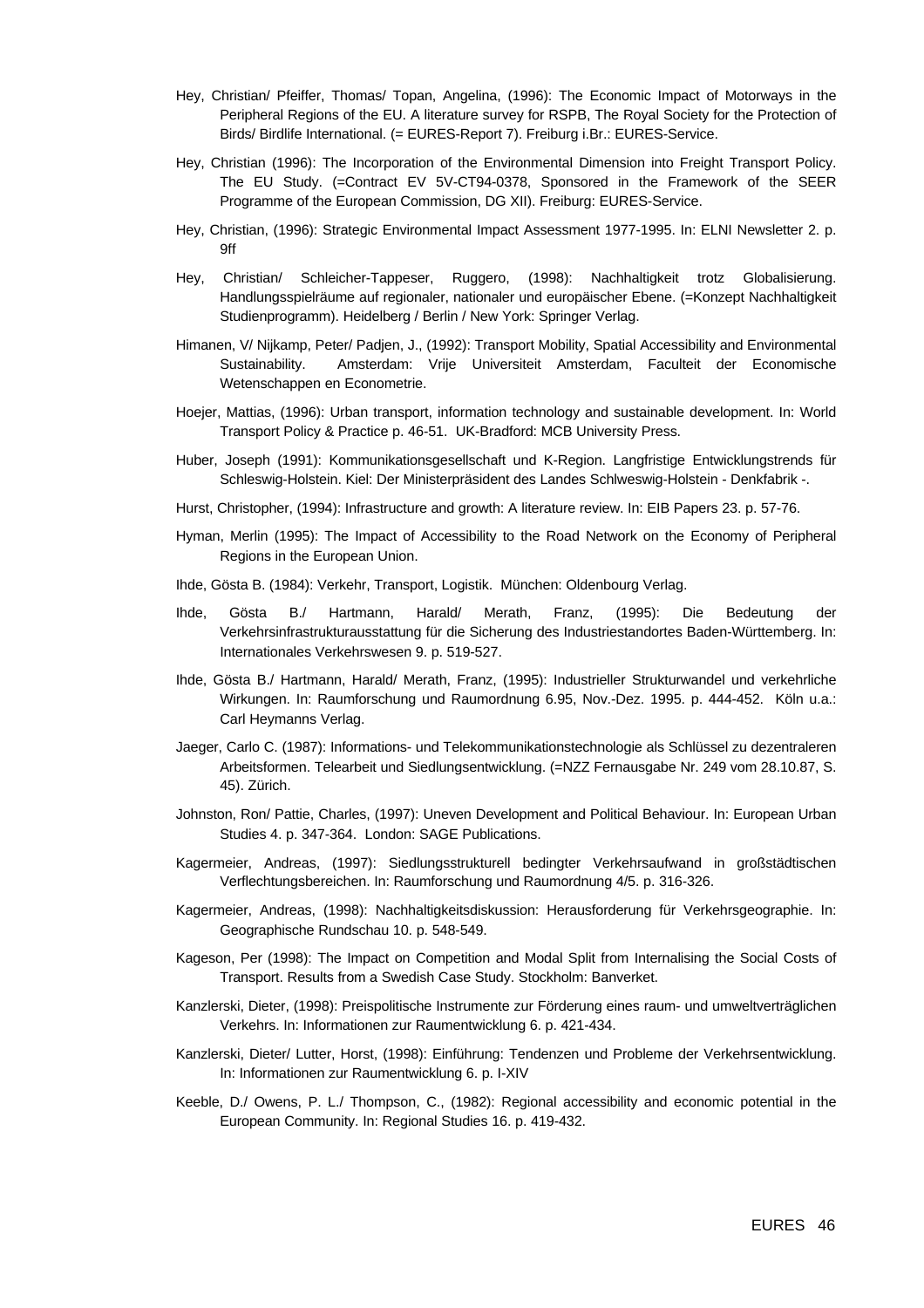- Keeble, D./ Offord, J./ Walker, S., (1988): Peripheral Regions in a Community of Twelve Member States. Office for Official Publications of the European Communities.
- Kelly, Eric Damian, (1994): The Transportation Land-Use Link. In: Journal of Planning Literature 2. p. 128- 145.
- Kessides, Christine, (1996): A Review of Infrastructure's Impact on Economic Development. In: Batten, D. F. and Karlsson, C.: Infrastructure and the Complexity of Economic Development p. 213-230. Berlin / Heidelberg / New York: Springer-Verlag. 3-540-61333-1.
- Kilkenny, Maureen, (1998): Transport Costs, the New Economic Geography, and Rural Development. In: Growth and Change 29. p. 259-280. Lexington: University of Kentucky.
- Klewe, Heinz, (1996): RHAPIT, STORM und andere FRUITS. In: Politische Ökologie 49. p. 34-38. München: ökom.
- Knoflacher, Hermann, (1995): Economy of Scale. In: GAIA p. 100-108.
- Knoflacher, Hermann, (1996): Towards Sustainable Transportation: Have we understood the mistakes we have made? Are we abel to learn from them? In: Kouvola, T. and ICLEI, T. I. C. f. L. E. I.: Conference on Sustainable Inter-Regional Transport in Europe, Kouvola 10-12 June 1996. Abstracts as of 31 May 1996Freiburg: ICLEI.
- Kohlhaas, M./ Ewers, Hans Jürgen, (1994): Gesellschaftliche Kosten und Nutzen der Verteuerung des Transports. Deutsches Institut für Wirtschaftsforschung Berlin/Institut für Verkehrswissenschaft Münster.
- Kouvola, Town/ ICLEI, The International Council for Local Environmental Initiatives, (Ed.)(1996): Conference on Sustainable Inter-Regional Transport in Europe, Kouvola 10-12 June 1996. Freiburg: ICLEI.
- Köhl, Werner, (1994): Verkehrsvermeidung durch Stadt- und Landesplanung? In: Straßenverkehrstechnik 5. p. 251-260.
- Köhl, Werner, (1996): Verkehrsplanung durch Stadt- und Landesplanung? In: Schade, D. and Steierwald, M.: Zusammenhang und Wirkung - Raum und Stadt (=Arbeitsberichte der Akademie für Technikfolgenabschätzung in Baden-Württemberg, 53). p. 72-97. Stuttgart: Akademie für Technikfolgenabschätzung in Baden-Württemberg.
- Krätke, Stefan, (1995): Globalisierung und Regionalisierung. In: Geographische Zeitschrift 3-4. p. 207-221.
- Krätke, Stefan, (1996): Nach der "Blauen Banane". Vierteljahreszeitschrift für Stadtgeschichte, Stadtsoziologie und Denkmalpflege In: Die alte Stadt 2. p. 156-175. Stuttgart/ Berlin/ Köln: Kohlhammer.
- Kroker, Rolf, (1998): Impacts of regional Policy on Regional Growth and Employment. In: EUREG 7. p. 11- 12.
- Krug, Henning, (1998): Raumstrukturelle Ausprägungen einer Verkehrsreform. In: Geographische Rundschau 10. p. 575-579.
- Krugman, Paul, (1996): Urban Concentration: The Role of Increasing Returns and Transport Costs. In: International Regional Science Review 1 & 2. p. 5-30.
- Kunert, Uwe, (1997): Zu erwartende Veränderungen der Nachfrage durch Internalisierung externer Effekte im Verkehr. In: DVWG, D. V. G.: Verkehr im Spannungsfeld von Ökologie, Wettbewerb und technischen Innovationen. 6. Gemienschaftskongreß 17.-18. Oktober 1996 in Grainau/Eibsee (=Schriftenreihe der DVWG, B 195). p. 112-141. Bergisch Gladbach: DVWG.
- Kurz, Rudi, (1997): Nachhaltige Entwicklung und marktwirtschaftliche Ordnung. In: Schaufler, H.: Umwelt und Verkehr. Beiträge für eine nachhaltige Politik p. 89-97. München / Landsberg a.L.: Verlag moderne industrie. 3-87959-534-8.
- Lakshamanan, T. R., (1998): Transportation in Knowledge Society. In: Beckmann, M. J., Johannsson Börje, Snickars, F., and Thord, R.: Knowledge and Networks in a Dynamic Economy. Festschrift in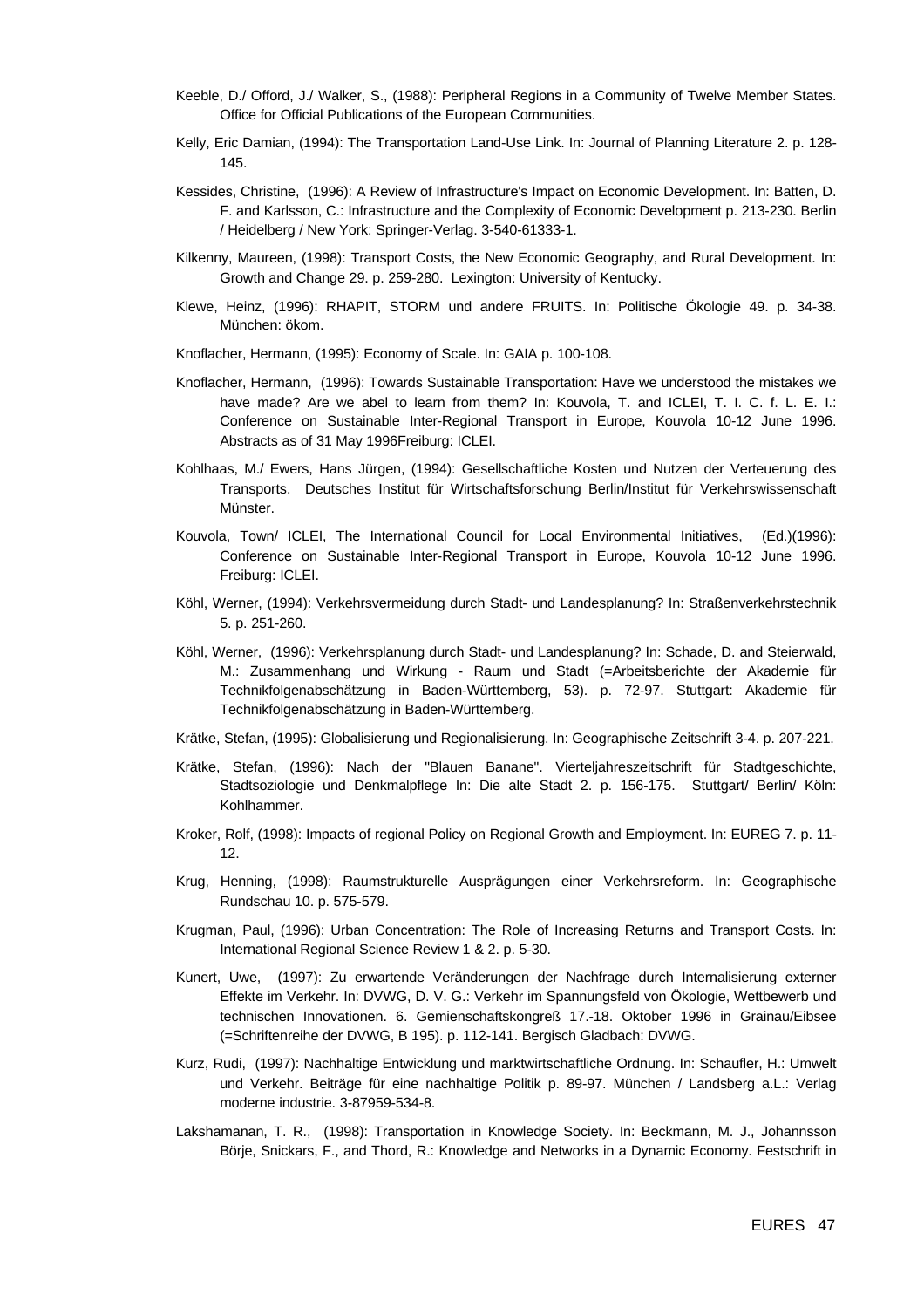Honor of Ake E. Anderson p. 391-418. Berlin / Heidelberg / New York: Springer-Verlag. 3-540- 64245-5.

- Lambrecht, Maren/ Thierstein, Alain, (1998): Nachhaltige Entwicklung und Raumordnung. In: Raumforschung und Raumordnung 2/3. p. 101-110. Bonn:
- Lau, Dirk (1997): Sektorale, räumliche Konzentration und ihre Bedeutung für die Industriepolitik. Die Bedingungen und internationale Handelsimplikationen der räumlichen Konzentration von Wirtschaftszweigen mit empirischen Ergebnissen für das Verarbeitende Gewerbe in ausgewählten europäischen Ländern. (=Veröffentlichungen des HWWA-Instut für Wirtschaftsforschung - Hamburg, Bd. 34). Baden-Baden: Nomos Verlagsgesellschaft.
- Lendi, Martin, (1998): Sachprinzipien eines nachhaltigen Verkehrsrechts. In: DISP, Dokumente und Informationen zur Schweizerischen Orts-, Regional- und Landesplanung 135. p. 44-52.
- Linneker, B. (1997): Transport Infrastructure and Regional Economic Development in Europe. A Review of of Theoretical and Methodological Approaches. Sheffield: University of Sheffield, Department of Town and Regional Planning.
- Littman, Todd (1999): Reinventing Transportation. Exploring the paradigm Shift Needed to Reconcile Transportation and Sustainability Objectives. Victoria (Canada): Victoria Transport policy Institute.
- Littman, Todd (1999): Sustainable Transportation Indicators. Victoria (Canada): Victoria Transport policy Institute.
- Littman, Todd (1999): Issues in Sutainable Transportation. Victoria (Canada): Victoria Transport policy Institute.
- Littman, Todd (1999): Evaluating Transportation Equity. Victoria (Canada): Victoria Transport policy Institute.
- Lutter, Horst (1980): Raumwirksamkeit von Fernstraßen. Eine Einschätzung des Fernstraßenbaues als Instrument zur Raumentwicklung unter heutigen Bedingungen. (= Forschungen zur Raumentwicklung Band 8). Bonn: BfLR, Bundesforschungsanstalt für Landeskunde und Raumordnung.
- Lutter, Horst/ Pütz, Thomas/ Schliebe, Klaus, (1992): Erreichbarkeit und Raumordnung. In: Materialien zur Raumentwicklung 42. p. 71-79. Bonn: BfLR, Bundesforschungsanstalt für Landeskunde und Raumordnung.
- Lutter, Horst/ Pütz, Thomas/ Spangenberg, M., (1993): Lage und Erreichbarkeit der Regionen in der EG und der Einfluß der Fernverkehrssysteme. (=Forschungen zur Raumentwicklung, Bd. 23). Bonn: BfLR.
- Lutter, Horst/ Pütz, Thomas, (1993): Erreichbarkeit und Raumentwicklung der Regionen in Europa. In: Informationen zur Raumentwicklung 9/10. p. 619-637. Bonn: BFLR, Bundesanstalt für Landeskunde und Raumordnung.
- Lutter, Horst, (1995): Entwurf für einen optimierten Verkehrsträger-Mix. In: Raum 20, Dezember. p. 33-36. Wien: ÖIR, Österreichisches Institut für Raumplanung.
- Malchus, Viktor Freiherr von, (1995): Anforderungen an die Neuorientierung von Raumordnungs- und Verkehrspolitik. In: ARL, A. f. R. u. L.: Kurskorrektur für Raumordnungs- und Verkehrspolitik. Wege zu einer raumverträglichen Mobilität (=Forschungs- und Sitzungsberichte / Akademie für Raumforschung und Landesplanung, 198: Wissenschaftliche Plenarsitzung 1994, Hannover: ARL,Akademie für Raumforschung und Landesplanung. ISBN 3-88838-027-8.
- Marquardt-Kuron, Arnulf, (1996): Die Autobahn A20 Aufschwung Ost oder regionalwirtschaftlicher Risikofaktor? In: Marquardt-Kuron, A. and Schliephake, K.: Raumbezogene Verkehrswissenschaften - Anwendung mit Konzept (=MAG, Material zur Angewandten Geographie, 26). p. 275-290. Bonn
- Martellato, Dino/ Nijkamp, Peter, (1998): The Concept of Accessibility Revisited. In: Reggiani, A.: Accessibility, Trade and Locational Behaviour p. 17-40. Brookfield: Ashgate.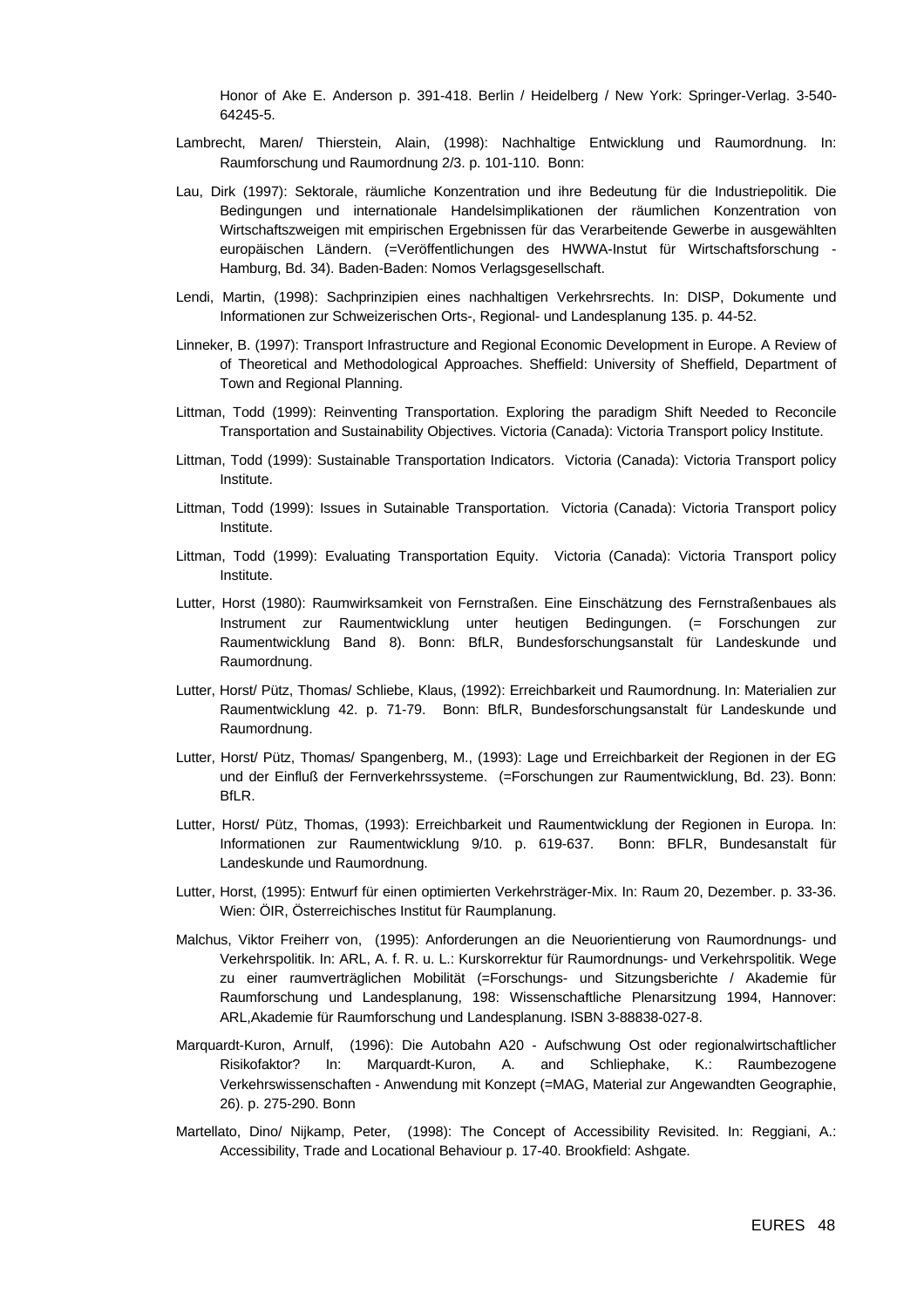Marti, Peter, (1991): Telekommunikation: Ausweg aus der Verkehrsmisere? In: Mayer 1991 p. 257-268.

- Mas, Matilde/ Maudos, Joaquín/ Pérez, Francisco/ Uriel, Ezequiel, (1996): Infrastructures and Productivity in the Spanish Regions. In: Regional Studies 7. p. 641-649.
- Masser, I/ Svidén, Ove/ Wegener, M., (1992): The Geography of Europe's Futures. London: Belhaven Press.
- Masser, I/ Craglia, M./ Holl, A., (1997): Data Requirements and Structures. SASI Deliverable D7. Sheffield: University of Sheffield, Department of Town and Regional Planning.
- McKinnon, Alan, (1996): The Contribution of Road Construction to Economic Development. In: European Federation for Transport and Environment.: Roads and Economy96/1). p. 19-26. Brussels: T&E publication.
- McKinnon, Alan/ Woodburn, Allan, (1996): Logistical restructuring and road freight traffic growth. In: Transportation p. 141-161.
- McQuaid, Ronald W./ Leitham, Scott/ Nelson, John D., (1996): Accessibility and Location Decisions in a Peripheral Region of Europe. In: Regional Studies 6. p. 579-588.
- Meißner, Heinz-Rudolf, (1993): Lean Production und Regionalentwicklung. Das Beispiel VW Mosel In: Strutynski, P.: Schlanke Produktion, Regionalentwicklung und Industriepolitik. Auswirkungen neuer Produktionskonzepte auf Arbeit, Umwelt und Verkehr (=Hans-Böckler-Stiftung: Graue Reihe, Neue Folge 53). p. 183-195. Düsseldorf: Hans-Böckler-Stiftung. ISBN 3-928204-07-6.
- Melachroinos, Konstantinos A./ Spence, Nigel, (1997): Regional Productivity Dynamics of manufacturing in Greece. In: European Urban Studies 4. p. 315-332. London: SAGE Publications.
- Molle, Willem/ Verkennis, Atze, (1995): Regional Development and changing Location Factors. In: EUREG 2. p. 42-47.
- Multhaupt, Thomas/ Grossmann, Dieter, (1998): Vier Fallbeispiele informationsbasierter Wirtschaft. In: Raumforschung und Raumordnung 1. p. 49-57.
- NERA, National Economic Research Associates (1999): A Framework for Assessing Studies of the Impact of Transport Infrastructure Projects on Economic Activity. (=Report to The Standing Advisory Committee on trunk Road Assessment). London: DETR.
- Newman, P./ Vickerman, Roger W., (1993): Infrastructure indicators and regional development. Redefining economic potential. (=Paper presented at the British Section of the Regional Science Association Conference, Nottingham, 1-3 September).
- Niedermeyer, Martin, (1996): Verkehrsräumliche Gunstlage versus ökonomische Probleme Schweinfurt und sein Umland. In: Marquardt-Kuron, A. and Schliephake, K.: Raumbezogene Verkehrswissenschaften - Anwendung mit Konzept (=MAG, Material zur Angewandten Geographie, 26). p. 107-124. Bonn
- Nijkamp, Peter/ Perrels, Adriaan/ Schippers, Leo, (1995): The Strategic Role of New Infrastructure Networks in Europe. In: Batten, D. F., Casti, J., and Thord, R.: Networks in Action. Communication, Economics and Human Knowledge p. 229-250. Berlin / Heidelberg/ New York / Tokyo: Springer-Verlag. 3-540-58944-9.
- Nijkamp, Peter, (1996): Infrastructure and Regional Development: A Multidimensional Policy Analysis. In: Berechman, J., Kohno, H., Button, K., and Nijkamp, P.: Transport and Land Use (=Modern Classics in Regional Science, p. 491-511. Cheltenham (UK) / Brookfield (US): Edward Elgar Publishing. 1- 85898-109-3.
- Parantainen, Juha, (1997): Long-Range Management of the Finnish Minor Road Network in Terms of Freight Transport, Settlement and Economic Considerations. In: Anonymous, Infrastructure: Finance, Provision and Operation. Proceedings of Seminar J held at the European Transport Forum Annual Meeting: Brunel University, England, 1-5 September 1997 p. 191-199. PTRC Education and research Services Ltd.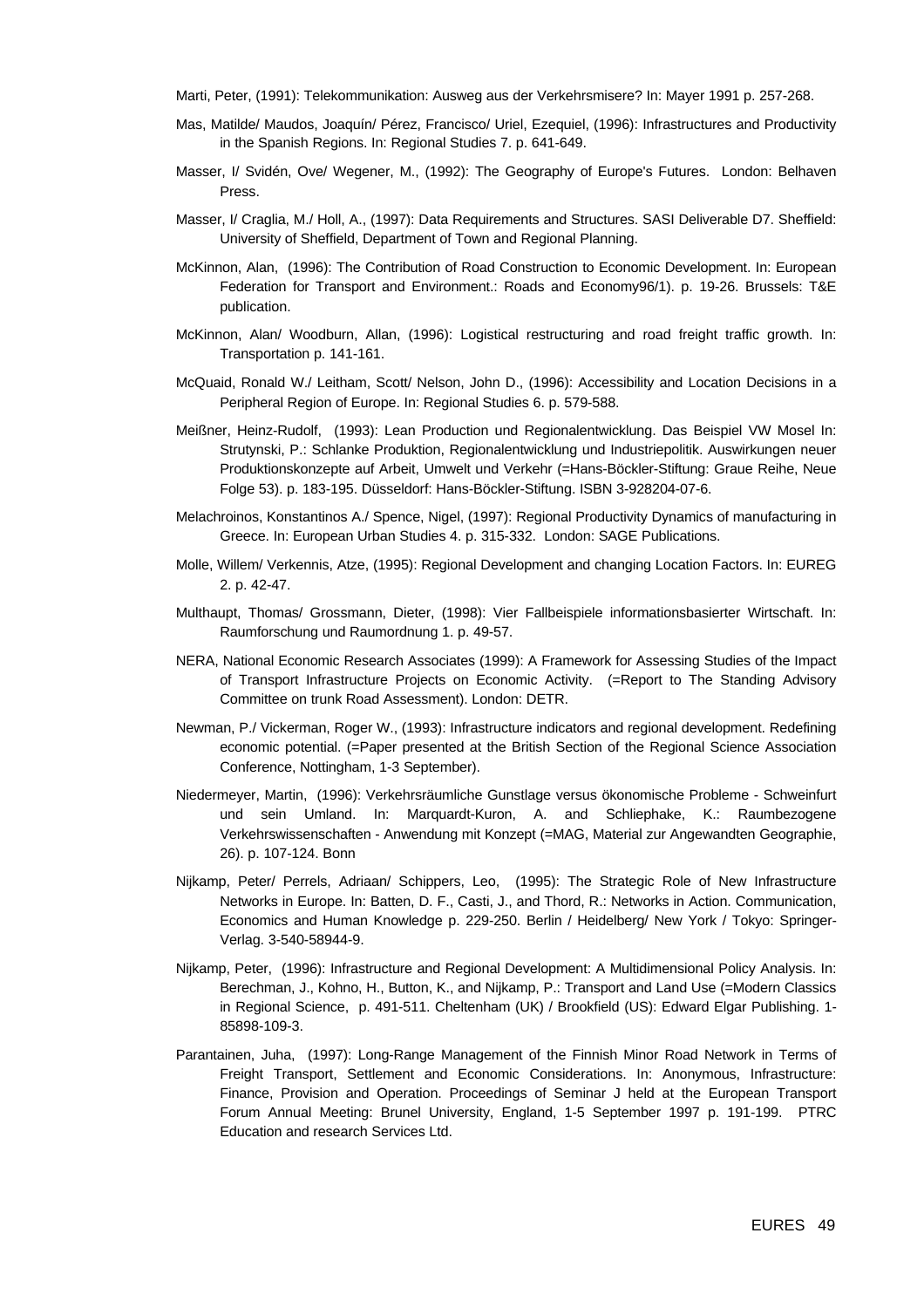- Peirson, John/ Vickerman, Roger W., (1998): The Environment, Efficient Pricing and Investment in Transport. A Model and Some Results for the UK In: Banister, D.: Transport Policy and Environment p. 161-175. London / New York: E & FN Spon. ISBN 0-419-23140-4.
- Peirson, John/ Vickerman, Roger W., (1998): Environmental Effects and Scale Economics in Transport Modelling. Some Results for the UK In: Roson, R. and Small, K. A.: Environment and Transport in Economic Modelling p. 61-74. Dordrecht / Boston / London: Kluwer Academic Publishers. 0-7923- 4913-X.
- Perkins, Stephen/ Stevens, Barrie/ Confavreux, Régis, (1997): Transport, Economic Development and Social Welfare. In: OECD, O. f. E. C. a. D.: Sustainable Development. OECD Policy Approaches for the 21st Century p. 101-116.
- Peters, Ulla/ Sauerborn, Klaus, (1994): Regionale Nachhaltigkeit ein Leitbild für Regionen. (= Diskussionspapier Nr. 1). Trier: NARET, Nachhaltige Entwicklung Trier, Universität Trier.
- Petersen, Rudolf, (1996): Verkehrsnachfrage in Abhängigkeit von räumlichen und individuellen Parametern. In: Forschungszentrum Jülich.: Verkehrsmodelle als strategische Werkzeuge zur Umweltbewertung. IKARUS-Workshop vom 9. bis 10. November 1995 p. 67-81. Jülich: Forschungszentrum Jülich. 3-89336-202-9.
- Plassard, Francois, (1994): High Speed Transport and Regional Development. In: ECMT, E. C. o. M. o. T.: Regional policy, Transport networks and communications. Report of the 94th round table on transport economicsParis
- Plassard, Francois (1995): Infrastructures de Transport et de Développement régionale. Communication aus Symposium COST, Bale 9-11 octobre 1995. Lyon: Ecole Nationale des Travaux Publics de l'Etat.
- Prud'homme, Rémy, (1996): Assessing the Role of Infrastructure in France by Means of Regionally Estimated Production Functions. In: Batten, D. F. and Karlsson, C.: Infrastructure and the Complexity of Economic Development p. 37-47. Berlin / Heidelberg / New York: Springer-Verlag. 3- 540-61333-1.
- Quinet, Emile, (1996): Valuations of Environmental Externalities: Some Recent Results. In: Batten, D. F. and Karlsson, C.: Infrastructure and the Complexity of Economic Development p. 271-292. Berlin / Heidelberg / New York: Springer-Verlag. 3-540-61333-1.
- Ratti, Remigio, (1998): Regional Active Space. A Regional Scientist's Paradigmatic Answer to the Local-Global Debate In: Reggiani, A.: Accessibility, Trade and Locational Behaviour p. 219-237. Brookfield: Ashgate.
- Reggiani, Aura (Ed.)(1998): Accessibility, Trade and Locational Behaviour. Brookfield, Vermont (USA): Ashgate. ISBN 1-85972-635-6.
- Richardson, Tim, (1997): The Trans-European Transport Network. In: European Urban Studies 4. p. 333- 346. London: SAGE Publications.
- Rienstra, Sytze A. (1998): Options and Barriers for Sustainable Transport Policies. A Scenario Approach. Rotterdam: Netherlands Economic Institute.
- Rietveld, Piet/ Nijkamp, Peter, (1993): Transport and Regional Development. In: Polak, J. and Heertje, A.: European transport economicsOxford
- Rietveld, Piet, (1996): Employment Effects of Changes in Transportation Infrastructure. Methodological Aspects of the Gravity Model In: Berechman, J., Kohno, H., Button, K., and Nijkamp, P.: Transport and Land Use (=Modern Classics in Regional Science, p. 512-523. Cheltenham (UK) / Brookfield (US): Edward Elgar Publishing. 1-85898-109-3.
- Rietveld, Piet/ Bruinsma, Frank R., (1996): Road Infrastructure, Productivity, Employment and Social Cohesion in Europe. In: European Federation for Transport and Environment.: Roads and Economy96/1). p. 27-32. Brussels: T&E publication.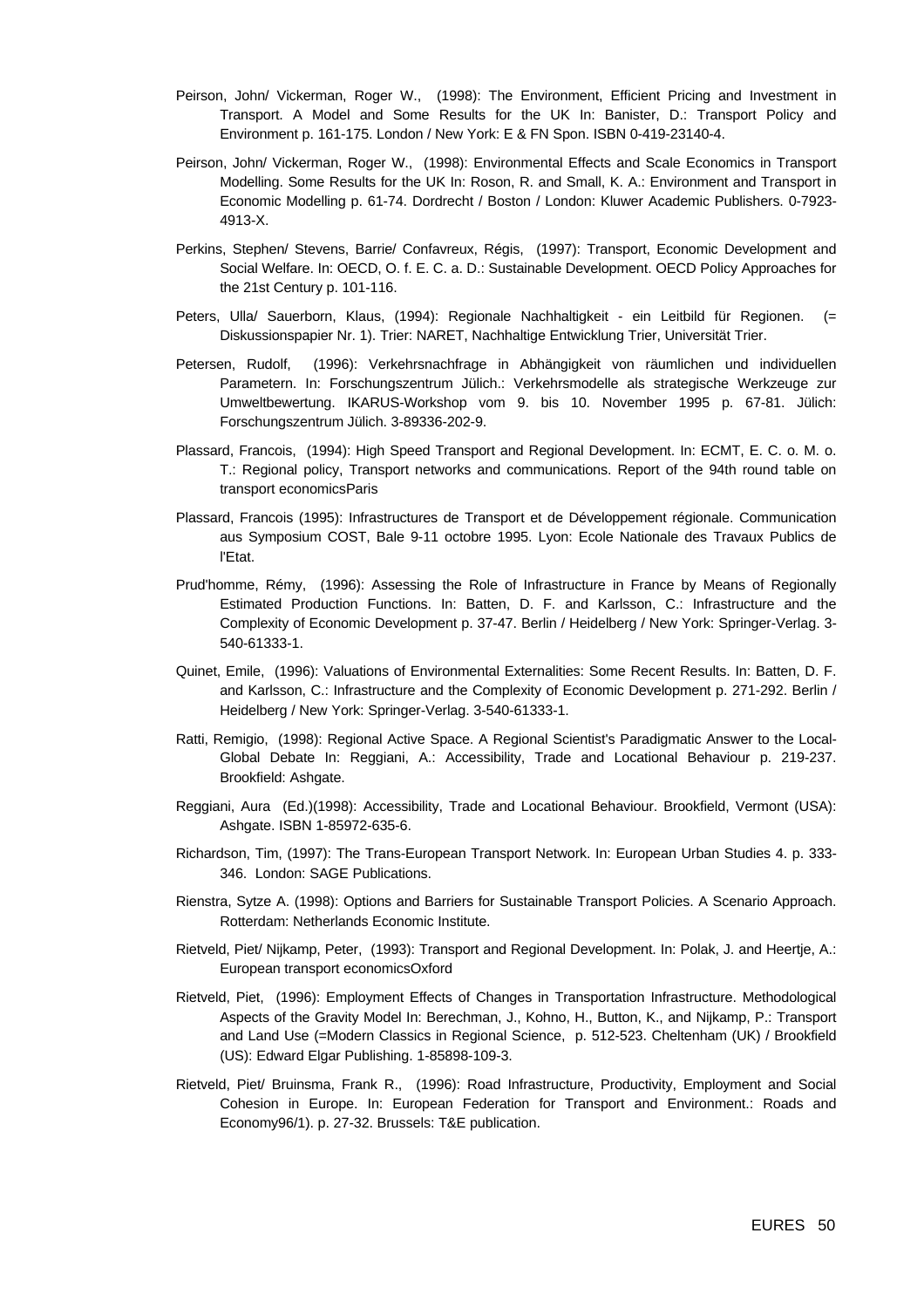- Roson, Roberto/ Small, Kenneth A., (1998): Introduction: Modelling Environment and Transport. In: Roson, R. and Small, K. A.: Environment and Transport in Economic Modelling p. 1-9. Dordrecht / Boston / London: Kluwer Academic Publishers. 0-7923-4913-X.
- Roth, Jens-Jochen, (1993): Argumente für einen umweltschonenden Verkehr. In: Strutynski, P.: Schlanke Produktion, Regionalentwicklung und Industriepolitik (=Hans-Böckler-Stiftung: Graue Reihe, Neue Folge 53). p. 148-157. Düsseldorf: Hans-Böckler-Stiftung. ISBN 3-928204-07-6.
- Roth, Walter, (1996): Infrastrukturausbau Chancen für die kommunale Wirtschaftsförderung in der Region Schweinfurt. In: Marquardt-Kuron, A. and Schliephake, K.: Raumbezogene Verkehrswissenschaften - Anwendung mit Konzept (=MAG, Material zur Angewandten Geographie, 26). p. 367-386. Bonn
- Roy, Rana (1994): Investment in Transport Infrastructure: The recovery in Europe. (= ECIS Report European Centre for Infrastructure Studies). Rotterdam.
- SACTRA, The Standing Advisory Committee on Trunk Road Assessment (1997): Transport Investment, Transport Intensity and Economic Growth: Interim Report.
- SACTRA, The Standing Advisory Committee on Trunk Road Assessment (1999): Transport and the Economy. (=www.roads.detr.gov.uk/roadnetwork/sactra/report99/index.htm).
- Schaechterle, Karlheinz, (1998): Straße und Wirtschaft. In: Internationales Verkehrswesen 7+8. p. 312- 318. Hamburg: Deutscher Verkehrsverlag.
- Schaufler, Hermann, (1997): Perspektiven einer nachhaltigen Umwelt- und Verkehrspolitik. In: Schaufler, H.: Umwelt und Verkehr. Beiträge für eine nachhaltige Politik p. 7-14. München / Landsberg a.L.: Verlag moderne industrie. 3-87959-534-8.
- Schleicher-Tappeser, Ruggero/ Rosenberger-Balz, Christel/ Hey, Christian, (1992): Perspektiven ökologischer Regionalentwicklung in Südbaden. Pfaffenweiler: Centaurus Verlag.
- Schleicher-Tappeser, Ruggero/ Hey, Christian/ Steen, Peter, (1998): Policy Approaches for Decoupling Freight Transport from Economic Growth. (=paper presented on the 8th World Conference on Transport Research, Antwerp 1998).
- Schleicher-Tappeser, Ruggero/ Lukesch, Robert/ Strati, Filippo/ Sweeney, Gerry/ Thierstein, Alain, (1999): Instruments for Sustainable Regional Development. The INSURED Project - Final Report. (=EURES-Reports, REP-9). Freiburg: EURES-Service.
- Schmitz, Stefan, (1995): Raumstruktur, Verkehr, und Umwelt in den USA. In: Raumforschung und Raumordnung 2. p. 112-123. Bonn:
- Schneider, Jörg Zwischenbericht des Runden Tisches zum Dialog-Prozeß Agenda 21 in Niedersachsen. (=Runder Tisch Agenda 21).
- Schönebeck, Claus (1996): Wirtschaftsstruktur und Regionalentwicklung. Theoretische und empirische Befunde für die Bundesrepublik Deutschland. (=Dortmunder Beiträge zur Raumplanung, 75). Dortmund: Institut für Raumplanung, Universität Dortmund (IRPUD).
- Schürmann, C./ Spiekermann, Klaus/ Wegener, M., (1997): Accessibility Indicators. Model and Report. (=SASI Deliverable D5). Dortmund: Universität Dortmund, Institut für Raumplanung.
- Silborn, Hans, (1997): Heading for a New Transport Policy in Sweden. In: World Transport Policy & Practice 1. p. 38-42. Bradford/ UK: MCB University Press.
- Silvestrini, Gianni, (1996): Road Construction and Economic Growth from a Southern European Perspective. In: World Transport Policy & Practice 4. p. 38-46. MCB University Press.
- Silvestrini, Gianni, (1996): Road Construction and Economic Growth from a Southern European Perspective. In: European Federation for Transport and Environment.: Roads and Economy96/1). p. 33-39. Brussels: T&E publication.
- Snickars, Folke, (1998): A Game-Theoretic Analysis of Interdependent Transportation Investment Projects. In: Beckmann, M. J., Johannsson Börje, Snickars, F., and Thord, R.: Knowledge and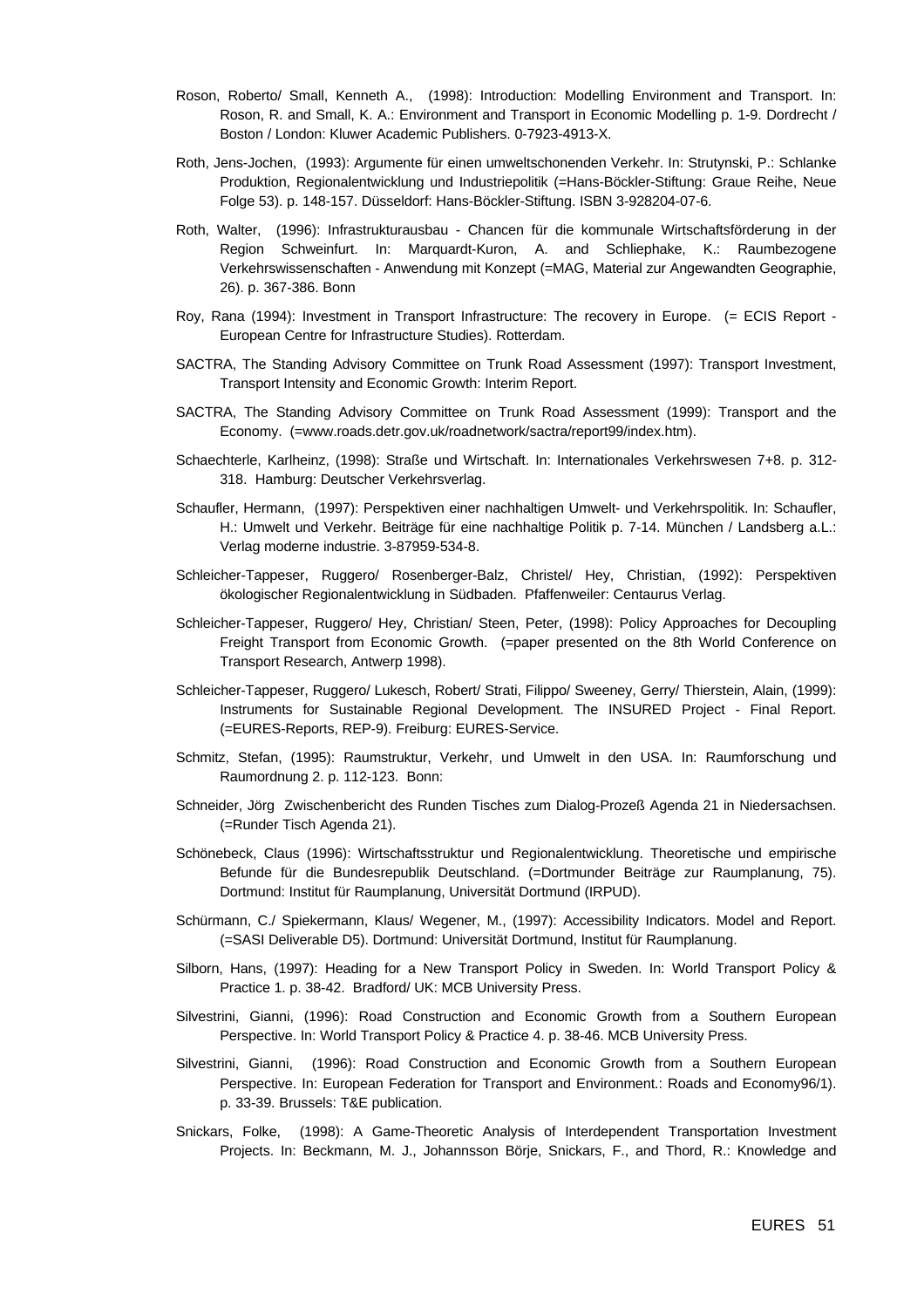Networks in a Dynamic Economy. Festschrift in Honor of Ake E. Anderson p. 357-369. Berlin / Heidelberg / New York: Springer-Verlag. 3-540-64245-5.

- Soete, Luc, (1994): Information Technologies Promoting Structural Change. In: Zoche, P.: Herausforderungen für die Informationstechnik. Internationale Konferenz in Dresden 15.-17. Juni 1993 p. 170-191. Heidelberg: Physica-Verlag.
- Spiekermann, Klaus/ Wegener, Michael, (1993): Zeitkarten für die Raumplanung. In: Informationen zur Raumentwicklung 7. p. 459-486. Bonn: BFLR, Bundesanstalt für Landeskunde und Raumordnung.
- Spiekermann, Klaus/ Wegener, Michael, (1994): Auswirkungen des Kanaltunnels auf Verkehrsströme und Regionalentwicklung in Europa. In: Raumforschung und Raumordnung 1. p. 25-35.
- Spiekermann, Klaus/ Wegener, Michael, (1994): Trans-European Networks and Unequel Accessibility in Europe. (=Paper presented at the NECTAR Working Group 3, Workshop 'Infrastructure and Peripheral Regions in Europe' at Molde College).
- Spiekermann, Klaus/ Wegener, Michael, (1996): Trans-European Networks and Unequel Accessibilities in Europe. In: EUREG 4. p. 35-42. Hannover/ Paris: ARL, Akademie für Raumforschung und Landesplanung/ ASRDLF, Association de Science Régionale de Langue Francaise.
- Spiekermann, Klaus/ Wegener, Michael, (1998): Socio-Economic and Spatial Impacts of Trans-European Networks. The SASI Project. (=Paper presented at the 8th World Conference on Transport Research, Antwerpen, 12-17 July 1998).
- Stead, Dominic (1997): Environmental Targets in Land-Use-Planning. Bristol: School of Town and Contry Planning, University of the West of England.
- Steierwald, Marcus, (1996): Thematische Ansätze einer Technikfolgenabschätzung (T.A.) der räumlichen Wirkungen. In: Internationales Verkherswesen 7+8. p. 12-16.
- Steinbach, Josef, (1995): Regionalpolitik mit Netzen. Raum In: Raum, Österreichische Zeitschrift für Raumplanung und Regionalpolitik 20, Dezember 1995. p. 26-31. Wien: (OIR) Österreichisches Institut für Raumplanung.
- Stephan, Andreas (1997): The Impact of Road Infrastructure on Productivity and Growth. Some Preliminary Results for the German Manufacturing Sector. (=WZB discussion papers FS IV 97-47). Berlin: WZB.
- Sternberg, Rolf, (1996): Regional Growth Theories and High-Tech Regions. In: International Journal of Urban and Regional Research 3. p. 518-538. Oxford (UK) / Cambridge (USA): Blackwell Publishers.
- Stewart, J. Q., (1947): Empirical mathematical rules concerning the distribution and equilibrium of population. In: Geographical Review 37. p. 461-485.
- Storper, Michael, (1995): Territories, flows and hierarchies in the global economy. In: Aussenwirtschaft II. p. 265-293. Zürich: Rüegger.
- Strati, Filippo (1974): Contributo per un'analisi della politica dei trasporti in Italia. Firenze: Centro 2P.
- Strese, Dieter, (1994): Dämpfung des Verkehrswachstums durch Transportverteuerungen? In: Internationales Verkehrswesen 4. p. 199-202.
- Strutynski, Peter, (1995): Lean Production Regionale Kooperation Weniger Güterverkehr. In: Jerichow, M.: 1. ECOMOVE Congress 'Land Use, Lifestyle and Transport' p. 394-406. Kassel: Universität Gesamthochschule Kassel.
- Suarez-Villa, Luis, (1996): Innovative Capacity, Infrastructure and Regional Policy. In: Batten, D. F. and Karlsson, C.: Infrastructure and the Complexity of Economic Development p. 251-269. Berlin / Heidelberg / New York: Springer-Verlag. 3-540-61333-1.
- Suarez-Villa, Luis, (1997): Innovative Capacity, Infrastructure and Regional Inversion. Is there a Longterm Dynamic? In: Bertuglia, C. S., Lombardo, S., and Nijkamp, P.: Innovative Behaviour in Space and Time p. 291-305. Berlin / Heidelberg: Springer-Verlag. 3-540-62542-9.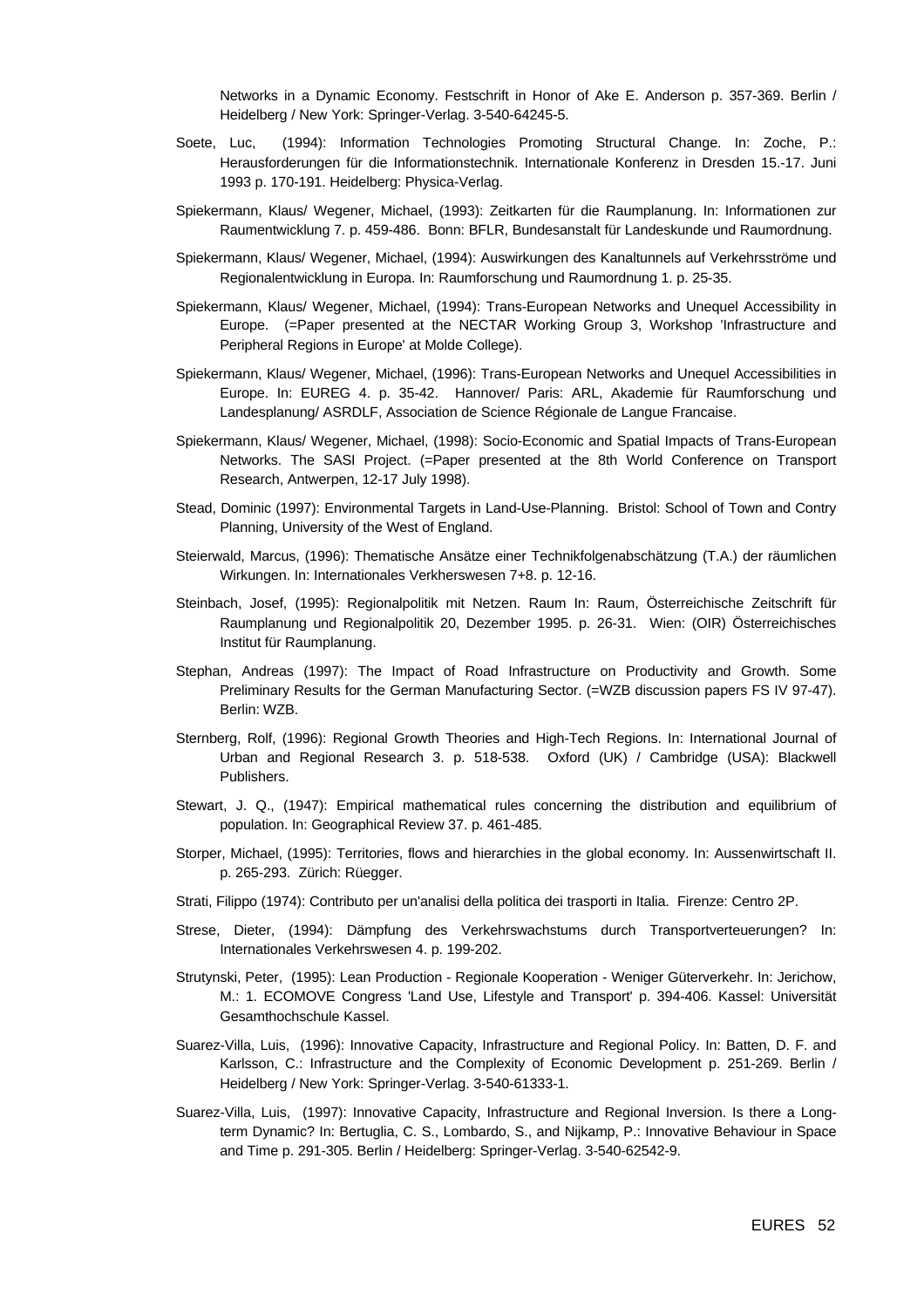- Sumpf, Joachim, (1997): Wohlfahrtseinbußen und Umweltbelastungen durch Verkehrsstau. In: DVWG, D. V. G.: Verkehr im Spannungsfeld von Ökologie, Wettbewerb und technischen Innovationen. 6. Gemienschaftskongreß 17.-18. Oktober 1996 in Grainau/Eibsee (=Schriftenreihe der DVWG, B 195). p. 14-43. Bergisch Gladbach: DVWG.
- Sumpf, Joachim, (1997): BMW-Studie Abschätzung der volkswirtschaftlichen Verluste durch Stau im Straßenverkehr. In: DVWG, D. V. G.: Verkehr im Spannungsfeld von Ökologie, Wettbewerb und technischen Innovationen. 6. Gemeinschaftskongreß 17.-18. Oktober 1996 in Grainau/Eibsee (=Schriftenreihe der DVWG, B 195). p. 44-71. Bergisch Gladbach: DVWG.
- T & E, Transport and Environment (1996): Roads and Economy. Summary and Recommendations. Brüssel: European federation for Transport and Environment.
- Thierstein, Alain, (1996): Auf der Suche nach der regionalen Wettbewerbsfähigkeit. In: Raumforschung und Raumordnung 2-3. p. 193-202.
- Thompson, Chris/ Bawden, Tim, (1992): What are the potential economic development impacts of High-Speed rail? In: Economic Development Quarterly 3. p. 297-319. Newbury Park:
- UBA, Umweltbundesamt (1999): Entwicklung eines Verfahrens zur aufstellung umweltorientierter Fernverkehrskonzepte als Beitrag zur Bundesverkehrswegeplanung. (=UBA-Berichte, 4/99). Berlin: Erich Schmidt Verlag.
- van der Ende, M. A./ Nijkamp, Peter, (1995): Industrial Dynamics and rational Expectations in a Spatial Setting. In: Bertuglia, C. S., Fischer, M. M., and Preto, G.: Technological Change, Economic Development and Space p. 238-252. Berlin / Heidelberg / New York: Springer-Verlag. 3-540-59288- 1.
- van der Heijden, Rob, (1996): Planning large infrastructure projects: seeking a new balance between engineering and societal support. In: DISP, Dokumente und Informationen zur Schweizerischen Orts-, Regional- und Landesplanung 125. p. 18-25. Zürich: Institut für Orts-, Regional- und Landesplanung, ETH Zürich.
- Van Dinteren, Jacques/ Fancello, Mario, (1994): The High Speed Train System, Urban Development and Real Estate. In: Tijdschrift voor economische en sociale geografie 2. p. 165-170. Leiden:
- Verband Region Stuttgart (1997): Begleituntersuchungen zum Regionalverkehrsplan. Band 4: Analyse 1995 - Ergebnisse und Wirkungen. (=Schriftenreihe Verband Region Stuttgart, 6). Stuttgart: Verband Region Stuttgart.
- Vickerman, Roger W. (1980): Spatial Economic Behaviour. The Microeconomic Foundations of Urban and Transport Economics. London: Macmillan Press Ltd.
- Vickerman, Roger W., (1991): Introduction. In: Vickerman, R. W.: Infrastructure and Regional Development (=European Research and regional Science, p. 1-8. London: Pion.
- Vickerman, Roger W., (1991): Other Regions' infrastructure in a region's development. In: Vickerman, R. W.: Infrastructure and Regional Development (=European Research and regional Science, p. 61- 74. London
- Vickerman, Roger W. (1993): The regional impacts of trans-european networks. Centre for European, Regional and Transport Economics, University of Kent at Canterbury.
- Vickerman, Roger W., (1995): The regional impacts of Trans-European networks. In: The Annals of Regional Science . Heidelberg: Springer.
- Vickerman, Roger W. (1995): Infrastructure and Regional Development in Peripheral Regions. Some Issues for DEiscussion. Centre for European, Regional and Transport Economics, University of Kent at Canterbury.
- Vickerman, Roger W. (1996): Accessibility, Peripherality and Spatial Development. The Question of Choice. (=paper). Kent: Centre for European, regional and Transport Economics, University of Kent.